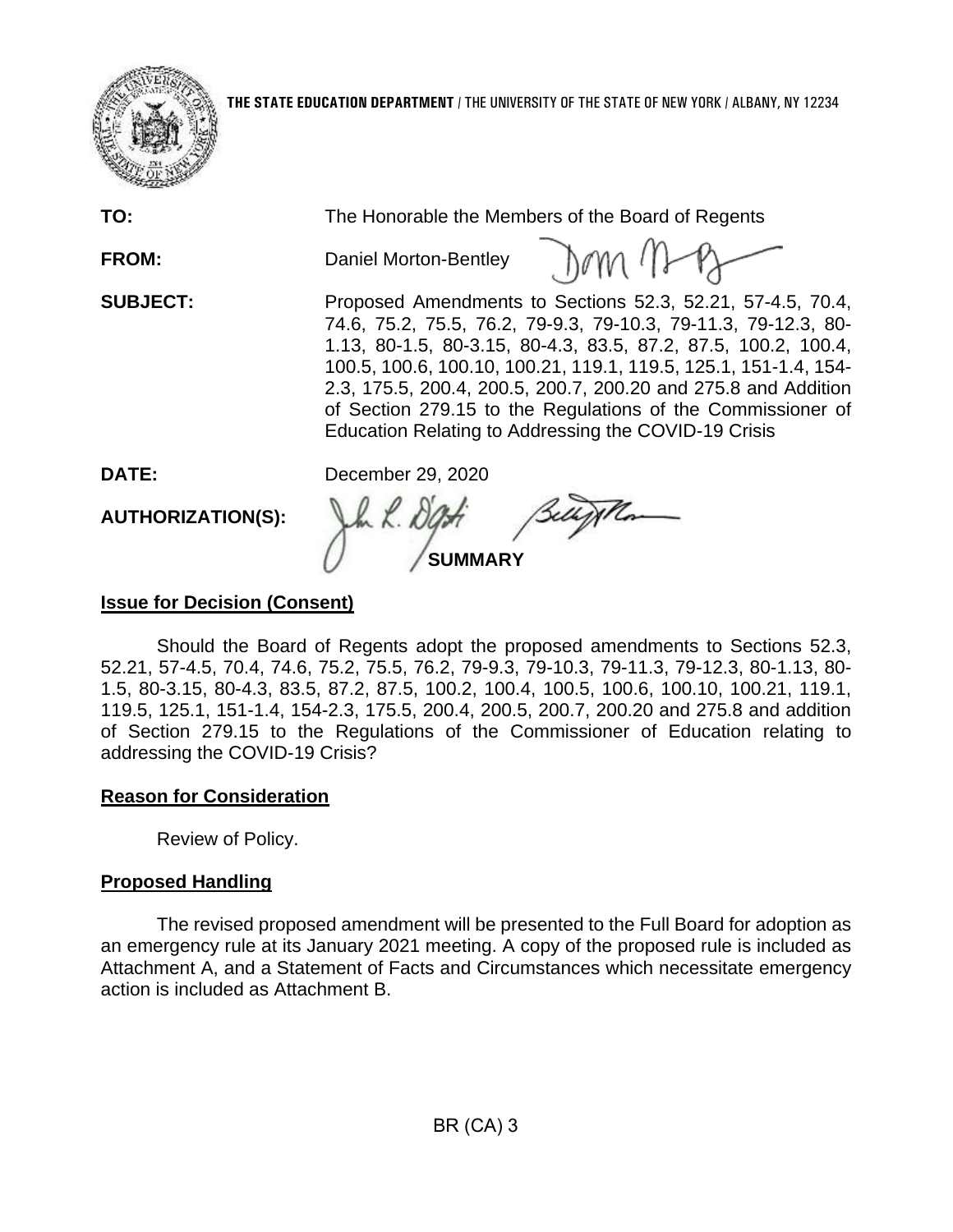### **Procedural History**

 The proposed amendment was presented to the Full Board for adoption as an May 5, 2020. A Notice of Emergency Adoption and Revised Rule Making was published in 2020. A Notice of Emergency Adoption and Revised Rule Making was published in the State Register on June 24, 2020. Further revisions to the proposed amendment were adopted at the July 2020 Regents meeting to provide additional clarification and flexibility relating to flexibility for regulatory requirements relating to the teacher performance assessment and to meeting to provide additional flexibility for regulatory requirements relating to special Revised Rule Making was published in the State Register on November 4, 2020. At the rule to provide additional regulatory flexibility for service of appeals to the Commissioner pursuant to Education Law §310 and for the following Bilingual Education timelines: English Notice of Emergency Adoption and Revised Rule Making was published in the State Register on December 30, 2020. Supporting materials are available upon request from the emergency rule at its April 2020 meeting, effective April 7, 2020. A Notice of Emergency Adoption and Proposed Rulemaking was published in the State Register on April 22, 2020. The proposed amendment was revised to provide clarification and additional flexibility in response to the COVID-19 crisis at the May 2020 meeting of the Board of Regents, effective the State Register on May 20, 2020. Additional revisions to the proposed amendment were adopted at the June 2020 Regents meeting to provide further regulatory flexibility relating to home instruction annual assessments in response to the COVID-19 crisis, effective June 9, instructional hour requirements for State aid purposes. Additional revisions to the proposed amendment were adopted at the September 2020 Regents meeting to provide additional provide clarification regarding the unit of study requirement. A Notice of Emergency Adoption and Revised Rule Making was published in the State Register on September 30, 2020. Further revisions to the proposed amendment were adopted at the October 2020 Regents education impartial hearing case extensions and annual visits to voluntarily registered kindergarten and nursery schools by Department staff. A Notice of Emergency Adoption and November 2020 Regents meeting, the Department again adopted revisions to the proposed Language Learner (ELL) identification process timeline, parental notification and information timeline, and the English as a New Language/Bilingual Education placement timeline. A Secretary to the Board of Regents.

### **Background Information**

#### **Generally**

 orders directing the closure of schools for the remainder of the school year and summer school and directing nonessential work personnel to work from home. Therefore, it is On January 30, 2020, the World Health Organization designated the novel coronavirus, COVID-19, outbreak as a Public Health Emergency of International Concern. On March 7, 2020, the Governor of New York State declared a State disaster emergency for the entire State of New York pursuant to Executive Order 202. Subsequently, the Governor issued additional Executive Orders in response to the COVID-19 crisis, including necessary for the Department to adopt emergency regulations to address numerous issues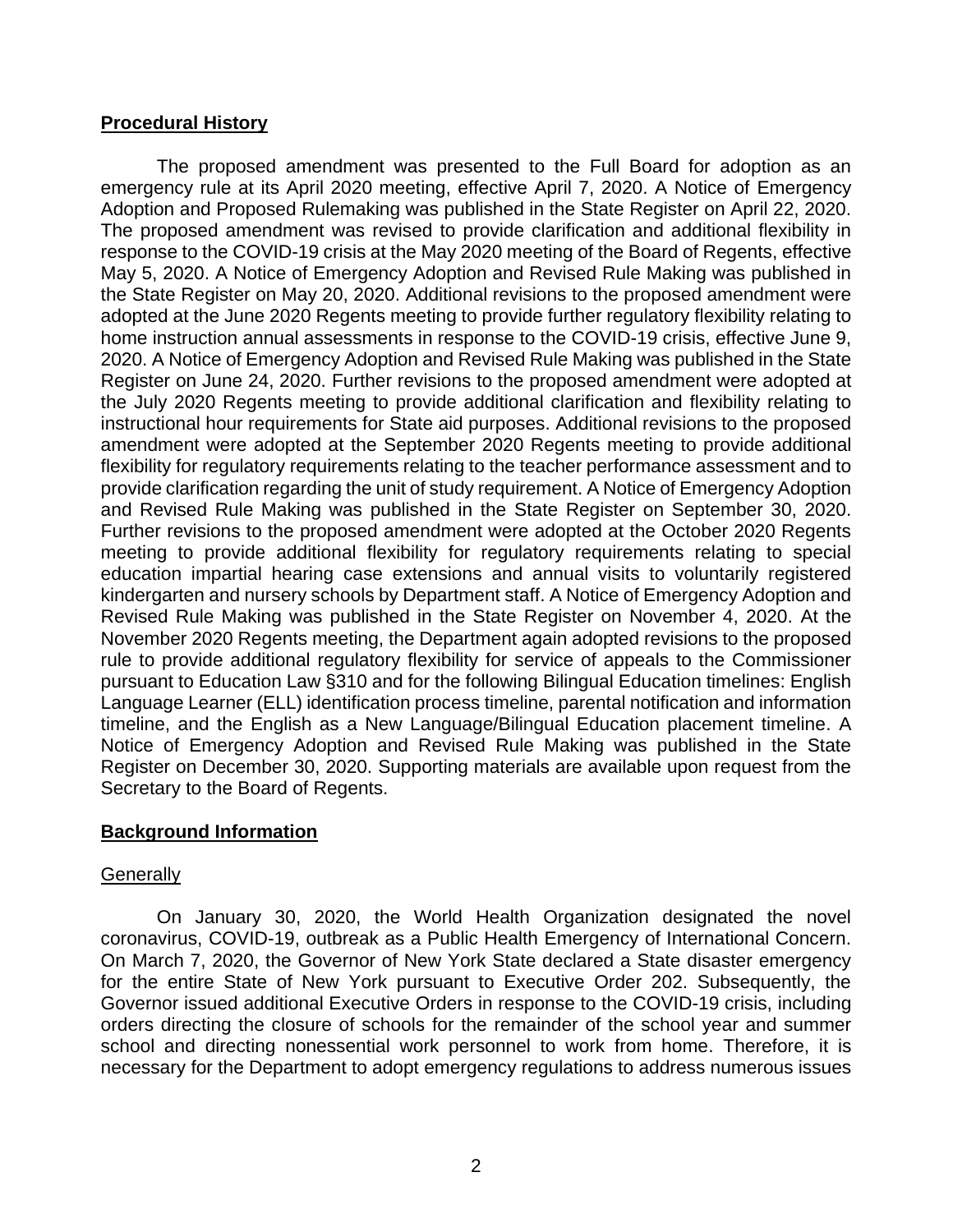resulting from the interruptions caused by the COVID-19 crisis. The proposed revisions are as follows:

- State Aid
	- $\circ$  A new subdivision (n) is added to section 175.5 to permit public school districts and public schools to operate for less than 180 days during the 10-month 2019-2020 school year for any school day that is closed pursuant to an Executive Order for the COVID-19 crisis and be waived from the 180-day requirement pursuant to the terms of such Executive Order(s) or pursuant to Education Law §3604(8).
	- to an Executive Order(s) of the Governor pursuant to the State of emergency declared for the COVID-19 crisis, or pursuant to Education Law §3604(8), or o Such subdivision also provides that for the 2019-2020 and 2020-2021 school years, school districts may be eligible for a waiver of the annual instructional hour requirement if the school district is unable to meet such requirement due due to reopening procedures implemented as a result of the COVID-19 crisis, provided that the district meets certain prescribed requirements (Attachment A #1).
- 310 Appeals to the Commissioner
	- papers for appeals to the Commissioner pursuant to Education Law §310 by o Section 275.8 is amended to permit service of pleadings and supporting alternative means during the State of emergency declared by the Governor pursuant to an Executive Order regarding the COVID-19 crisis (Attachment A #2).
- Charter Schools
	- pursuant to a State of emergency for the COVID-19 crisis, provided such delay  $\circ$  Section 119.1(c)(1) is amended to permit the Commissioner to excuse delays in required reporting by charter schools to public schools for the length of time of a school closure ordered pursuant to an Executive Order of the Governor does not exceed 30 days. When there is a delay in reporting by a charter school, section 119.1(d) is also amended to permit the Commissioner to excuse any delay in payment by a public school to a charter school, provided such delay does not exceed 30 days (Attachment A #'s 3-4).
	- their website of the date, time and place of lotteries for the random selection subdivision (c) of such section is amended to permit such lotteries to be held remotely, provided that the public has the opportunity to view or listen and such o Section 119.5(b) is amended to require charter schools to provide notice on process for charter school student applicants if such lottery is provided during a school closure ordered pursuant to an Executive Order of the Governor pursuant to a State of emergency for the COVID-19 crisis. Additionally, lottery is recorded and later transcribed (Attachment A #5).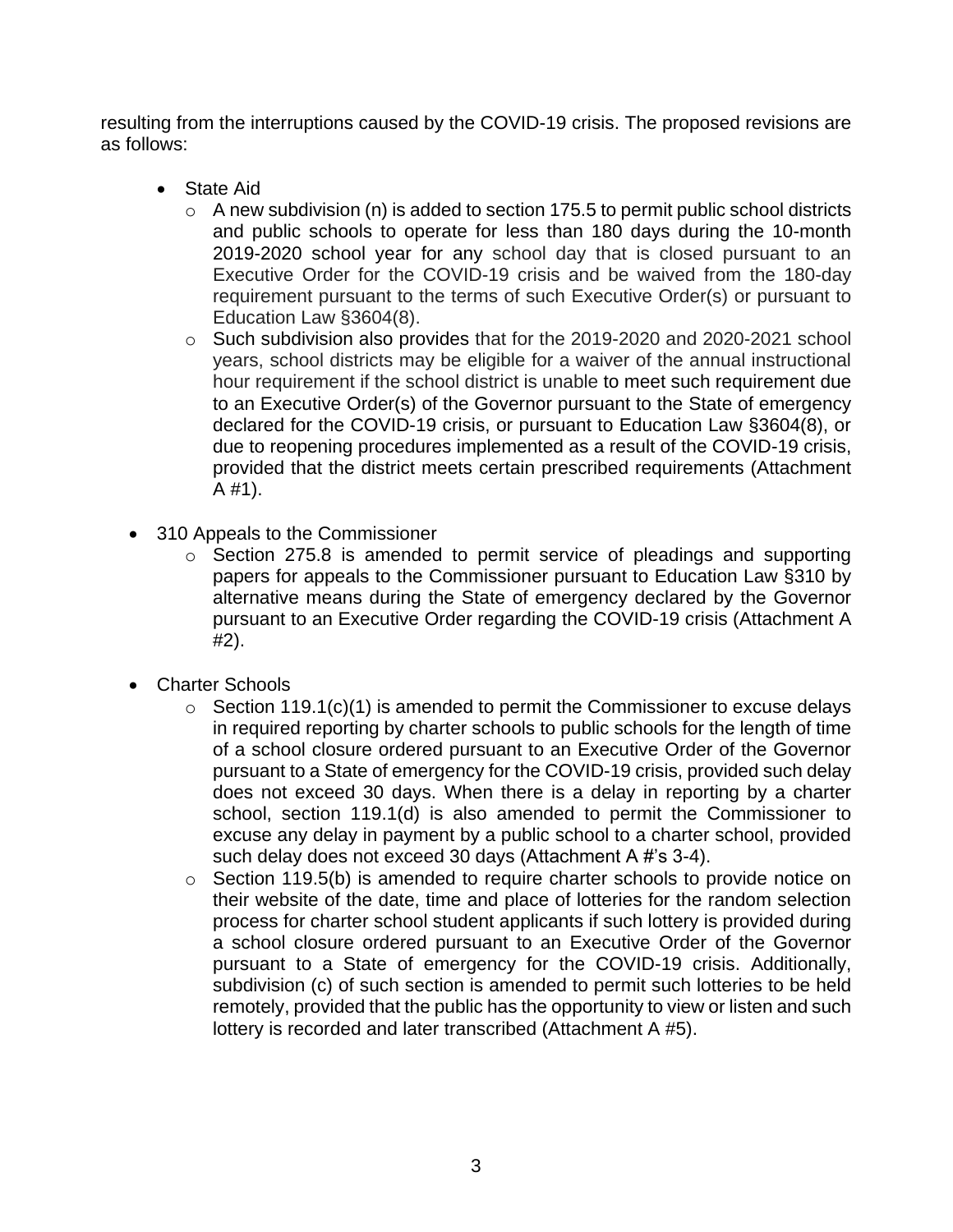- Early Learning
	- scheduled to operate, but the school where such program operates is closed o Section 151-1.4(a) is amended to permit prekindergarten programs to operate for less than the 180-day and 90-day requirements where such programs were pursuant to an Executive Order of the Governor pursuant to the State of emergency for the COVID-19 crisis (Attachment A #6).
	- o Section 125.1 is amended to permit Department staff who are unable to 2019-2020 and/or 2020-2021 school year due to the COVID-19 crisis, to conduct their annual visit of voluntarily registered nonpublic nursery schools and kindergartens as required by paragraph (c) of such section during the conduct such annual visit as soon as practicable (Attachment A #7).
- Home Instruction
	- $\circ$  Section 100.10(h) is amended to provide that students shall be exempted from in accordance with their individualized home instruction plan (IHIP) the annual assessment and alternative evaluation requirements for the 2019- 2020 school year where a student otherwise achieves the learning outcomes (Attachment A #8).
- Professions
	- $\circ$  Sections 75.2, 75.5, and 76.2 are amended to allow the Department to excuse the continuous experience requirements for speech language pathology, audiology, and occupational therapy where such continuous experience cannot be completed due to the State of emergency declared by the Governor pursuant to an Executive Order for the COVID-19 crisis (Attachment A #9-12).
	- examination scores from Public Accounting applicants that are outside the o Section 70.4 is amended to allow the Department to accept passing required 18-month examination window where such examinations cannot be completed within 18 months due to the State of emergency declared by the Governor pursuant to an Executive Order for the COVID-19 crisis (Attachment A #13).
	- law, if such requirements cannot be successfully completed due to the State o Section 52.3 is amended to allow the Department to modify professional educational program requirements for licensure, to the extent authorized by of emergency declared by the Governor pursuant to an Executive Order for the COVID-19 crisis (Attachment A #14).
	- 12.3(c) of the Commissioner's regulations are amended to grant an exemption work, licensed master social work, mental health counseling, marriage and ○ Sections  $74.6(c)(1)(v)$ ,  $74.6(d)(1)(v)$ ,  $79-9.3(c)$ ,  $79-10.3(d)$ ,  $79-11.3(c)$ , and  $79$ for in-person supervision experience requirements for licensed clinical social family counseling, creative arts therapy, and psychoanalysis if such in-person supervision cannot be completed due to the State of emergency declared by the Governor pursuant to an Executive Order for the COVID-19 crisis (Attachment A #15-20).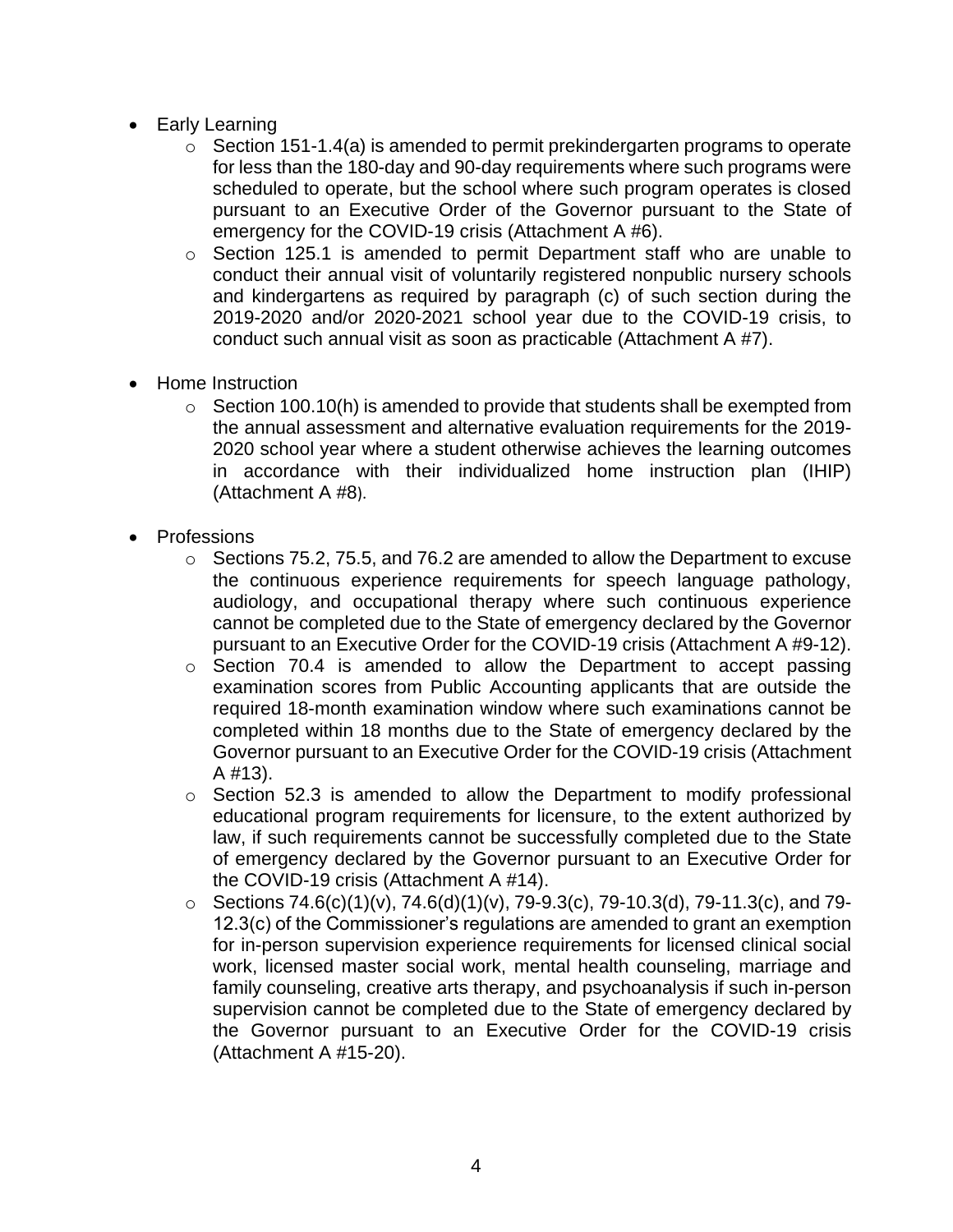- Part 83 and Part 87 Appeals
	- of a hearing officer's determination of good moral character where such late  $\circ$  Section 83.5 is amended to permit the Commissioner to excuse the filing timeframes prescribed in such section relating to appeals to the Commissioner filings are due to the State of emergency declared by the Governor pursuant to an Executive Order for the COVID-19 crisis (Attachment A #21).
	- prospective school employees' clearance for employment where such o Section 87.5 is amended to permit: (i) the Department to excuse late submissions relating to due process procedures for prospective employees' clearance for employment; and (ii) the Commissioner's designee to excuse late submissions relating to appeals of the Department's determination to deny submissions are late due to the State of emergency declared by the Governor pursuant to an Executive Order for the COVID-19 crisis (Attachment A #'s 22 and 23).
	- employee" any individual who will reasonably be expected to provide services Executive Order of the Governor pursuant to a State of emergency for the  $\circ$  Section 87.2(k)(2) is amended to add to the definition of "prospective school which involve online communication or interaction directly to students under the age of 21 during the period of a school closure ordered pursuant to an COVID-19 crisis (Attachment A #24).
- Special Education
	- $\circ$  Sections 200.7(b)(5) and 200.20(a)(6) are amended to permit State approved private schools, State-operated schools, Special Act School Districts, Statesupported schools, and preschools to operate for less than 180 days during the 10-month school year for any school day that is closed pursuant to an Executive Order for the COVID-19 crisis and be waived from the 180-day requirement pursuant to the terms of such Executive Order(s) (Attachment A #'s 25 and 26).
	- $\circ$  Section 200.5(j)(3)(xii) is amended to allow impartial hearing officers to conduct special education due process hearings by video conference during the COVID-19 crisis (Attachment A #'s 27 and 28).
	- to 60 days rather than 30 days during the State of emergency declared by the administrators, and parents are unavailable to partake in due process hearings  $\circ$  Section 200.5(j)(5)(i) is amended to allow hearing officers to extend cases up Governor pursuant to an Executive Order for the COVID-19 crisis. This allows impartial hearing officers better flexibility while school witnesses, (Attachment #29).
	- within 30 days of the missed session. The proposed amendment will not  $\circ$  Section 200.20(b)(6) requires preschool providers to make up missed services include days that the school is closed pursuant to an Executive Order of the Governor issued pursuant to a State of emergency for the COVID-19 crisis (Attachment A #30).
	- student with a disability from 60 school days of receipt of consent to evaluate  $\circ$  Sections 200.4(d) and 200.4(e)(1) are amended to extend the time period to arrange for special education programs and services to be provided to a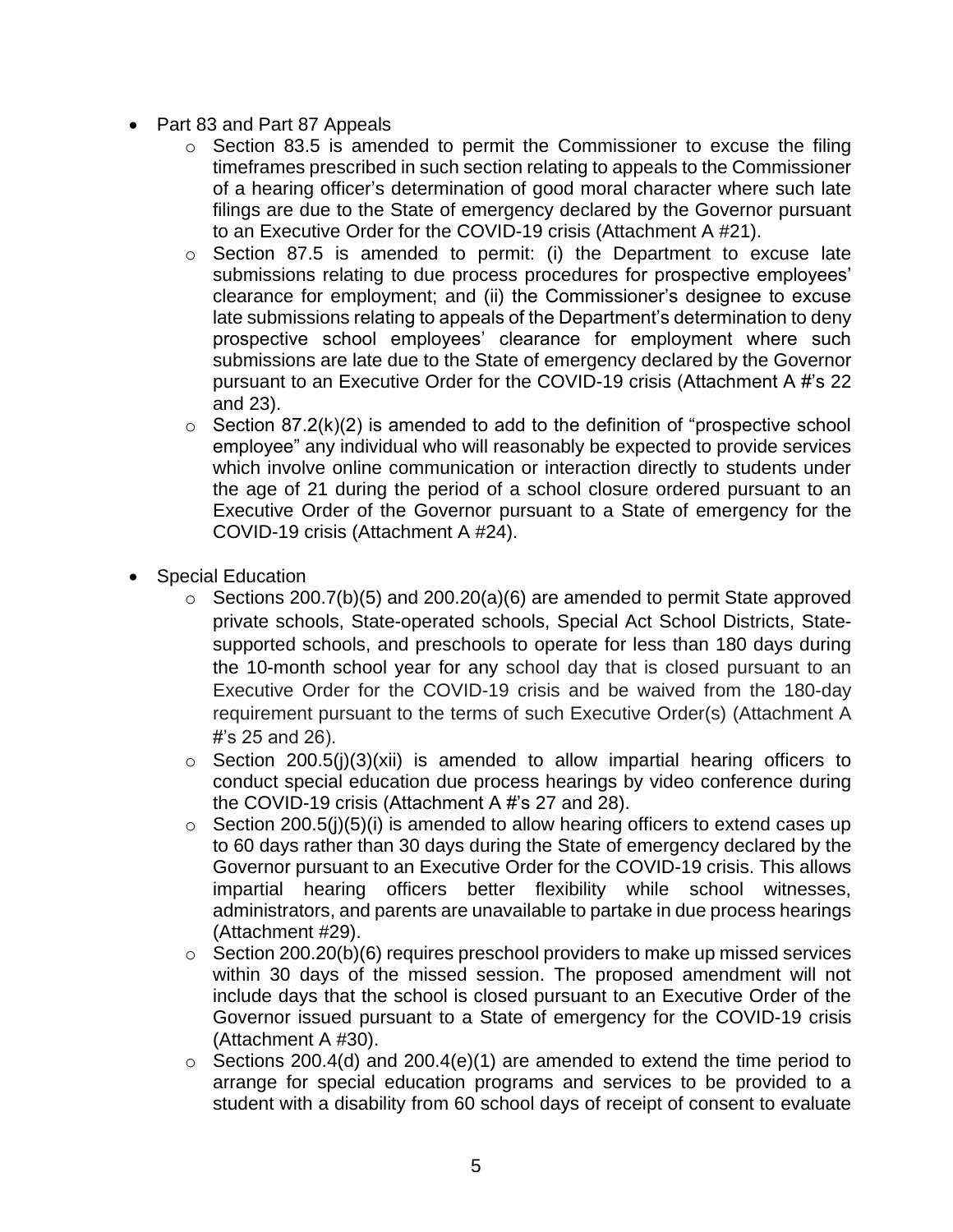so that the 60 days will not include any day(s) that such school is closed pursuant to an Executive order issued by the Governor pursuant to a State of emergency for the COVID-19 crisis. As well, 30 school days will be extended for arranging an approved nonpublic school placement (Attachment A #'s 31 and 32).

- Office of State Review
	- o A new section 279.15 is added to provide that a State Review Officer may authorize certain filings through electronic means during the State of emergency declared by the Governor pursuant to an Executive Order for the COVID-19 crisis (Attachment A #33).
- Bilingual Education
	- $\circ$  Section 154-2.3(a)(5), (b), (f)(3), and (g)(1) are amended to not include any Governor pursuant to a State of emergency for the COVID-19 crisis to count day(s) where a school is closed pursuant to an Executive Order of the toward the following timelines in such section: English language learner identification process timeline; parental notification and information timeline, and the English as a New Language/Bilingual Education placement timeline (Attachment A #34-37).
	- $\circ$  Section 154-2.3(h) is amended to provide an exemption to students from the unit of study requirements for the 2019-2020 school year where a student is unable to meet such requirements due to schools being closed pursuant to an Executive Order of the Governor pursuant to the State of emergency for the COVID-19 crisis and where such student otherwise achieves the learning outcomes for such course of study (Attachment A #38).
	- $\circ$  Section 154-2.3(I) is amended to provide that for the 2019-2020 school year, there will be no English language learner annual assessment due to such assessment being suspended as a result of the COVID-19 crisis (Attachment A #39).
- Curriculum and Instruction
	- $\circ$  Sections 100.2(d)(1), 100.4(c), 100.5, and 100.6(b)(3)(iii) are amended to due to schools being closed pursuant to an Executive Order of the Governor provide an exemption to students from the unit of study requirements for the 2019-2020 school year where a student is unable to meet such requirements pursuant to the State of emergency for the COVID-19 crisis and where such student otherwise achieves the learning outcomes of such portion of unit of study completed (Attachment A #'s 40-43).
- Higher Education
	- o Sections 52.21, 57-4.5 and 80-1.13 are amended to permit the Dignity for All Students Act (DASA) training to be conducted entirely online during the time period of the State of emergency declared by the Governor pursuant to an Executive Order for the COVID-19 crisis (Attachment A #'s 44-51).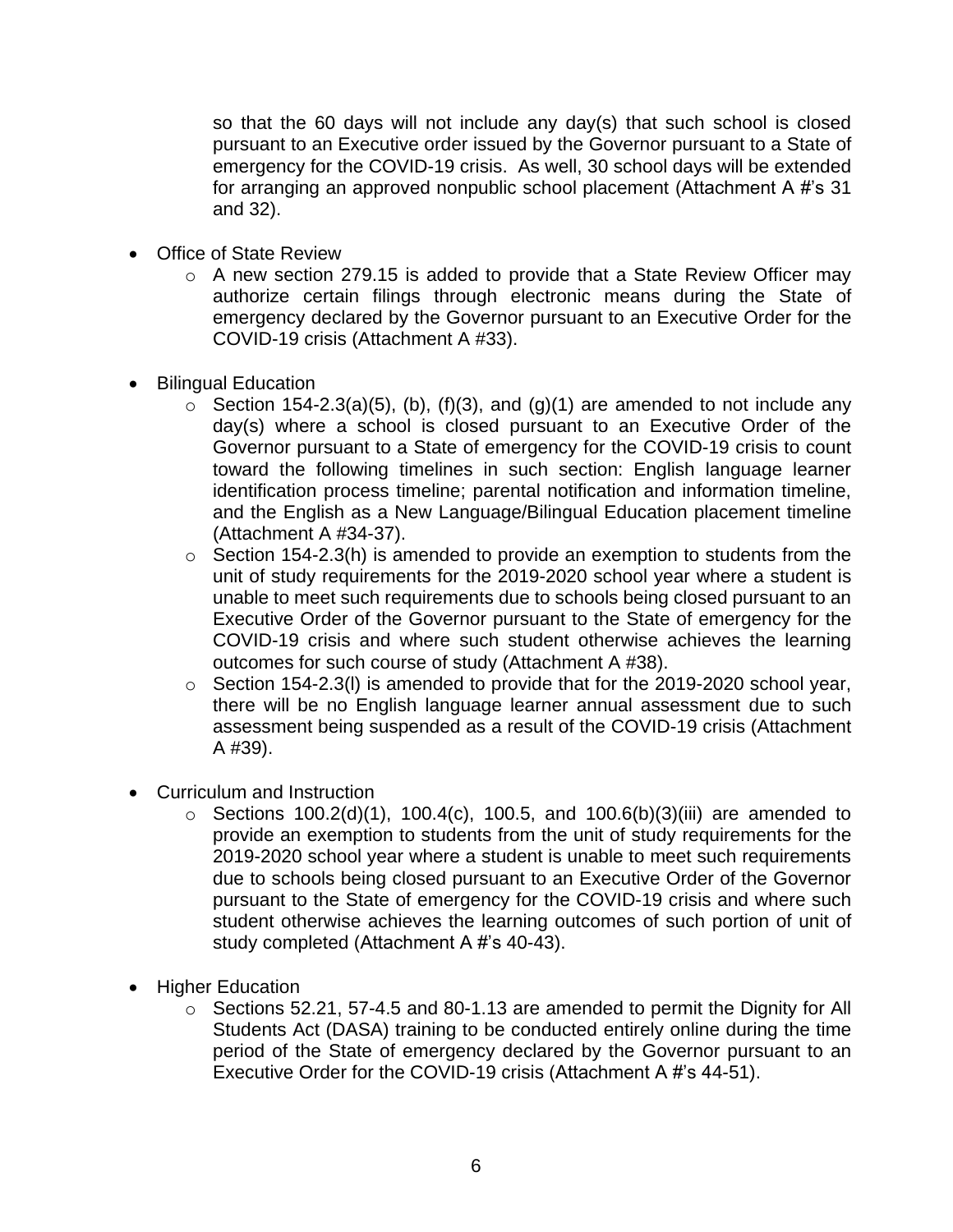- during the 2020-2021 academic year while enrolled in a New York State experience during the 2020-2021 academic year while enrolled in an their edTPA as a result of the COVID-19 crisis, holding them harmless. These Eligible candidates who choose to take the edTPA but do not pass it could take and pass the ATS-W or pursue the edTPA Multiple Measures Review  $\circ$  Section 80-1.5(c)(1) is amended to create an edTPA safety net for candidates in registered educator preparation programs (EPPs) who: (i) complete a student teaching or similar clinical experience during the spring or summer 2020 terms; (ii) complete a student teaching or similar clinical experience registered teacher preparation program; (iii) complete a student teaching acceptable out-of-state teacher preparation program; or (iv) complete the teaching experience requirement for certification through the individual evaluation pathway during the 2020-2021 academic year and cannot complete candidates would be able to take and pass either the ATS-W or edTPA. Process (MMRP), if they qualify (Attachment A #52).
- and any supports provided, and submit the materials needed for applications, o Section 80-3.15 is amended to extend the SOCE application deadline from June 30, 2020 to June 30, 2021 so that school districts have time to identify staff who are eligible for the SOCE, inform them about the application process since school districts are losing time during the COVID-19 crisis as the SOCE deadline approaches (Attachment A #53).
- considered Highly Qualified through passing a HOUSSE rubric in the subject o For the SOCE and limited extension, special education teachers must complete their satisfactory full-time teaching experience, while being area, prior to June 30, 2020. The Department is proposing to amend section 80-4.3 to extend the time period by which the experience must be completed to June 30, 2021, giving teachers the opportunity to gain more full-time satisfactory teaching experience for the SOCE or limited extension, as they are losing time to do so during the COVID-19 crisis (Attachment A #54).
- Accountability
	- year waiver from provisions of the Every Student Succeeds Act (ESSA) pertaining to State assessments and school and district accountability determinations due to the unique circumstances that have arisen as a result section 100.21 to provide that the Commissioner shall not conduct a review of year shall be the same as for the 2019-2020 school year, and the 2018-2019 school Commissioner may, upon a finding of good cause, modify for the 2019-2020 o The federal government has approved the Department's application for a oneof the COVID-19 crisis. Therefore, the Department is proposing to amend school and district performance using 2019-2020 school year results, the accountability status of public schools and districts for the 2020-2021 school school year results shall be used in any instance for which 2019-2020 school year results would have been used as part of the process of making 2021- 2022 school year accountability determinations. Additionally, the through 2021-2022 school years any timelines pertaining to notifications,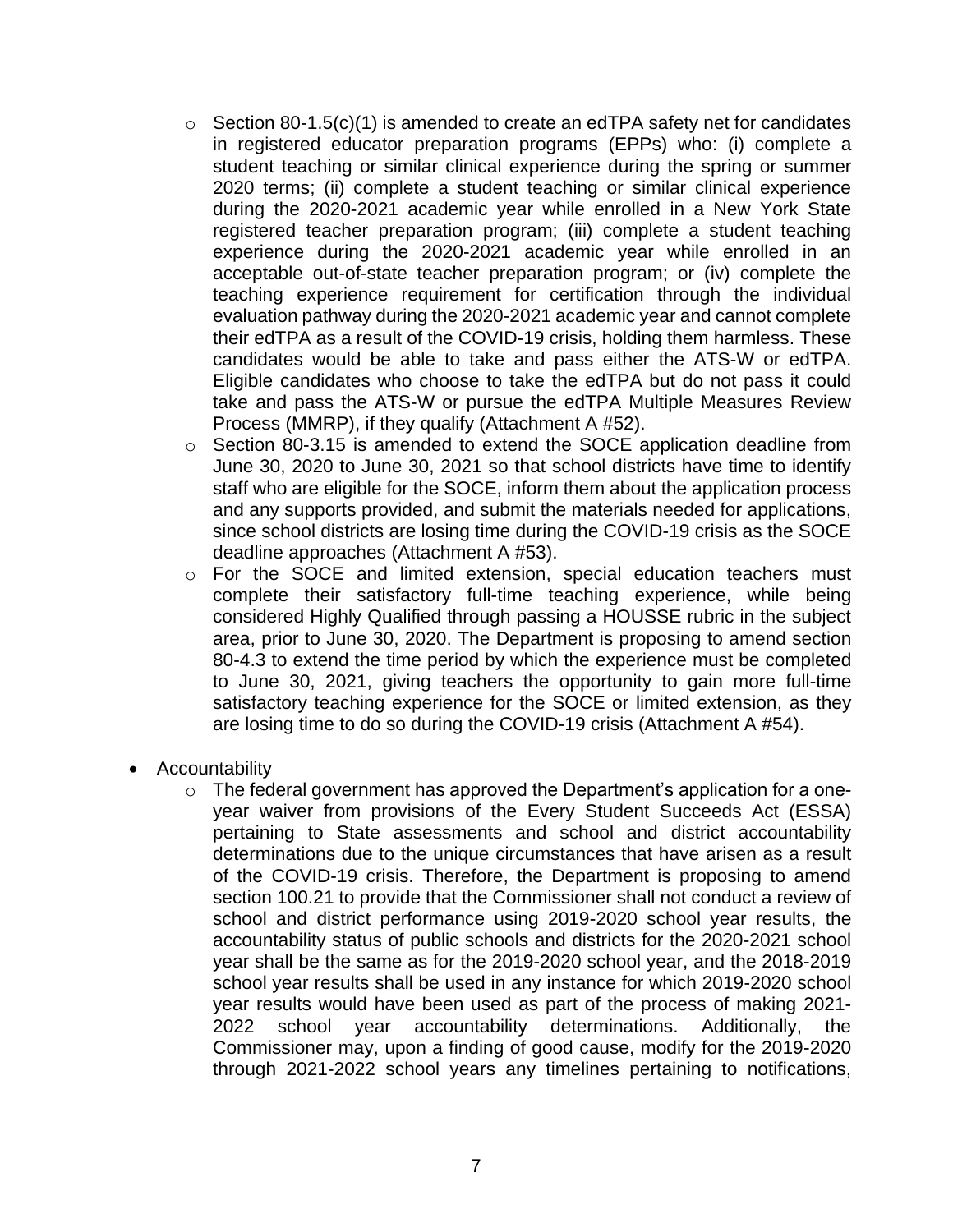plans, reports, or implementation of activities required by such section (Attachment A #'s 55-61).

## **Related Regents Items**

April 2020: Proposed Amendments to Sections 52.3, 52.21, 57-4.5, 70.4, 74.6, 75.2, 75.5, [76.2, 79-9.3, 79-10.3, 79-11.3, 79-12.3, 80-1.13, 80-1.5, 80-3.15, 80-4.3, 83.5, 87.2, 87.5,](https://www.regents.nysed.gov/common/regents/files/420bra6.pdf)  [100.2, 100.4, 100.5, 100.6, 100.10, 100.21, 119.1, 119.5, 125.1, 151-1.4, 154-2.3, 175.5,](https://www.regents.nysed.gov/common/regents/files/420bra6.pdf)  [200.4, 200.5, 200.7, 200.20 and 275.8 and addition of Section 279.5 to the Regulations of](https://www.regents.nysed.gov/common/regents/files/420bra6.pdf)  [the Commissioner of Education Relating to Addressing the COVID-19 Crisis](https://www.regents.nysed.gov/common/regents/files/420bra6.pdf)  (https://www.regents.nysed.gov/common/regents/files/420bra6.pdf)

May 2020: [Proposed Amendments to Sections 52.21, 60.6, 61.19, 80-1.2, 80-3.7, 100.1,](https://www.regents.nysed.gov/common/regents/files/520bra9-REVISED.pdf)  [100.2, 100.4, 100.5, 100.6, 100.7, 100.19 and 151-1.3 and addition of Section 80-5.27 to](https://www.regents.nysed.gov/common/regents/files/520bra9-REVISED.pdf)  [the Regulations of the Commissioner of Education Relating to Addressing the COVID-19](https://www.regents.nysed.gov/common/regents/files/520bra9-REVISED.pdf)  **Crisis** 

(https://www.regents.nysed.gov/common/regents/files/520bra9-REVISED.pdf)

May 2020: [Proposed Amendments to Sections 52.3, 52.21, 57-4.5, 70.4, 74.6, 75.2, 75.5,](https://www.regents.nysed.gov/common/regents/files/520bra10.pdf)  [76.2, 79-9.3, 79-10.3, 79-11.3, 79-12.3, 80-1.13, 80-1.5, 80-3.15, 80-4.3, 83.5, 87.2, 87.5,](https://www.regents.nysed.gov/common/regents/files/520bra10.pdf)  [100.2, 100.4, 100.5, 100.6, 100.10, 100.21, 119.1, 119.5, 125.1, 151-1.4, 154-2.3, 175.5,](https://www.regents.nysed.gov/common/regents/files/520bra10.pdf)  [200.4, 200.5, 200.7, 200.20 and 275.8 and addition of Section 279.5 to the Regulations of](https://www.regents.nysed.gov/common/regents/files/520bra10.pdf)  [the Commissioner of Education Relating to Addressing the COVID-19 Crisis](https://www.regents.nysed.gov/common/regents/files/520bra10.pdf)  (https://www.regents.nysed.gov/common/regents/files/520bra10.pdf)

June 2020: [Proposed Amendments to Sections 60.10, 80-1.2, 80-4.3, 80-4.4, 80-5.6,](https://www.regents.nysed.gov/common/regents/files/620bra10.pdf)  [100.2, 100.5, 100.7, 100.10, 110.4, 119.4, 121.5, 135.4, 145-2.15 of the Regulations of the](https://www.regents.nysed.gov/common/regents/files/620bra10.pdf)  [Commissioner of Education Relating to Addressing the COVID-19 Crisis](https://www.regents.nysed.gov/common/regents/files/620bra10.pdf)  (https://www.regents.nysed.gov/common/regents/files/620bra10.pdf)

June 2020: [Proposed Amendments to Sections 52.3, 52.21, 57-4.5, 70.4, 74.6, 75.2, 75.5,](https://www.regents.nysed.gov/common/regents/files/620bra11.pdf)  [76.2, 79-9.3, 79-10.3, 79-11.3, 79-12.3, 80-1.13, 80-1.5, 80-3.15, 80-4.3, 83.5, 87.2, 87.5,](https://www.regents.nysed.gov/common/regents/files/620bra11.pdf)  [100.2, 100.4, 100.5, 100.6, 100.10, 100.21, 119.1, 119.5, 125.1, 151-1.4, 154-2.3, 175.5,](https://www.regents.nysed.gov/common/regents/files/620bra11.pdf)  [200.4, 200.5, 200.7, 200.20 and 275.8 and addition of Section 279.5 to the Regulations of](https://www.regents.nysed.gov/common/regents/files/620bra11.pdf)  [the Commissioner of Education Relating to Addressing the COVID-19 Crisis](https://www.regents.nysed.gov/common/regents/files/620bra11.pdf)  (https://www.regents.nysed.gov/common/regents/files/620bra11.pdf)

June 2020: [Proposed Amendments to Sections 52.21, 60.6, 61.19, 80-1.2, 80-3.7, 100.1,](https://www.regents.nysed.gov/common/regents/files/620bra12.pdf)  [100.2, 100.4, 100.5, 100.6, 100.7, 100.19 and 151-1.3 and addition of Section 80-5.27 to](https://www.regents.nysed.gov/common/regents/files/620bra12.pdf)  [the Regulations of the Commissioner of Education Relating to Addressing the COVID-19](https://www.regents.nysed.gov/common/regents/files/620bra12.pdf)  **Crisis** 

(https://www.regents.nysed.gov/common/regents/files/620bra12.pdf)

July 2020: [Proposed Amendments to Sections 52.3, 52.21, 57-4.5, 70.4, 74.6, 75.2, 75.5,](https://www.regents.nysed.gov/common/regents/files/720bra7.pdf)  [76.2, 79-9.3, 79-10.3, 79-11.3, 79-12.3, 80-1.13, 80-1.5, 80-3.15, 80-4.3, 83.5, 87.2, 87.5,](https://www.regents.nysed.gov/common/regents/files/720bra7.pdf)  [100.2, 100.4, 100.5, 100.6, 100.10, 100.21, 119.1, 119.5, 125.1, 151-1.4, 154-2.3, 175.5,](https://www.regents.nysed.gov/common/regents/files/720bra7.pdf)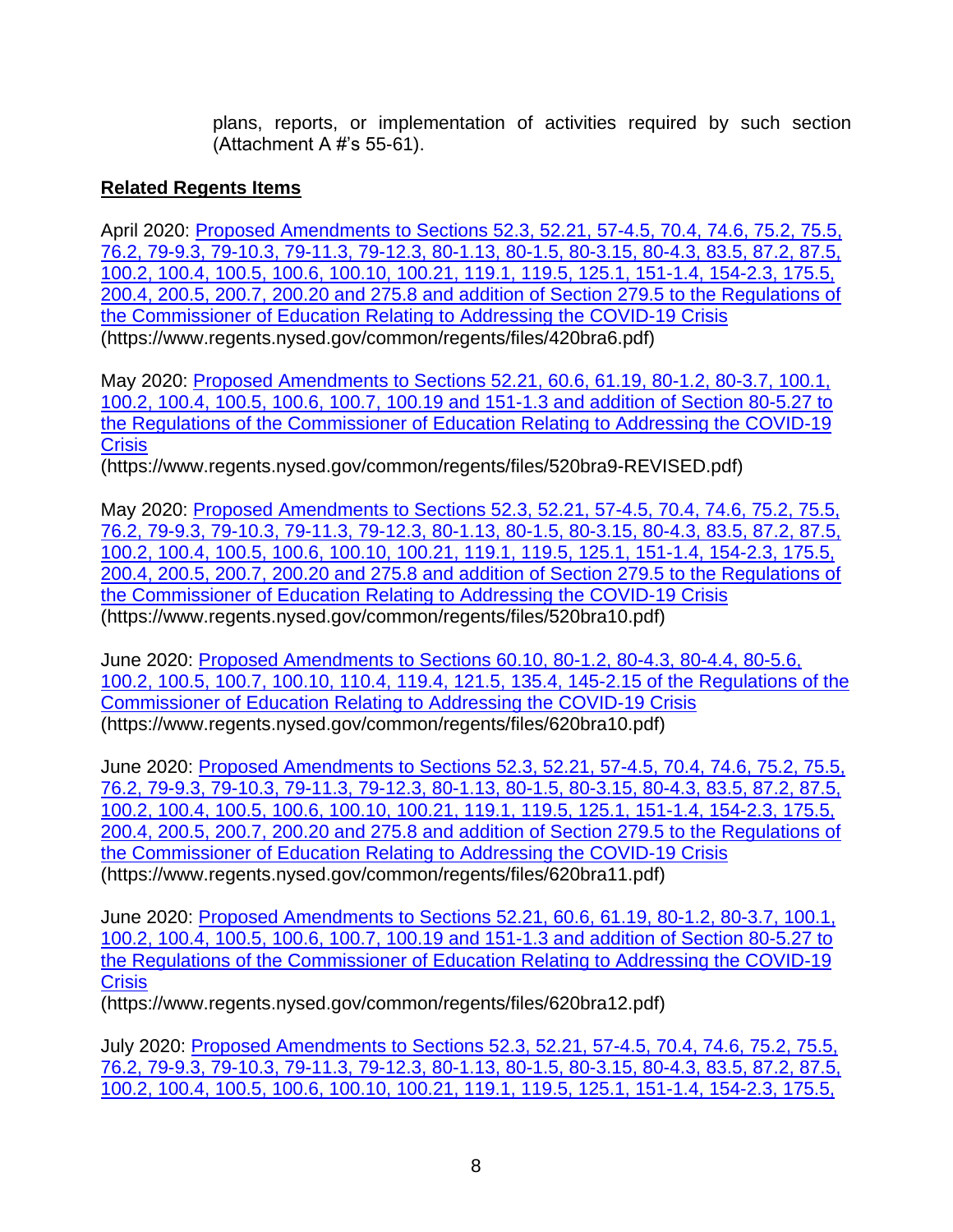[200.4, 200.5, 200.7, 200.20 and 275.8 and addition of Section 279.5 to the Regulations of](https://www.regents.nysed.gov/common/regents/files/720bra7.pdf)  [the Commissioner of Education Relating to Addressing the COVID-19 Crisis](https://www.regents.nysed.gov/common/regents/files/720bra7.pdf)  (https://www.regents.nysed.gov/common/regents/files/720bra7.pdf)

July 2020: [Proposed Amendments to Sections 52.21, 60.6, 61.19, 80-1.2, 80-3.7, 100.1,](https://www.regents.nysed.gov/common/regents/files/720bra5.pdf)  [100.2, 100.4, 100.5, 100.6, 100.7, 100.19 and 151-1.3 and addition of Section 80-5.27 to](https://www.regents.nysed.gov/common/regents/files/720bra5.pdf)  [the Regulations of the Commissioner of Education Relating to Addressing the COVID-19](https://www.regents.nysed.gov/common/regents/files/720bra5.pdf)  **Crisis** 

[\(https://www.regents.nysed.gov/common/regents/files/720bra5.pdf\)](https://www.regents.nysed.gov/common/regents/files/720bra5.pdf)

July 2020: [Proposed Amendments to Sections 60.10, 80-1.2, 80-4.3, 80-4.4, 80-5.6, 100.2,](https://www.regents.nysed.gov/common/regents/files/720brca13.pdf)  [100.5, 100.7, 100.10, 110.4, 119.4,121.5, 135.4, and 145-2.15 of the Regulations of the](https://www.regents.nysed.gov/common/regents/files/720brca13.pdf)  [Commissioner of Education Relating to Addressing the COVID-19 Crisis](https://www.regents.nysed.gov/common/regents/files/720brca13.pdf)  [\(https://www.regents.nysed.gov/common/regents/files/720brca13.pdf\)](https://www.regents.nysed.gov/common/regents/files/720brca13.pdf)

July 2020: [Proposed Amendments to Sections 80-5.3, 80-5.4, 100.1, 100.2, 100.5, 100.6,](https://www.regents.nysed.gov/common/regents/files/720bra8revised.pdf)  [100.10, 117.3, 136.3, 145-2.1, 151-1.3, 154-2.2, 154-2.3, and 200.4 of the Regulations of](https://www.regents.nysed.gov/common/regents/files/720bra8revised.pdf)  [the Commissioner of Education Relating to Addressing the COVID-19 Crisis and the](https://www.regents.nysed.gov/common/regents/files/720bra8revised.pdf)  [Reopening of Schools](https://www.regents.nysed.gov/common/regents/files/720bra8revised.pdf) 

[\(https://www.regents.nysed.gov/common/regents/files/720bra8revised.pdf\)](https://www.regents.nysed.gov/common/regents/files/720bra8revised.pdf)

September 2020: [Proposed Amendments to Sections 52.3, 52.21, 57-4.5, 70.4, 74.6, 75.2,](https://www.regents.nysed.gov/common/regents/files/920bra6.pdf)  [75.5, 76.2, 79-9.3, 79-10.3, 79-11.3, 79-12.3, 801.13, 80-1.5, 80-3.15, 80-4.3, 83.5, 87.2,](https://www.regents.nysed.gov/common/regents/files/920bra6.pdf)  [87.5, 100.2, 100.4, 100.5, 100.6, 100.10, 100.21, 119.1, 119.5, 125.1, 151-1.4, 1542.3,](https://www.regents.nysed.gov/common/regents/files/920bra6.pdf)  [175.5, 200.4, 200.5, 200.7, 200.20 and 275.8 and addition of Section 279.5 to the](https://www.regents.nysed.gov/common/regents/files/920bra6.pdf)  [Regulations of the Commissioner of Education Relating to Addressing the COVID-19](https://www.regents.nysed.gov/common/regents/files/920bra6.pdf)  **Crisis** 

(https://www.regents.nysed.gov/common/regents/files/920bra6.pdf)

September 2020: [Proposed Amendments to Sections 52.21, 60.6, 61.19, 80-1.2, 80-3.7,](https://www.regents.nysed.gov/common/regents/files/920bra3.pdf)  [100.1, 100.2, 100.4, 100.5, 100.6, 100.7, 100.19 and151-1.3 and addition of Section 80-](https://www.regents.nysed.gov/common/regents/files/920bra3.pdf) [5.27 to the Regulations of the Commissioner of Education Relating to Addressing the](https://www.regents.nysed.gov/common/regents/files/920bra3.pdf)  [COVID19 Crisis](https://www.regents.nysed.gov/common/regents/files/920bra3.pdf) 

(https://www.regents.nysed.gov/common/regents/files/920bra3.pdf)

September 2020: [Proposed Amendments to Sections 80-5.3, 80-5.4, 100.1, 100.2, 100.5,](https://www.regents.nysed.gov/common/regents/files/920bra8.pdf)  [100.6, 100.10, 117.3, 136.3, 145-2.1, 151-1.3, 154-2.2, 154-2.3, 156.3, and 200.4 of the](https://www.regents.nysed.gov/common/regents/files/920bra8.pdf)  [Regulations of the Commissioner of Education Relating to Addressing the COVID-19](https://www.regents.nysed.gov/common/regents/files/920bra8.pdf)  [Crisis and the Reopening of Schools](https://www.regents.nysed.gov/common/regents/files/920bra8.pdf) 

(https://www.regents.nysed.gov/common/regents/files/920bra8.pdf)

September 2020: [Proposed Amendments to Sections 52.21, 79-8.5, 100.5, and 154-2.3 of](https://www.regents.nysed.gov/common/regents/files/920bra7revised.pdf)  [the Regulations of the Commissioner of Education Relating to Addressing the COVID-19](https://www.regents.nysed.gov/common/regents/files/920bra7revised.pdf)  [Crisis and the Reopening of Schools](https://www.regents.nysed.gov/common/regents/files/920bra7revised.pdf) 

(https://www.regents.nysed.gov/common/regents/files/920bra7revised.pdf)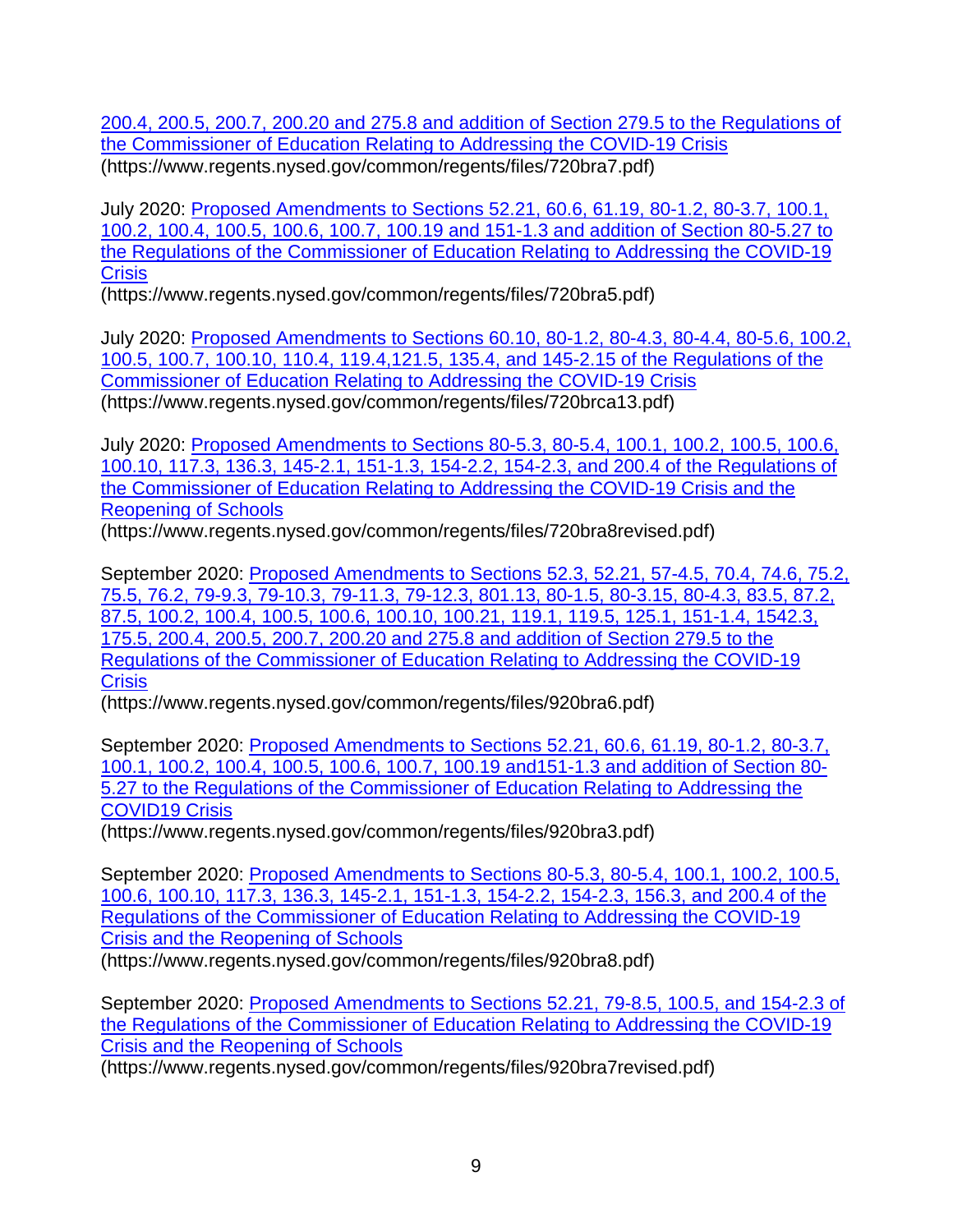September 2020: [Proposed Amendments to Sections 60.10, 80-1.2, 80-4.3, 804.4, 80-5.6,](https://www.regents.nysed.gov/common/regents/files/920brca3.pdf)  [100.2, 100.5, 100.7, 100.10, 110.4, 119.4, 121.5, 135.4, 145-2.15 of the Regulations of the](https://www.regents.nysed.gov/common/regents/files/920brca3.pdf)  [Commissioner of Education Relating to Addressing the COVID-19 Crisis](https://www.regents.nysed.gov/common/regents/files/920brca3.pdf)  (https://www.regents.nysed.gov/common/regents/files/920brca3.pdf)

October 202[0: Proposed Amendments to Sections 125.1, 135.4, and 52.21 of the](https://www.regents.nysed.gov/common/regents/files/1020bra3.pdf)  [Regulations of the Commissioner of Education and Section 30-3.2 of the Rules of the](https://www.regents.nysed.gov/common/regents/files/1020bra3.pdf)  [Board of Regents Relating to Addressing the COVID-19 Crisis and the Reopening of](https://www.regents.nysed.gov/common/regents/files/1020bra3.pdf)  **Schools** 

(https://www.regents.nysed.gov/common/regents/files/1020bra3.pdf)

October 2020: [Proposed Amendments to Sections 52.3, 52.21, 57-4.5, 70.4, 74.6, 75.2,](https://www.regents.nysed.gov/common/regents/files/1020bra5revised.pdf)  [75.5, 76.2, 79-9.3, 79-10.3, 79-11.3, 79-12.3, 80-1.13, 80-1.5, 80-3.15, 80-4.3, 83.5, 87.2,](https://www.regents.nysed.gov/common/regents/files/1020bra5revised.pdf)  [87.5, 100.2, 100.4, 100.5, 100.6, 100.10, 100.21, 119.1, 119.5, 125.1, 151-1.4, 154-2.3,](https://www.regents.nysed.gov/common/regents/files/1020bra5revised.pdf)  [175.5, 200.4, 200.5, 200.7, 200.20 and 275.8 and addition of Section 279.5 to the](https://www.regents.nysed.gov/common/regents/files/1020bra5revised.pdf)  [Regulations of the Commissioner of Education Relating to Addressing the COVID-19](https://www.regents.nysed.gov/common/regents/files/1020bra5revised.pdf)  **Crisis** 

(https://www.regents.nysed.gov/common/regents/files/1020bra5revised.pdf)

October 2020: [Proposed Amendments to Sections 52.21, 60.6, 61.19, 80-1.2, 80-3.7,](https://www.regents.nysed.gov/common/regents/files/1020bra4.pdf)  [100.1, 100.2, 100.4, 100.5, 100.6, 100.7, 100.19 and 151-1.3 and addition of Section 80-](https://www.regents.nysed.gov/common/regents/files/1020bra4.pdf) [5.27 to the Regulations of the Commissioner of Education Relating to Addressing the](https://www.regents.nysed.gov/common/regents/files/1020bra4.pdf)  [COVID-19 Crisis](https://www.regents.nysed.gov/common/regents/files/1020bra4.pdf) 

(https://www.regents.nysed.gov/common/regents/files/1020bra4.pdf)

October 2020: [Proposed Amendments to Sections 80-5.3, 80-5.4, 100.1, 100.2, 100.5,](https://www.regents.nysed.gov/common/regents/files/1020brca5.pdf)  [100.6, 100.10, 117.3, 136.3, 145-2.1, 151-1.3, 154-2.2, 154-2.3, 156.3, and 200.4 of the](https://www.regents.nysed.gov/common/regents/files/1020brca5.pdf)  [Regulations of the Commissioner of Education Relating to Addressing the COVID19 Crisis](https://www.regents.nysed.gov/common/regents/files/1020brca5.pdf)  [and the Reopening of Schools](https://www.regents.nysed.gov/common/regents/files/1020brca5.pdf) 

(https://www.regents.nysed.gov/common/regents/files/1020brca5.pdf)

November 2020: [Proposed Amendments to Sections 52.3, 52.21, 57-4.5, 70.4, 74.6, 75.2,](https://www.regents.nysed.gov/common/regents/files/1120bra3.pdf)  [75.5, 76.2, 79-9.3, 79-10.3, 79-11.3, 79-12.3, 80-1.13, 80-1.5, 80-3.15, 80-4.3, 83.5, 87.2,](https://www.regents.nysed.gov/common/regents/files/1120bra3.pdf)  [87.5, 100.2, 100.4, 100.5, 100.6, 100.10, 100.21, 119.1, 119.5, 125.1, 151-1.4, 154-2.3,](https://www.regents.nysed.gov/common/regents/files/1120bra3.pdf)  [175.5, 200.4, 200.5, 200.7, 200.20 and 275.8 and Addition of Section 279.15 to the](https://www.regents.nysed.gov/common/regents/files/1120bra3.pdf)  [Regulations of the Commissioner of Education Relating to Addressing the COVID-19](https://www.regents.nysed.gov/common/regents/files/1120bra3.pdf)  **Crisis** 

(https://www.regents.nysed.gov/common/regents/files/1120bra3.pdf)

November 2020: [Proposed Amendments to Sections 52.21, 79-8.5, 100.5, and 154-2.3 of](https://www.regents.nysed.gov/common/regents/files/1120brca2.pdf)  [the Regulations of the Commissioner of Education Relating to Addressing the COVID-19](https://www.regents.nysed.gov/common/regents/files/1120brca2.pdf)  [Crisis and the Reopening of Schools](https://www.regents.nysed.gov/common/regents/files/1120brca2.pdf) 

(https://www.regents.nysed.gov/common/regents/files/1120brca2.pdf)

December 2020: [Proposed Amendments to Sections 80-5.3, 80-5.4, 100.1, 100.2, 100.5,](https://www.regents.nysed.gov/common/regents/files/1220brca7.pdf)  [100.6, 100.10, 117.3, 136.3, 145-2.1, 151-1.3, 154-2.2, 154-2.3, 156.3, and 200.4 of the](https://www.regents.nysed.gov/common/regents/files/1220brca7.pdf)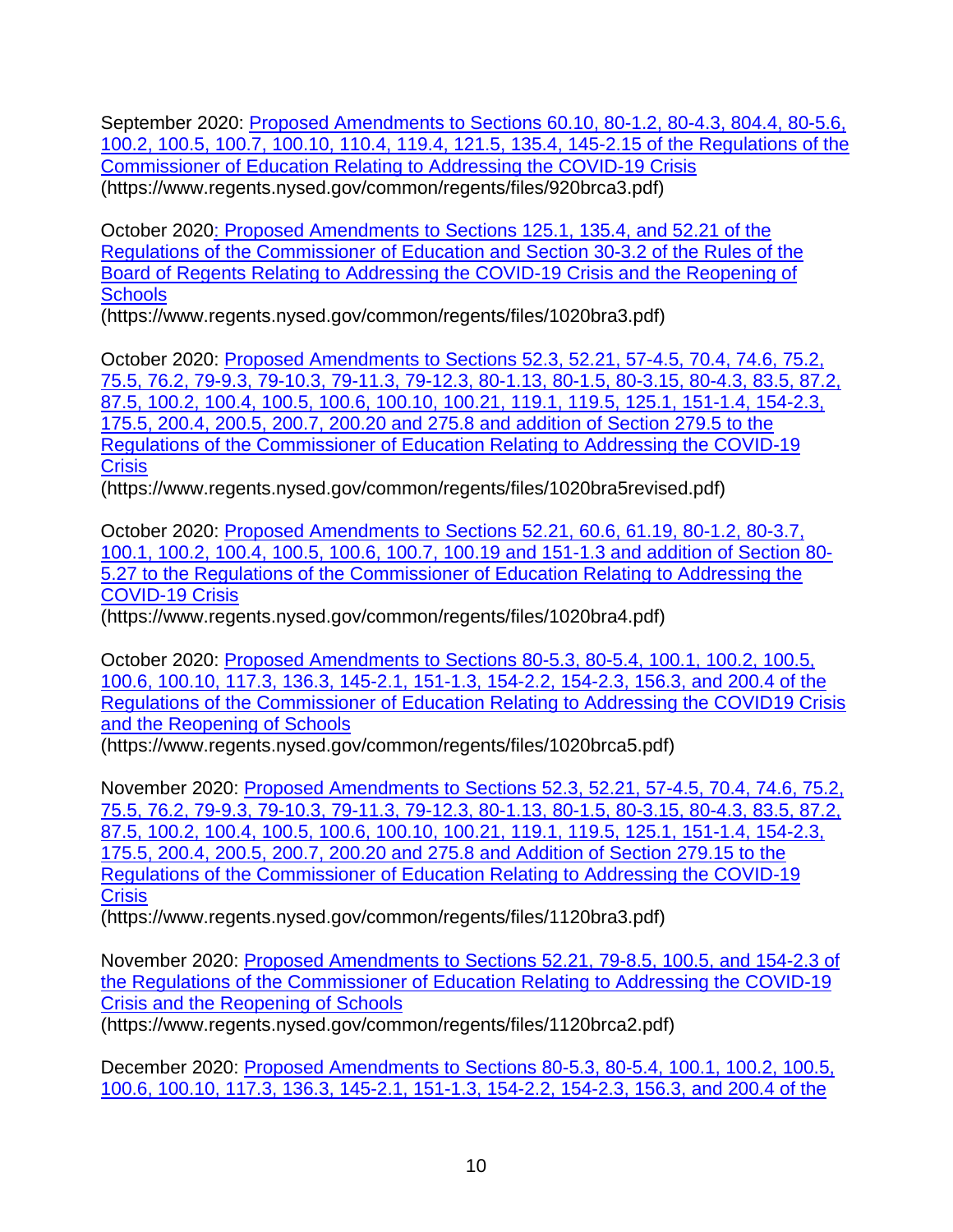[Regulations of the Commissioner of Education Relating to Addressing the COVID19 Crisis](https://www.regents.nysed.gov/common/regents/files/1220brca7.pdf)  [and the Reopening of Schools](https://www.regents.nysed.gov/common/regents/files/1220brca7.pdf) 

(https://www.regents.nysed.gov/common/regents/files/1220brca7.pdf)

December 2020: [Proposed Amendments to Sections 52.21, 79-8.5, 100.5, and 154-2.3 of the](https://www.regents.nysed.gov/common/regents/files/1220brca6.pdf)  [Regulations of the Commissioner of Education Relating to Addressing the COVID-19 Crisis](https://www.regents.nysed.gov/common/regents/files/1220brca6.pdf)  [and the Reopening of Schools](https://www.regents.nysed.gov/common/regents/files/1220brca6.pdf) 

(https://www.regents.nysed.gov/common/regents/files/1220brca6.pdf)

December 2020: [Proposed Amendments to Sections 52.21, 60.6, 61.19, 80-1.2, 80-3.7, 100.1,](https://www.regents.nysed.gov/common/regents/files/1220bra4.pdf)  [100.2, 100.4, 100.5, 100.6, 100.7, 100.19 and 151-1.3 and the addition of Section 80-5.27 to](https://www.regents.nysed.gov/common/regents/files/1220bra4.pdf)  [the Regulations of the Commissioner of Education Relating to Addressing the COVID-19 Crisis](https://www.regents.nysed.gov/common/regents/files/1220bra4.pdf)  (https://www.regents.nysed.gov/common/regents/files/1220bra4.pdf)

December 2020: [Proposed Amendments to Sections 155.17\(f\) and 100.5\(a\) of the Regulations](https://www.regents.nysed.gov/common/regents/files/1220bra3.pdf)  of the Commissioner of Education and Section 30-3.16 of the Rules of the Board of Regents [Relating to Addressing the COVID-19 Crisis](https://www.regents.nysed.gov/common/regents/files/1220bra3.pdf) 

(https://www.regents.nysed.gov/common/regents/files/1220bra3.pdf)

### **Recommendation**

It is recommended that the Board of Regents take the following action:

 10.3, 79-11.3, 79-12.3, 80-1.13, 80-1.5, 80-3.15, 80-4.3, 83.5, 87.2, 87.5, 100.2, 100.4, 100.5, 100.6, 100.10, 100.21, 119.1, 119.5, 125.1, 151-1.4, 154-2.3, 175.5, 200.4, 200.5, emergency measure, effective January 16, 2021, upon a finding by the Board of Regents order to immediately provide flexibility to certain regulatory requirements in response to the COVID-19 crisis and to ensure that the emergency action taken at the November meeting VOTED: That Sections 52.3, 52.21, 57-4.5, 70.4, 74.6, 75.2, 75.5, 76.2, 79-9.3, 79- 200.7, 200.20, and 275.8 be amended and Section 279.15 be added, as submitted, as an that such action is necessary for the preservation of public health and the general welfare in remains continuously in effect.

### **Timetable for Implementation**

 meeting, after publication of the revised proposed amendment in the State Register and Procedure Act for revised rulemakings. If adopted at the February 2021 meeting, the If adopted as an emergency measure at the January 2021 Regents meeting, the emergency rule will become effective January 16, 2021. It is anticipated that the proposed amendment will be presented for permanent adoption at the February 2021 Regents expiration of the 45-day public comment period required under the State Administrative proposed rule will become effective on February 24, 2021.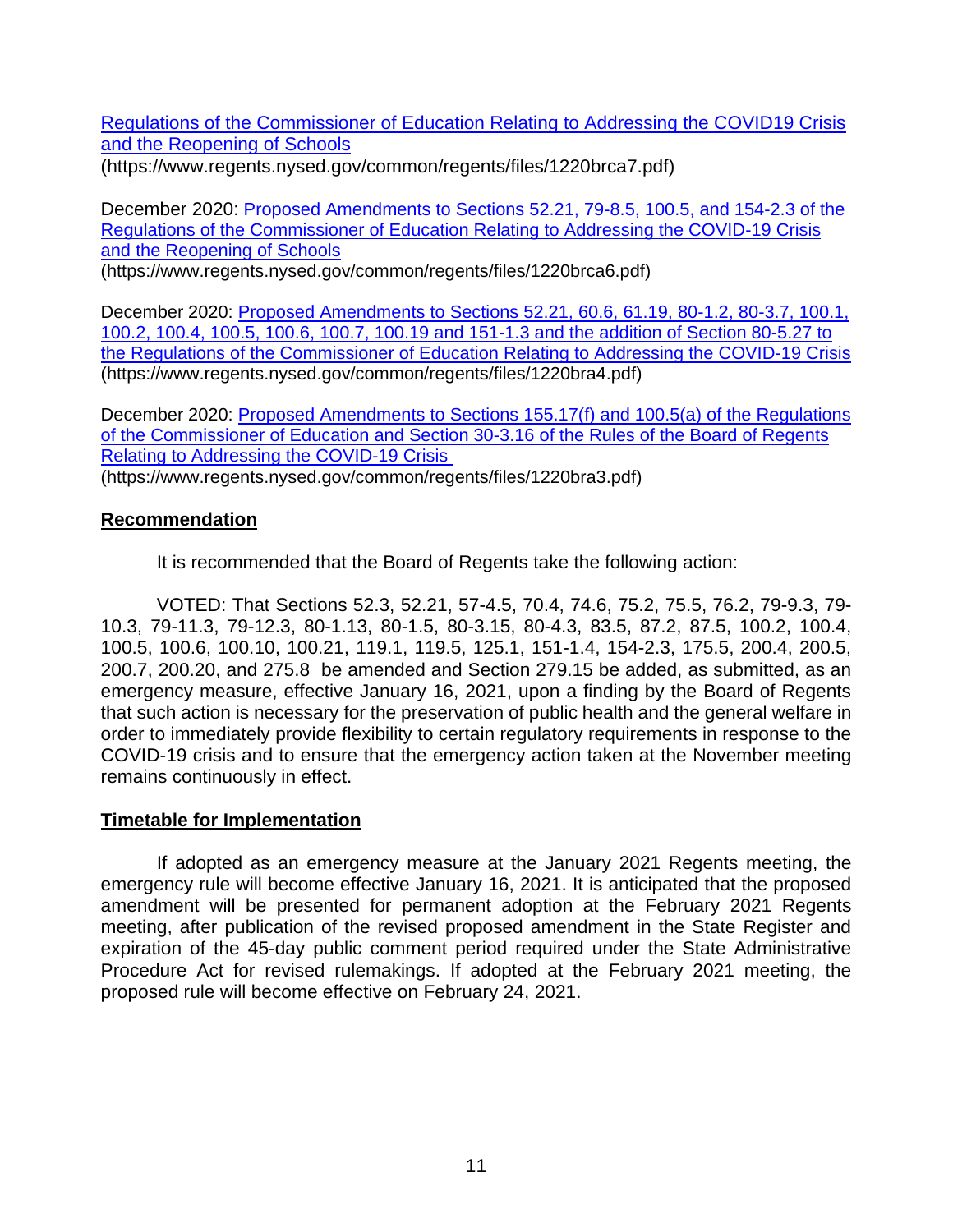#### **Attachment A**

AMENDMENT TO THE REGULATIONS OF THE COMMISSIONER OF EDUCATION Pursuant to sections 101, 112, 207, 208, 215, 301, 305, 310, 311, 1704, 1709, 2117, 2651, 2852, 2854, 2856, 3001, 3001-d, 3003, 3004, 3004-c, 3009, 3035, 3204, 3205, 3210, 3212, 3214, 3602, 3602-c, 3602-e, 3604, 3713, 4402, 4403, 4404, 4410, 6501, 6504, 6506, 6507, 7404, 7904, 7904-a and 8206 of the Education Law.

1. A new subdivision (n) is added to section 175.5 of the Regulations of the Commissioner of Education as follows:

(n) COVID-19 Executive Order(s) and Waivers for the 2019-20 and 2020-21 school years.

 Order(s) of the Governor pursuant to the State of emergency for the COVID-19 crisis or satisfy the requirements for a waiver of the usually required reduction in monies payable to school districts under Education Law §3604 in accordance with the terms of such Executive (1) Any day that a school is closed in the 2019-20 school year and the 180-day requirement set forth in subdivision (c) of this section is waived pursuant to an Executive pursuant to Education Law §3604(8), as amended by Chapter 107 of the Laws of 2020, will Order(s).

 (2) For the 2019-20 and 2020-21 school years, notwithstanding any other provision of this section to the contrary, any school district may be eligible for a waiver from the annual instructional hour requirement set forth in subdivision (c) of this section if the district is unable to meet such requirement as a result of an Executive Order(s) of the Governor pursuant to the State of emergency declared for the COVID-19 crisis, or pursuant to Education Law §3604(8), as amended by Chapter 107 of the Laws of 2020, or reopening procedures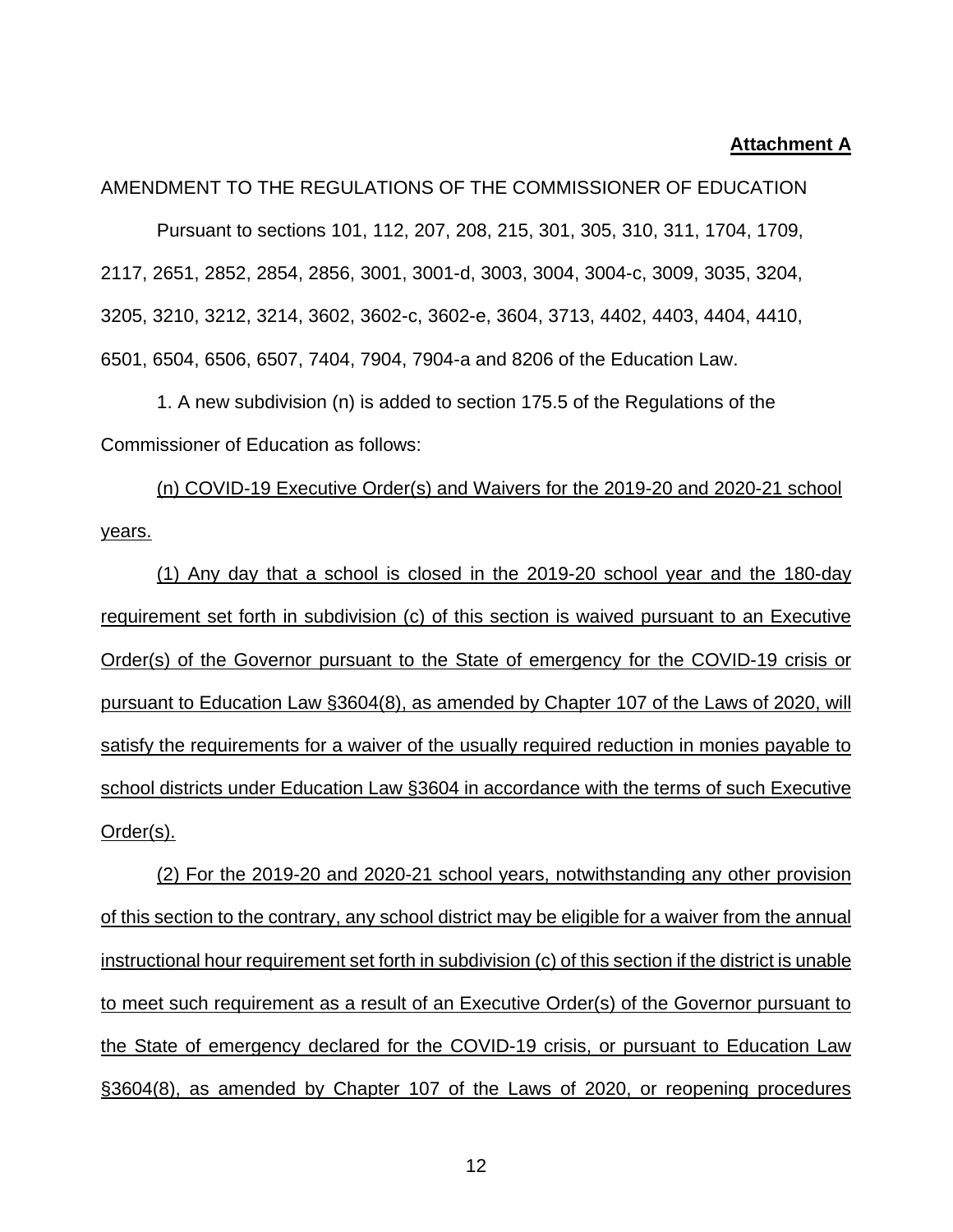implemented as a result of the COVID-19 crisis, provided that such district meets the requirements outlined in subparagraphs (i), (iii), and (iv) of paragraph (1) of subdivision (m) of this section.

2. Section 275.8 of the Regulations of the Commissioner of Education is amended by adding a new subdivision (f) to read as follows:

(f) Alternative service during the State of emergency declared by the Governor pursuant to an Executive Order during the COVID-19 crisis. Notwithstanding subdivision (a) of this section, when personal service cannot be made during the State of emergency declared by the Governor pursuant to an Executive Order regarding the COVID-19 crisis, a party may serve pleadings and supporting papers by the following alternative means: (1) by mailing the petition, notice of petition and all supporting papers by first class mail in an envelope bearing the legend "APPEAL TO THE COMMISSIONER OF EDUCATION" (in capitalized letters) to an individual respondent at his or her last known residence or place of business, or in the case of a school district, to the attention of the district clerk and superintendent of schools, or, in the case of a board of cooperative educational services, to the attention of the district superintendent and the board; and (2) on the same date as the mailing, emailing the petition, notice of petition and all supporting papers under the subject heading "APPEAL TO THE COMMISSIONER OF EDUCATION" (in capitalized letters) to such person, or in the case of a school district, to both the district clerk and superintendent of schools, or, in the case of a board of cooperative educational services, to the district superintendent and the board. Service shall be deemed complete upon the completion of both steps identified above. Proof of service shall thereafter be filed with the Department as set forth in section 275.9 of this Part.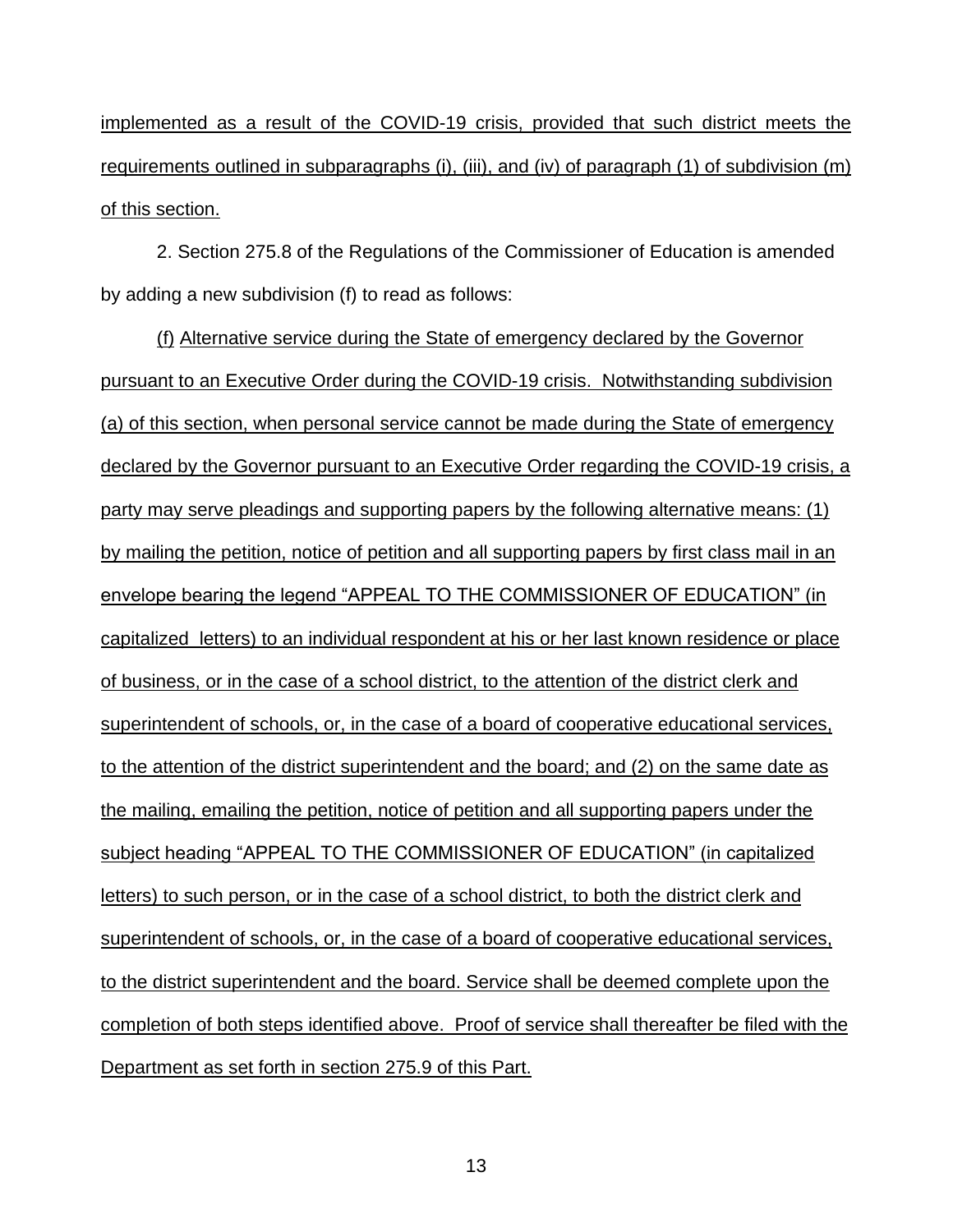3. Paragraph (1) of subdivision (c) of section 119.1 of the Regulations of the Commissioner of Education is amended to read as follows:

(1) No later than 30 days prior to the first business day of July, September, November, January, March and May, each charter school shall report to each public school district with resident pupils attending the charter school and to the department an updated estimate of the enrollment of students attending the charter school in the current school year who are residents of such public school district and any reduced amounts per pupil that shall be payable to the charter school for such students pursuant to subdivision one of section 2856 of the Education Law that has been established pursuant to an agreement between the charter school and the charter school entity as set forth in the charter, provided that, for the 1999-2000 school year, no report shall be required 30 days prior to the first business day of July. For each student with a disability attending such charter school, such report shall also indicate the level of special programs or services to be provided directly or indirectly to such student by the charter school and an estimated annual cost to be incurred by the charter school in providing such special programs or services. The Commissioner may excuse any delay in reporting under this paragraph for the length of time of a school closure ordered pursuant to an Executive Order of the Governor pursuant to a State of emergency for the COVID-19 crisis, however, such delay shall not exceed 30 days from such reporting deadline.

4. Subdivision (d) of section 119.1 of the Regulations of the Commissioner of Education is amended by adding a new paragraph (6) to read as follows:

(6) If there is a delay in reporting pursuant to paragraph 1 of this section, the Commissioner shall excuse any delay in payments required under this subdivision for the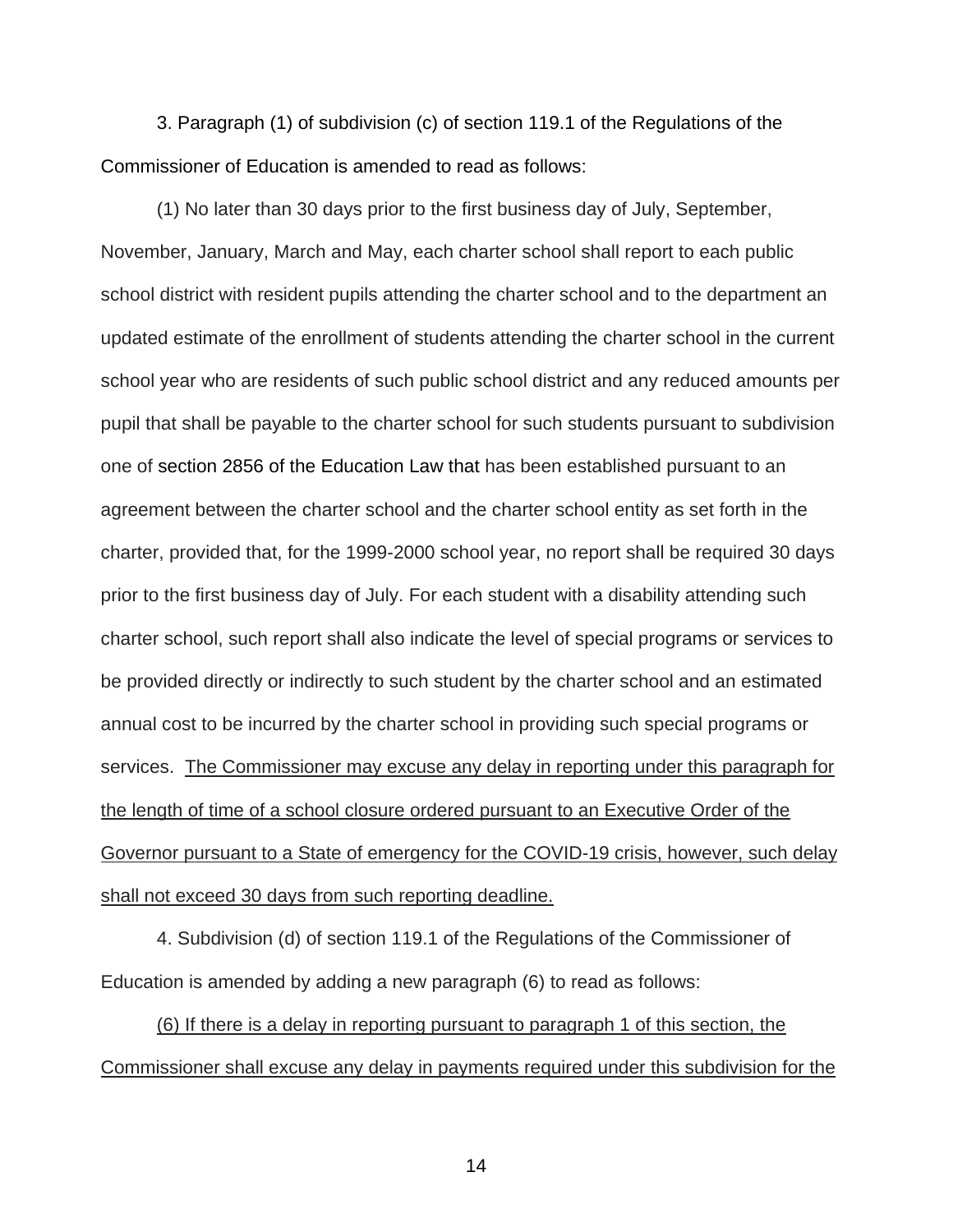length of time of a school closure ordered pursuant to an Executive Order of the Governor pursuant to a State of emergency for the COVID-19 crisis, however, such delay shall not exceed 30 days from such payment deadline.

5. Subdivisions (b) and (c) of section 119.5 of the Regulations of the Commissioner of Education are amended to read as follows:

(b) Notice. The charter school shall provide public notice of the date, time and place of the lottery, consistent with Public Officers Law section 104 and if such lottery is provided during a school closure ordered pursuant to an Executive Order of the Governor pursuant to a State of emergency for the COVID-19 crisis, such notice shall also be posted on the charter school's website.

(c) Procedures for conducting lottery.

 $(1)$  ...

(2) The lottery shall be held in a space that is open and accessible to the public and capable of accommodating the reasonably anticipated number of attendees. If the reasonably anticipated attendance exceeds capacity, separate grade level lotteries may be held in separate locations provided that each lottery is publicized in a manner consistent with the requirements of Public Officers Law section 104. Nothing herein shall be construed to require or exclude attendance at the lottery by parents, persons in parental relationships, guardians and/or students participating in the admissions process. Consistent with Executive Order No. 202.1, if such lottery occurs during a school closure ordered pursuant to an Executive Order of the Governor for the COVID-19 crisis, such lottery may be held remotely by conference call or similar service, provided that the public has the opportunity to view or listen and such lottery is recorded and later transcribed.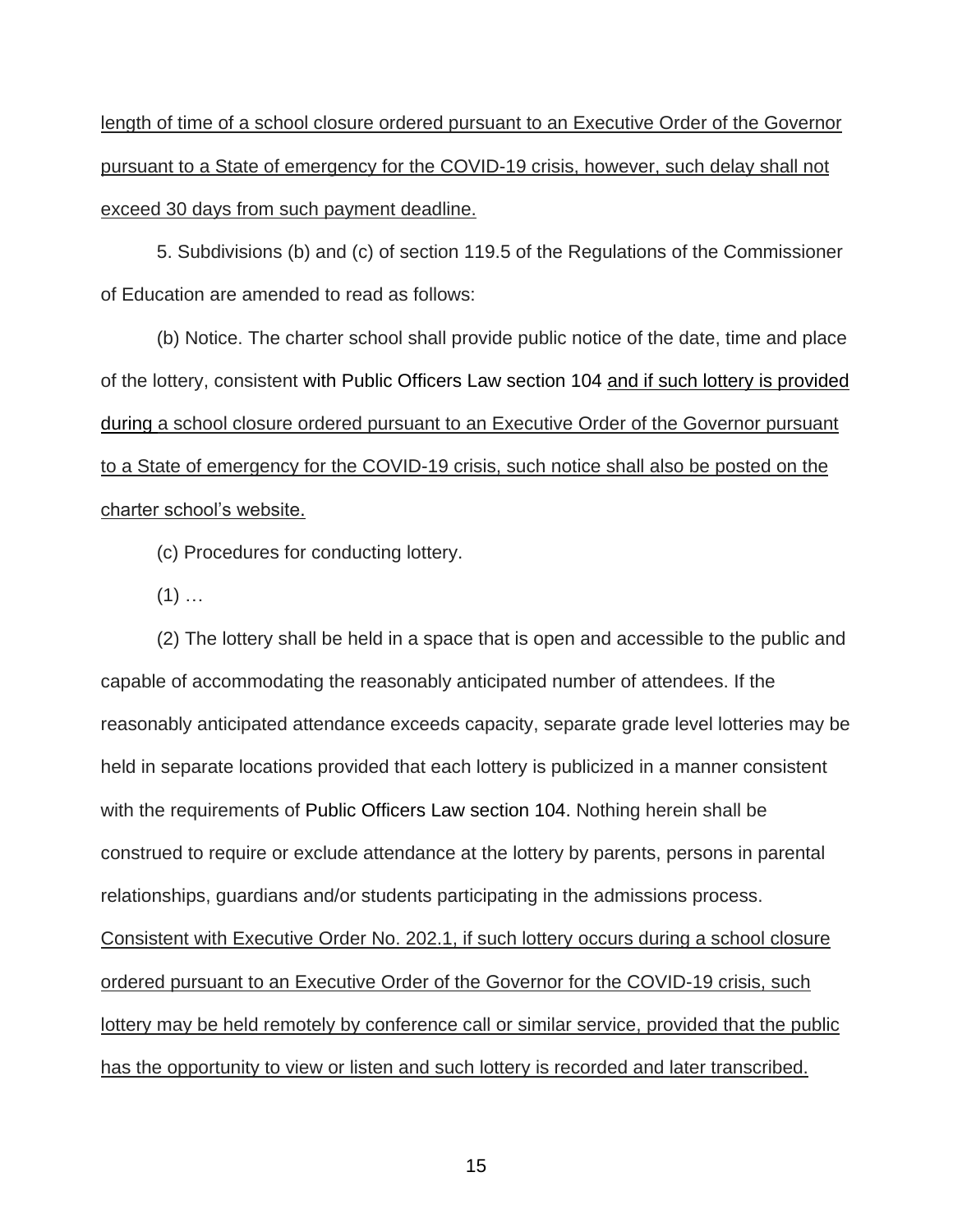$(3)$  ...

 $(4)$  ...

6. Subdivision (a) of section 151-1.4 of the Regulations of the Commissioner of Education is amended to read as follows:

(a) Programs may be either full-day or half-day and must operate five days per week a minimum of 180 days per year; except that districts implementing programs for the first time or expansion classes in other districts may operate a minimum of 90 days, provided that in such instances the aid per prekindergarten pupil shall be reduced by 1/180 th for each day less than 180 days that such program or expansion class is in session, except that the commissioner may disregard such reduction for any deficiency that may be disregarded in computing total foundation aid pursuant to Education Law section 3604(7) or (8), provided further that any day that a school is closed and the 180-day requirement is waived pursuant to an Executive Order(s) of the Governor pursuant to the State of emergency for the COVID-19 crisis, shall be waived from the 180-day and 90-day requirements set forth in this subdivision in accordance with the terms of such Executive Order(s).

7. Section 125.1 of the Regulations of the Commissioner of Education is amended by adding a new subdivision (d) to read as follows:

(d) Where Department staff are unable to conduct an annual visit in accordance with subdivision (c) of this section in the 2019-2020 or 2020-2021 school year due to the COVID-19 crisis, Department staff shall conduct such visit as soon as practicable.

8. Subdivision (h) of section 100.10 of the Regulations of the Commissioner of Education is amended by adding a new paragraph 2-a to read as follow: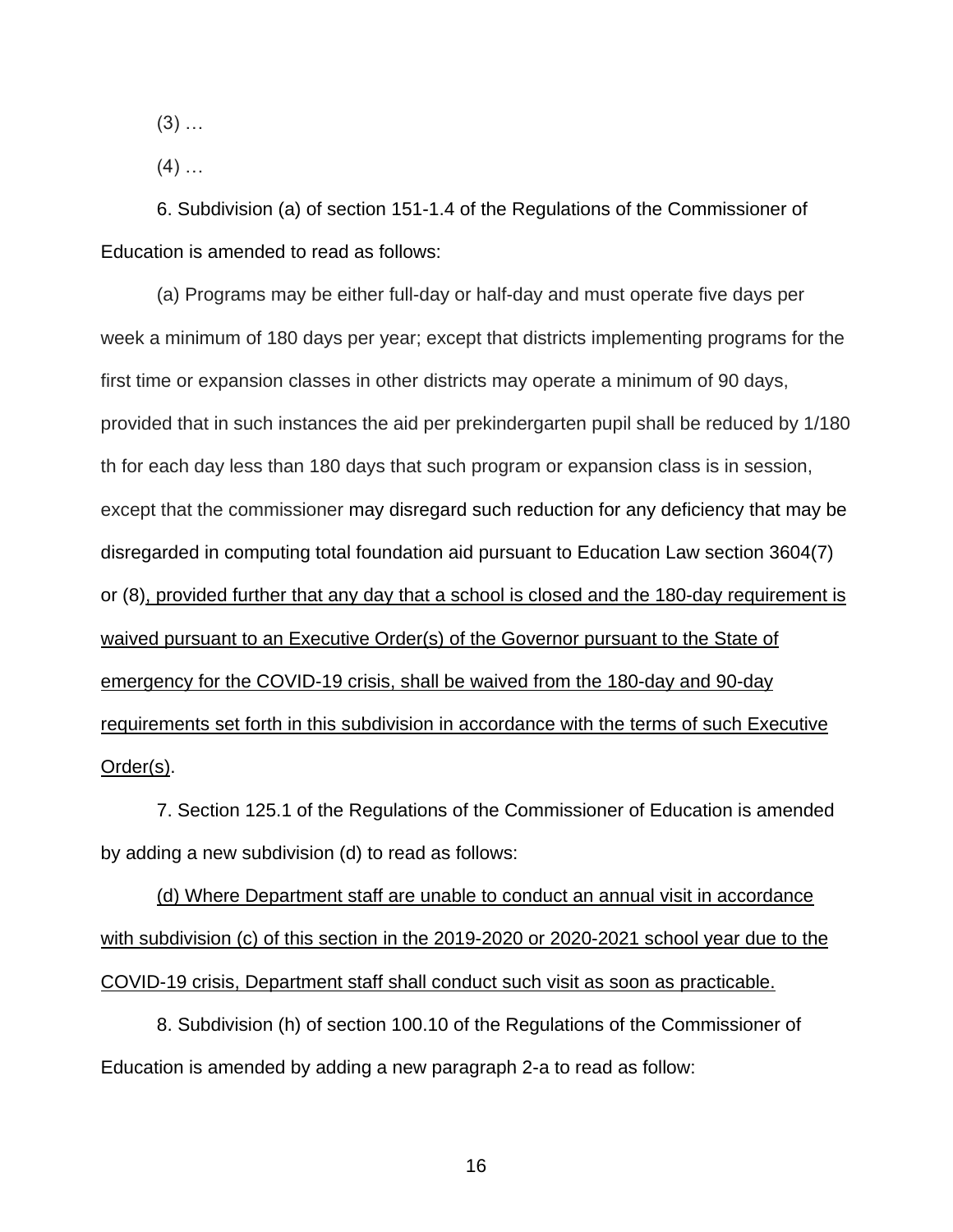(2-a) Due to the State of emergency declared by the Governor pursuant to an Executive Order for the COVID-19 crisis, students shall be exempt from the annual assessment and alternative evaluation requirements of this subdivision for the 2019-20 school year where a student otherwise achieves the learning outcomes in accordance with their IHIP.

9. Paragraph (2) of subdivision (b) of section 75.2 of the Regulations of the Commissioner of Education is amended to read as follow:

(2) Credit toward the experience requirement may be given for part-time employment accumulated at the rate of not less than 12 hours per week for continuous periods of not less than six months. The department may excuse the requirement that such experience be continuous where such continuous experience cannot be completed due to the State of emergency declared by the Governor pursuant to an Executive Order for the COVID-19 crisis.

10. Paragraph (2) of subdivision (a) of section 75.5 of the Regulations of the Commissioner of Education is amended to read as follows:

(2) Credit toward the experience requirement may be given for part-time employment accumulated at the rate of not less than two days per week and consisting of not less than 15 hours per week for continuous periods of not less than six months. The department may excuse the requirement that such experience be continuous where such continuous experience cannot be completed due to the State of emergency declared by the Governor pursuant to an Executive Order for the COVID-19 crisis.

11. Subparagraph (ii) of paragraph (1) of subdivision (b) of section 75.5 of the Regulations of the Commissioner of Education is amended to read as follows: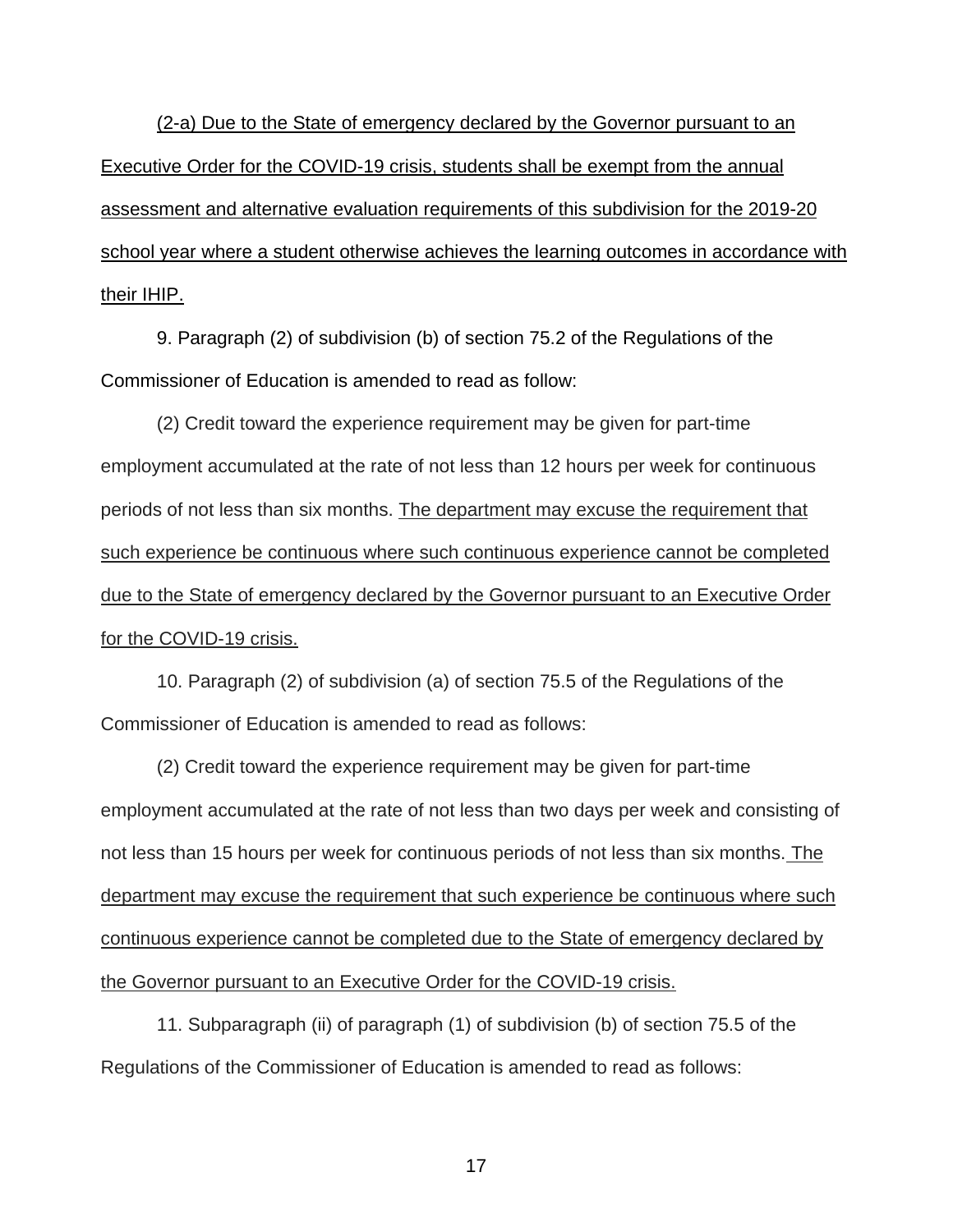(ii) Credit. Credit toward the experience requirement may be given for part-time employment, accumulated at the rate of not less than 12 hours per week for continuous periods of not less than six months. The department may excuse the requirement that such experience be continuous where such continuous experience cannot be completed due to the State of emergency declared by the Governor pursuant to an Executive Order for the COVID-19 crisis.

12. Subdivision (b) of section 76.2 of the Regulations of the Commissioner of Education is amended to read as follows:

(b) For candidates who have accumulated other than full-time supervised experience, part-time experience may be counted if it is obtained at the rate of at least two full days per week (minimum of 15 hours) and for continuous periods of not less than two months for an accumulated total of six months. The department may excuse the requirement that such experience be continuous where such continuous experience cannot be completed due to the State of emergency declared by the Governor pursuant to an Executive Order for the COVID-19 crisis.

13. Subdivision (c) of section 70.4 of the Regulations of the Commissioner of Education is amended to read as follows:

(c) Retention of credit. The retention period on an examination approved pursuant to subdivision (a) of this section shall be for a period of 18-months. Such 18-month period shall be computed in a manner determined by the Department.

(1) Extension requests. The Department may in its discretion provide an applicant with an extension to the retention period prescribed in paragraph (c) of this subdivision. An extension may be granted upon a finding by the Department of extenuating circumstances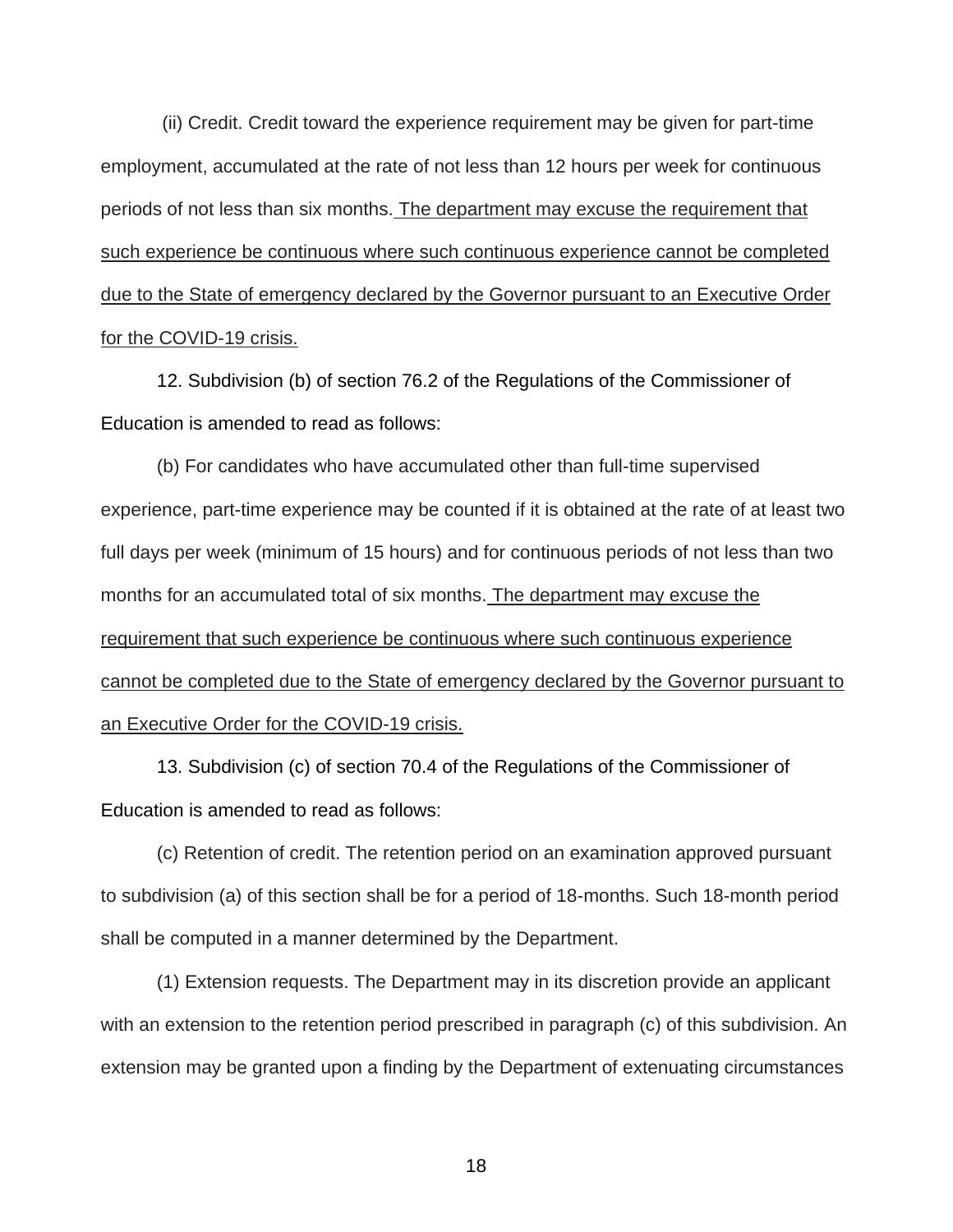outside the applicant's control. The length of an extension shall be determined by the Department as it relates to the length of the extenuating circumstances experienced by the applicant. The Department may consult with the State Board for Public Accountancy on the appropriateness of granting extension requests. The department may accept passing examination scores that are outside the 18-month requirement where such examinations cannot be completed in the 18-month due to the State of emergency declared by the Governor pursuant to an Executive Order for the COVID-19 crisis.

14. Subdivision (a) of section 52.3 of the Regulations of the Commissioner of Education is amended to read as follow:

(a) Any educational program that is intended to satisfy the educational requirement for licensure in a profession regulated under Title VIII of the Education Law or that leads to a degree or certificate at the subprofessional or post professional level in a professional area regulated under Title VIII shall have a curriculum that is adequate in breadth and depth to meet the objectives of the program and that is satisfactory to the commissioner. The Department, in its discretion, may modify the educational program requirements set forth in this Title, to the extent authorized by law, including but not limited to supervised field experience, practicums or other such experience requirements if such requirements cannot be successfully completed due to the State of emergency declared by the Governor pursuant to an Executive Order for the COVID-19 crisis.

15. Subparagraph (v) of paragraph (1) of subdivision (c) of section 74.6 of the Regulations of the Commissioner of Education is amended to read as follows:

(v) the supervisor provides at least one hundred hours of in-person individual or group clinical supervision, distributed appropriately over the period of the supervised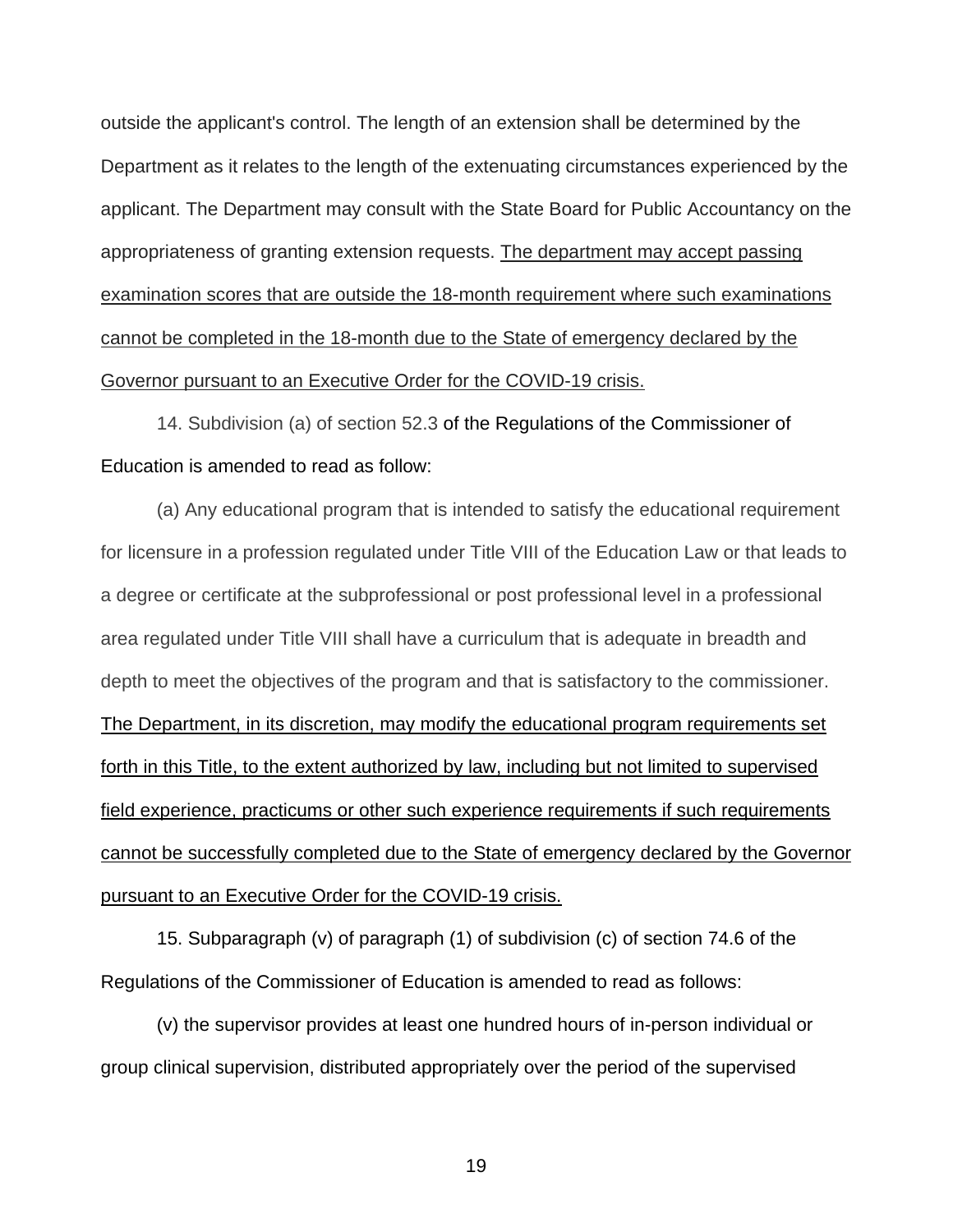experience. The Department, in its discretion, may accept alternative means to meet the in-person supervision requirements of this subparagraph that cannot be successfully completed due to the State of emergency declared by the Governor pursuant to an Executive Order for the COVID-19 crisis.

16. Subparagraph (v) of paragraph (1) of subdivision (d) of section 74.6 of the Regulations of the Commissioner of Education is amended to read as follows:

v. the supervisor provides at least two hours per month of in-person individual or group clinical supervision. The Department, in its discretion, may accept alternative means to meet the in-person supervision requirements of this subparagraph that cannot be successfully completed due to the State of emergency declared by the Governor pursuant to an Executive Order for the COVID-19 crisis.

17. Subdivision (c) of section 79-9.3 of the Regulations of the Commissioner of Education is amended by adding a new paragraph (3) to read as follows to reads as follows:

to an Executive Order for the COVID-19 crisis. (3) The Department, in its discretion, may accept alternative means to meet the inperson supervision requirements of paragraph (1) of this subdivision that cannot be successfully completed due to the State of emergency declared by the Governor pursuant

18. Subdivision (d) of section 79-10.3 of the Regulations of the Commissioner of Education is amended by adding a new paragraph (3) to read as follows:

(3) The Department, in its discretion, may accept alternative means to meet the inperson supervision requirements of paragraph (1) of this subdivision that cannot be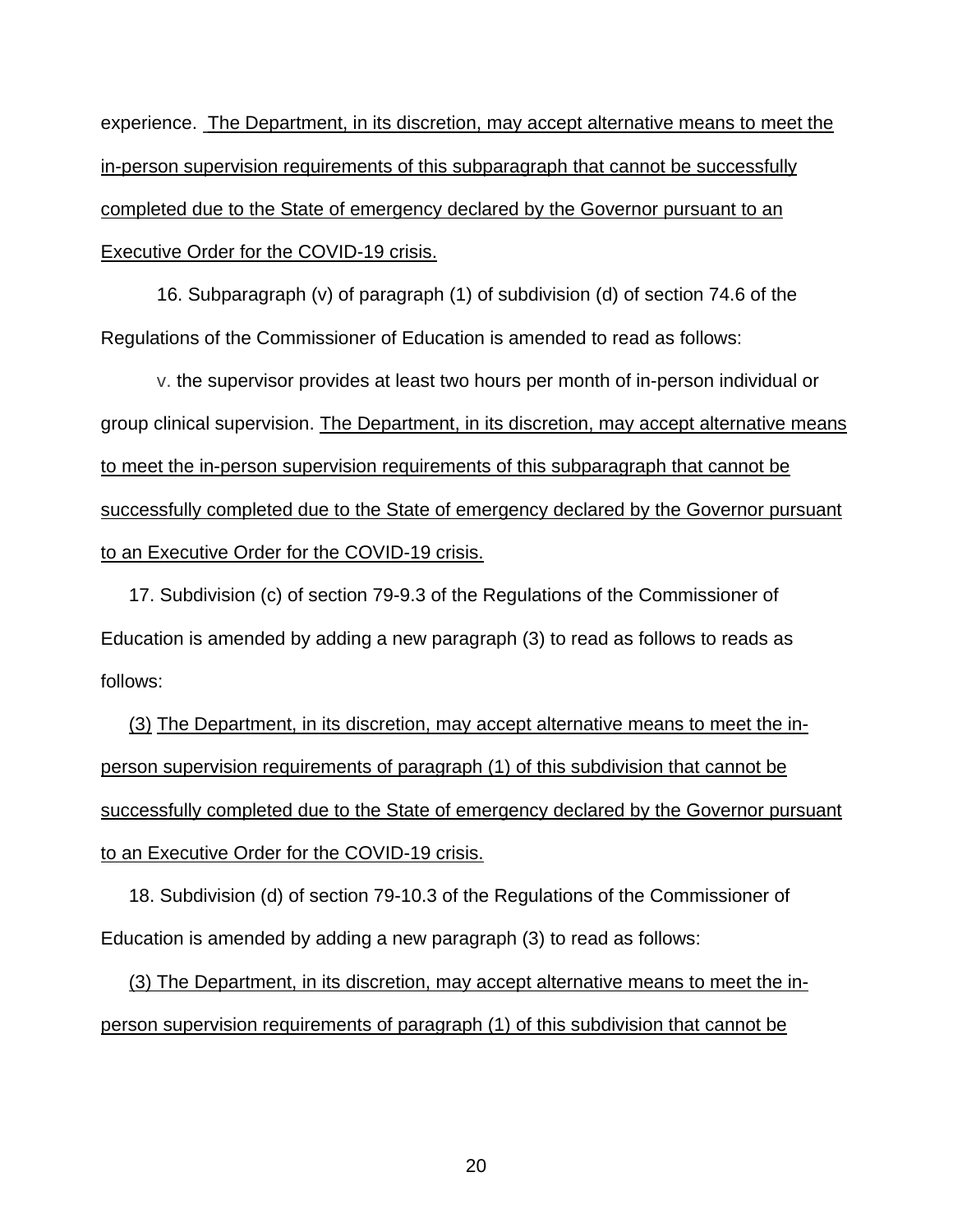successfully completed due to the State of emergency declared by the Governor pursuant to an Executive Order for the COVID-19 crisis.

19. Subdivision (c) of section 79-11.3 of the Regulations of the Commissioner of Education is amended by adding a new paragraph (3) to read as follows:

(3) The Department, in its discretion, may accept alternative means to meet the inperson supervision requirements of this paragraph (1) of this subdivision that cannot be successfully completed due to the State of emergency declared by the Governor pursuant to an Executive Order for the COVID-19 crisis,

20. Subdivision (c) of section 79-12.3 of the Regulations of the Commissioner of Education is amended by adding a new paragraph (3) to read as follows:

(3) The Department, in its discretion, may accept alternative means to meet the Inperson supervision requirements of paragraph (1) of this subdivision that cannot be successfully completed due to the State of emergency declared by the Governor pursuant to an Executive Order for the COVID-19 crisis.

21. Section 83.5 of the Regulations of the Commissioner of Education is amended by adding a new subdivision (d) to read as follows:

(d) Notwithstanding any provision of this section to the contrary, the Commissioner may excuse late filings for any timeline prescribed in this section where such late filings are due to the State of emergency declared by the Governor pursuant to an Executive Order(s) for the COVID-19 crisis.

22. Paragraph (4) of section 87.5 of the Regulations of the Commissioner of Education is amended by adding a new subparagraph (x) to read as follows: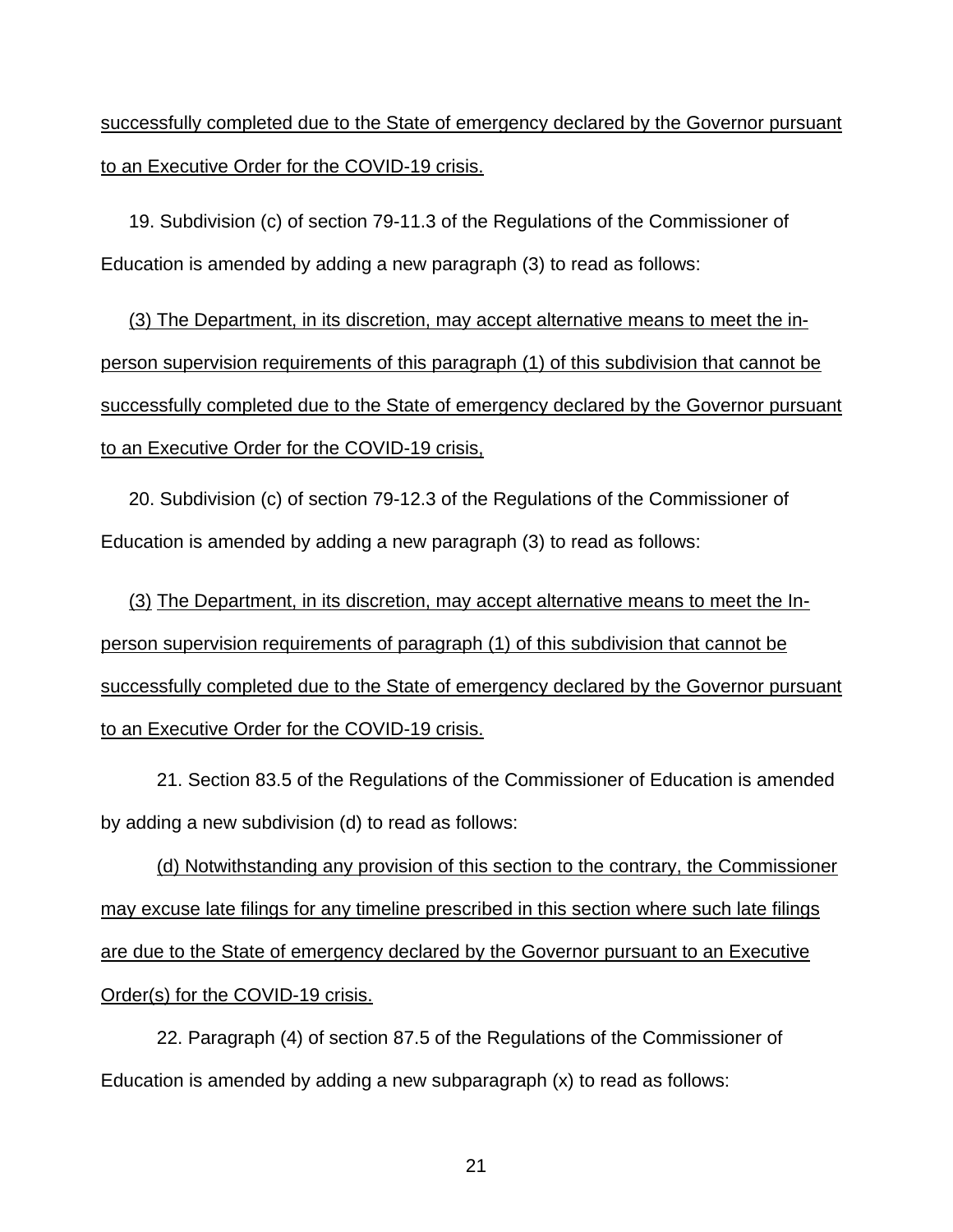(x) Notwithstanding any provision of this paragraph to the contrary, the Department may excuse the timeframes prescribed in this paragraph for submission of responses by prospective school employees where such late submissions are due to the State of emergency declared by the Governor pursuant to an Executive Order(s) for the COVID-19 crisis.

23. Paragraph (5) of section 87.5 of the Regulations of the Commissioner of Education is amended by adding a new subparagraph (v) to read as follows:

(v) Notwithstanding any provision of this paragraph to the contrary, the Commissioner's designee may excuse the timeframes prescribed in subparagraphs (i) and (ii) of this paragraph for submission of appeals and additional appeal papers by prospective school employees where such late submissions are due to the State of emergency declared by the Governor pursuant to an Executive Order(s) for the COVID-19 crisis.

24. Paragraph (2) of subdivision (k) of section 87.2 of the Regulations of the Commissioner of Education is amended to read as follows:

(2) who will reasonably be expected by such covered school to provide services which involve direct contact, meaning in person, face-to-face communication or interaction, with students under the age of 21, or online communication or interaction directly with such students during the period of a school closure ordered pursuant to an Executive Order of the Governor pursuant to a State of emergency for the COVID-19 crisis; and

25. Paragraph (5) of subdivision (b) of section 200.7 of the Regulations of the Commissioner of Education is amended to read as follows: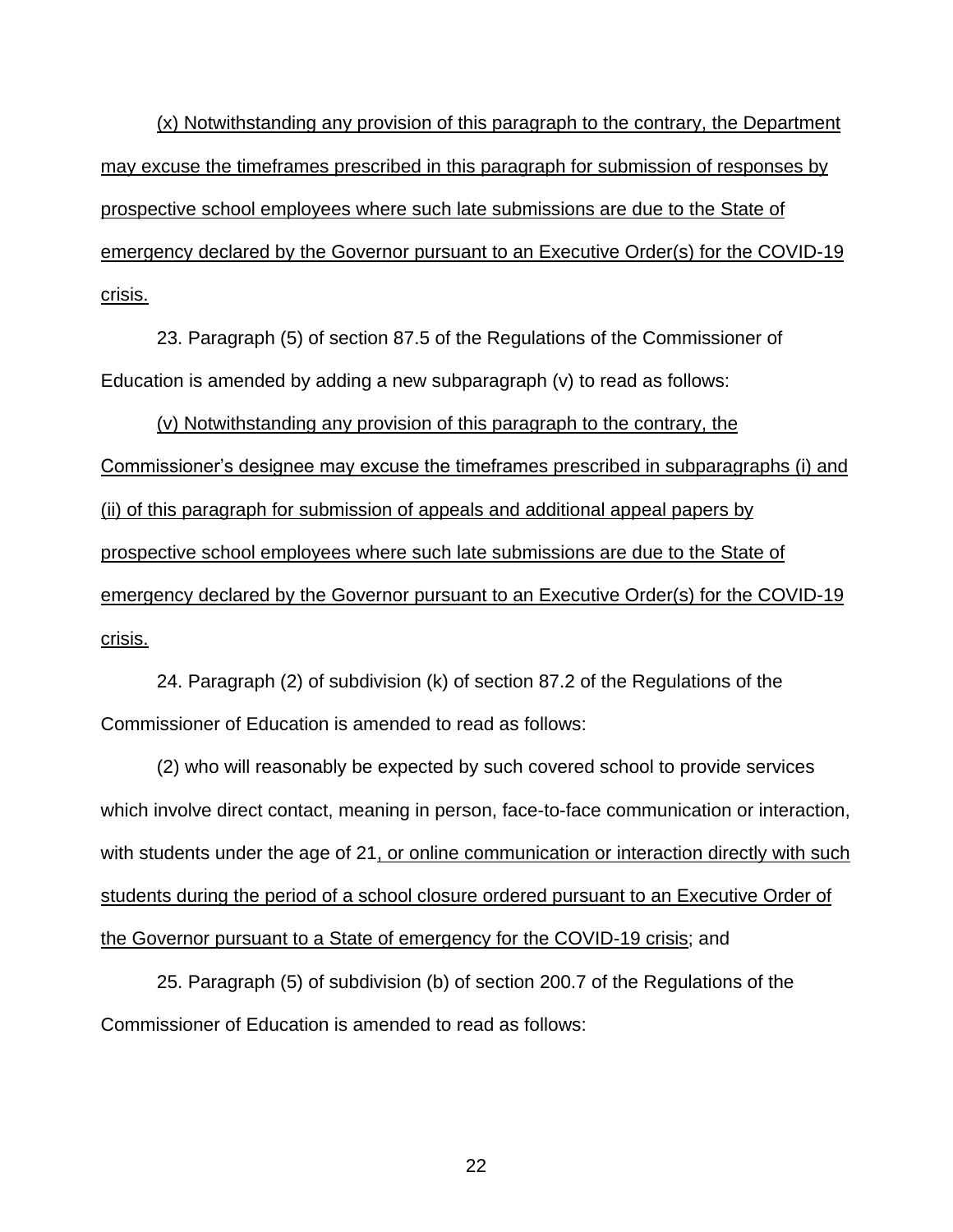district in which the school is located. Any day that a school had been is closed and the (5) Instruction for not less than 180 days each year shall be provided for each student. Approved private schools and State-operated and State-supported schools shall submit calendars of such days in session to the commissioner for approval by July 1st of the preceding school year. All approved private schools shall comply with the Education Law regarding attendance. Attendance registers shall be available for inspection by appropriate personnel of the contracting school districts, the department, and the school 180-day requirement was been waived pursuant to an Executive Order(s) of the Governor pursuant to the State of emergency for the COVID-19 crisis shall be waived from the 180 day requirement of this paragraph in accordance with the terms of such Executive Order.

26. Paragraph (6) of subdivision (a) of section 200.20 of the Regulations of the Commissioner of Education is amended to read as follows:

(6) Each preschool program shall be in operation for not less than 180 days each year. Any day that a school is closed pursuant to an Executive Order(s) of the Governor and the 180-day requirement has been waived pursuant to the State of emergency for the COVID-19 crisis shall be waived from the 180-day requirement of this section in accordance with the terms of such Executive Order.

27. Clause (c) of subparagraph (xii) of paragraph (3) of subdivision (j) of section 200.5 of the Regulations of the Commissioner of Education is amended to read as follows:

(c) The impartial hearing officer may receive any oral, documentary or tangible evidence except that the impartial hearing officer shall exclude evidence that he or she determines to be irrelevant, immaterial, unreliable or unduly repetitious. The impartial hearing officer may receive testimony by video or telephone, provided that such testimony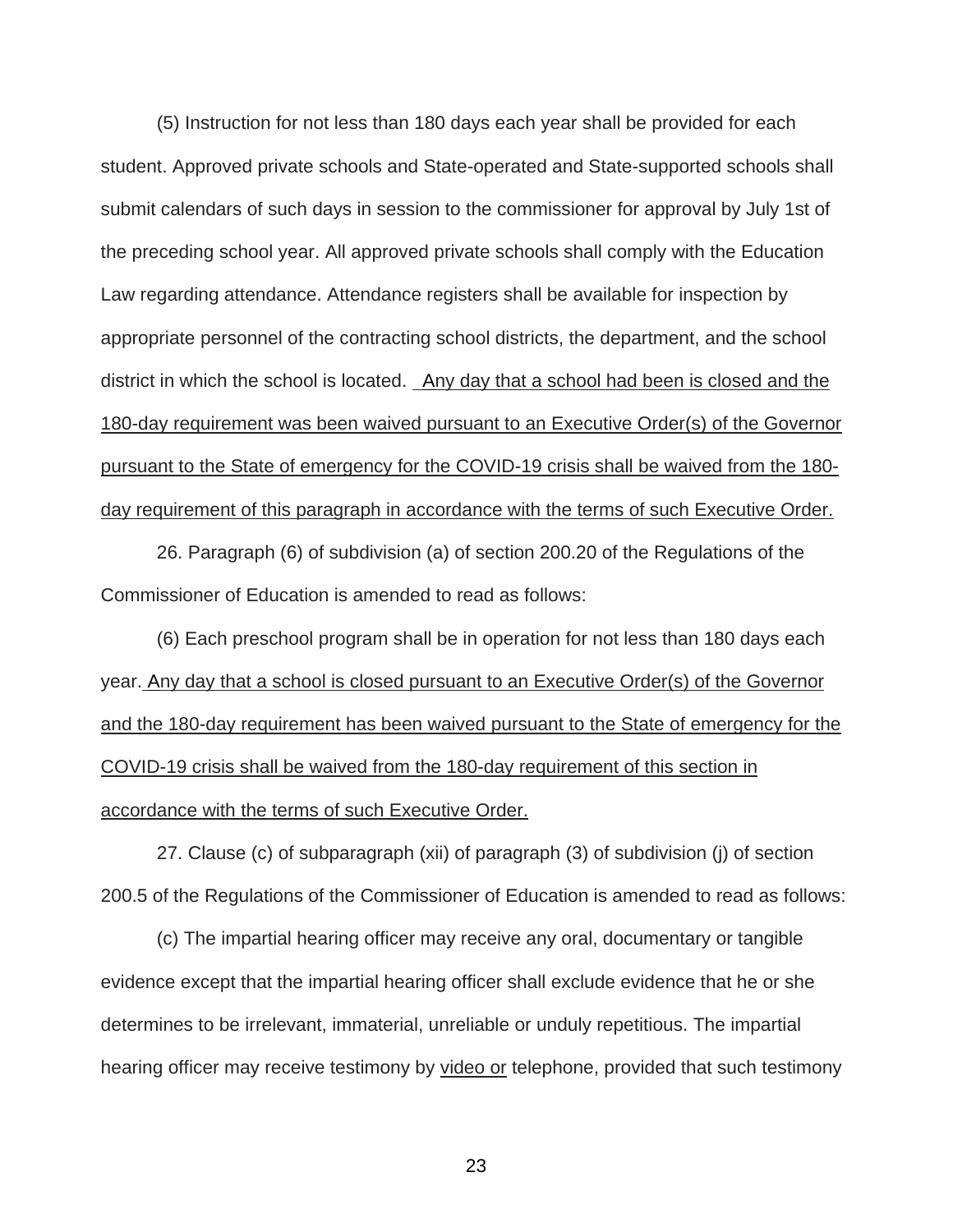shall be made under oath and shall be subject to cross examination provided that all personally identifiable data, information or records pertaining to students with disabilities during such testimony shall be subject to the requirements of section 200.5(e)(2) of this Part.

28. Subparagraph (xii) of paragraph (3) of subdivision (j) of section 200.5 of the Regulations of the Commissioner of Education is amended by adding a new clause (h) to read as follows:

(h) The impartial hearing officer may conduct the impartial hearing by video conference during a declared State of emergency issued by the Governor pursuant to an Executive Order, provided that all personally identifiable data, information or records pertaining to students with disabilities during such hearing shall be subject to the requirements of section 200.5(e)(2) of this Part.

29. Subparagraph (i) of paragraph (5) of subdivision (j) of section 200.5 of the Regulations of the Commissioner of Education is amended to read as follows:

(i) An impartial hearing officer may grant specific extensions of time beyond the periods set out in this paragraph, in subparagraph (3)(iii) of this subdivision, or in section 200.16(h)(9) of this Part at the request of either the school district or the parent. The impartial hearing officer shall not solicit extension requests or grant extensions on his or her own behalf or unilaterally issue extensions for any reason. Each extension shall be for no more than 30 days; except that during the State of emergency declared by the Governor pursuant to an Executive Order(s) for the COVID-19 crisis, an extension may be granted beyond 30 days but no more than 60 days. Not more than one extension at a time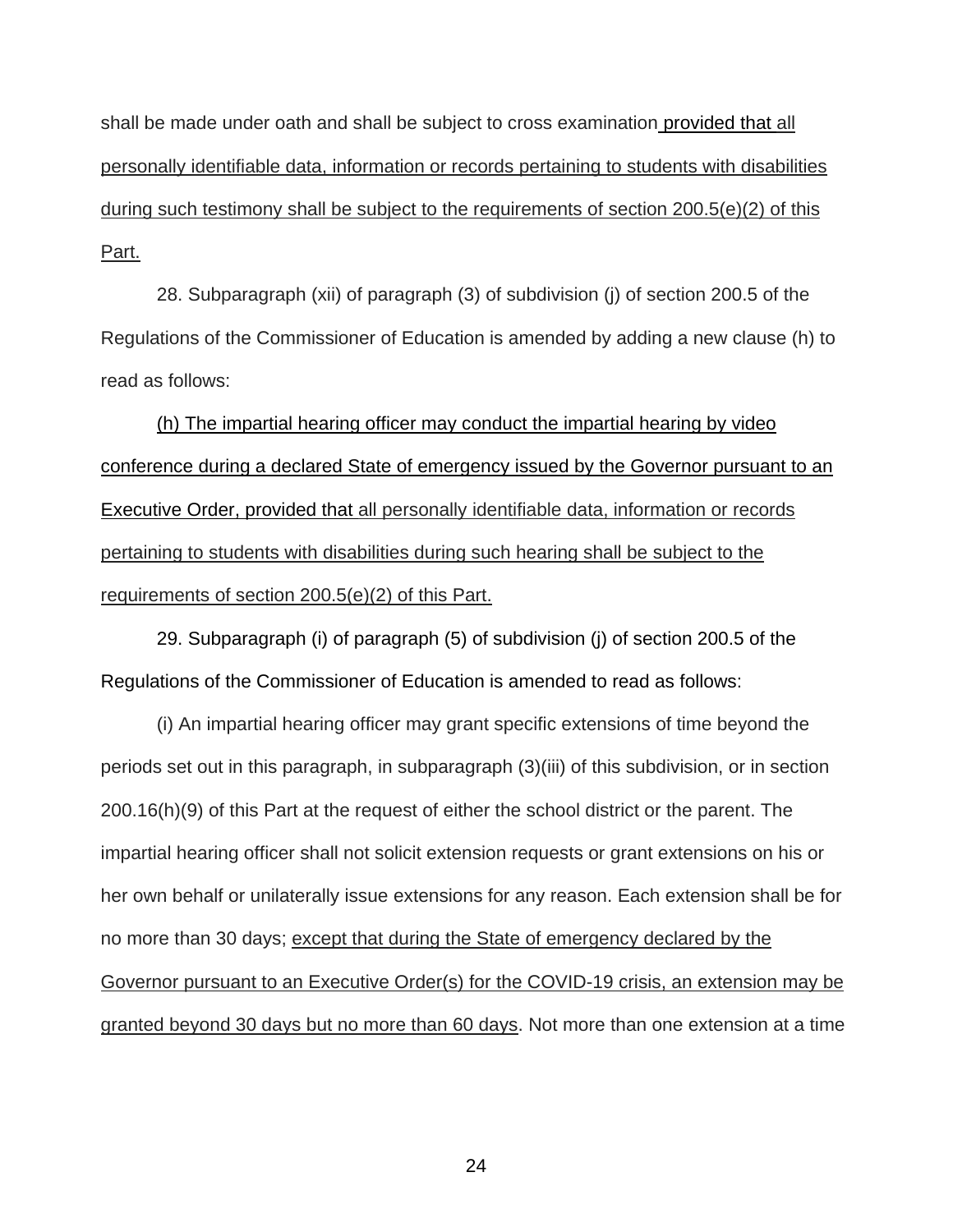may be granted. The reason for each extension must be documented in the hearing record.

30. Paragraph (6) of subdivision (b) of section 200.20 of the Regulations of the Commissioner of Education is amended to read as follows:

(6) Make-up of missed services. Each preschool provider shall, consistent with Department guidelines, ensure the make-up of missed services occurs, consistent with the duration and location specified in the IEP, within 30 days of the missed session unless there is a documented child-specific reason why the make-up session could not be provided within 30 days. Such 30-day time period under this paragraph shall not include any day(s) that such school is closed pursuant to an Executive Order of the Governor issued pursuant to a State of emergency for the COVID-19 crisis.

31. The opening paragraph of subdivision (d) of section 200.4 of the Regulations of the Commissioner of Education is amended to read as follows:

(d) *Recommendation.* For a student not previously identified as having a disability, the committee on special education shall provide a recommendation to the board of education, which shall arrange for the appropriate special education programs and services to be provided to the student with a disability within 60 school days of the receipt of consent to evaluate. For a student with a disability referred for review pursuant to subdivision (f) of this section, a recommendation shall be provided to the board of education, which shall arrange for the appropriate special education programs and services to be provided to the student with a disability within 60 school days of the referral for review of the student with a disability. Prior to the development of a recommendation, the committee shall ensure that the appropriateness of reading and math instruction and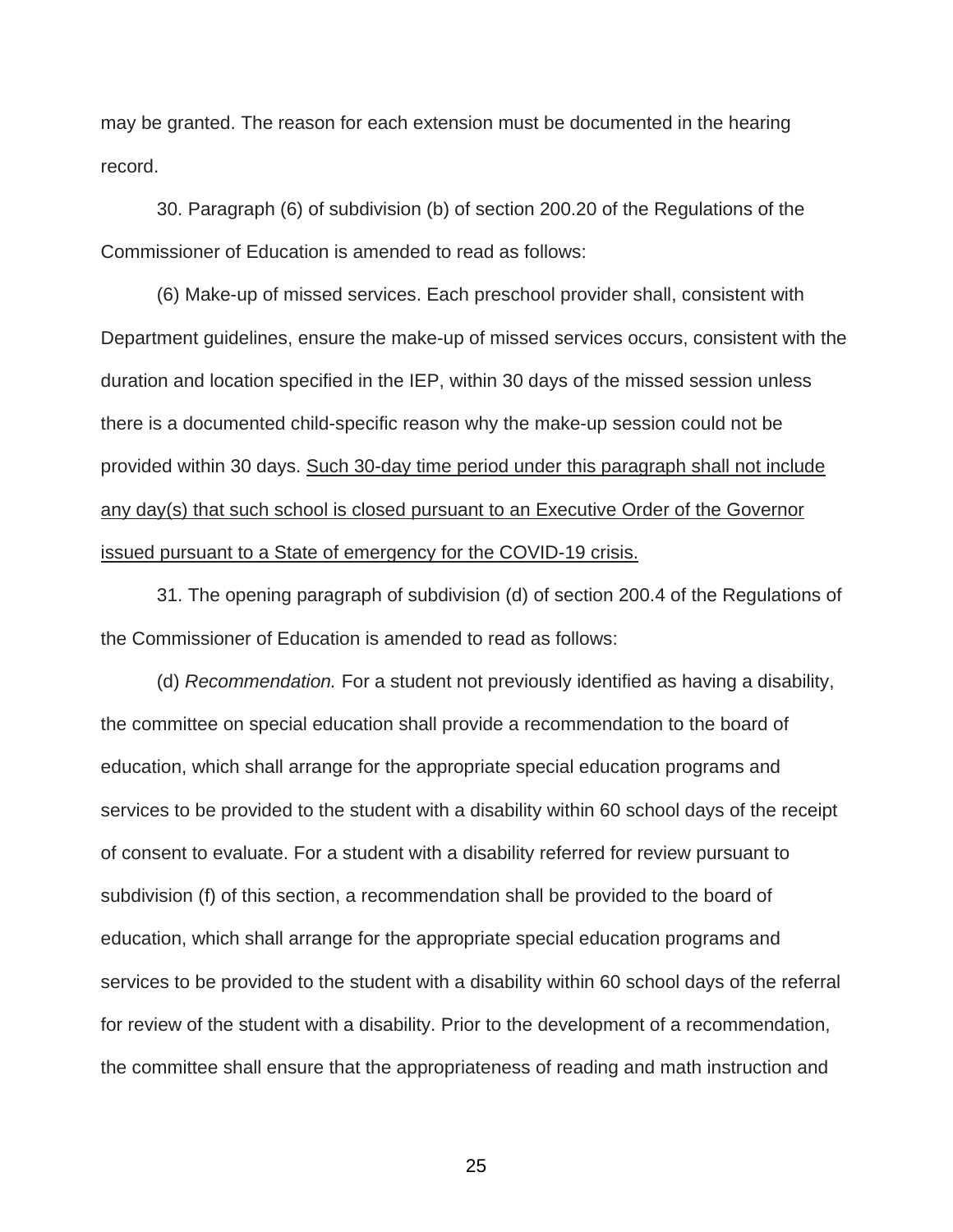other resources of the regular education program, including support services, and academic intervention services, has been considered. Such 60-day time period under this subdivision shall not include any day(s) that such school is closed pursuant to an Executive Order of the Governor issued pursuant to a State of emergency for the COVID-19 crisis.

32. Paragraph (1) of subdivision (e) of section 200.4 of the Regulations of the Commissioner of Education is amended to read as follows:

(1) Within 60 school days of the receipt of consent to evaluate for a student not previously identified as having a disability, or within 60 school days of the referral for review of the student with a disability, the board of education shall arrange for appropriate special programs and services, except that if such recommendation is for placement in an approved in-state or out-of-state private school, the board shall arrange for such programs and services within 30 school days of the board's receipt of the recommendation of the committee. Such 60-day and 30-day time periods required by this paragraph shall not include any day(s) that such school is closed pursuant to an Executive Order of the Governor issued pursuant to a State of emergency for the COVID-19 crisis.

33. Part 279 of the Regulations of the Commissioner of Education is amended by adding a new section 279.15 to read as follows:

§ 279.15 Pre-review conference

Notwithstanding any other requirement of this Part, a State Review Officer may, in his or her discretion, authorize the filing of a party's pleading, memoranda of law, supporting documents, or the record of the proceedings before the impartial hearing officer though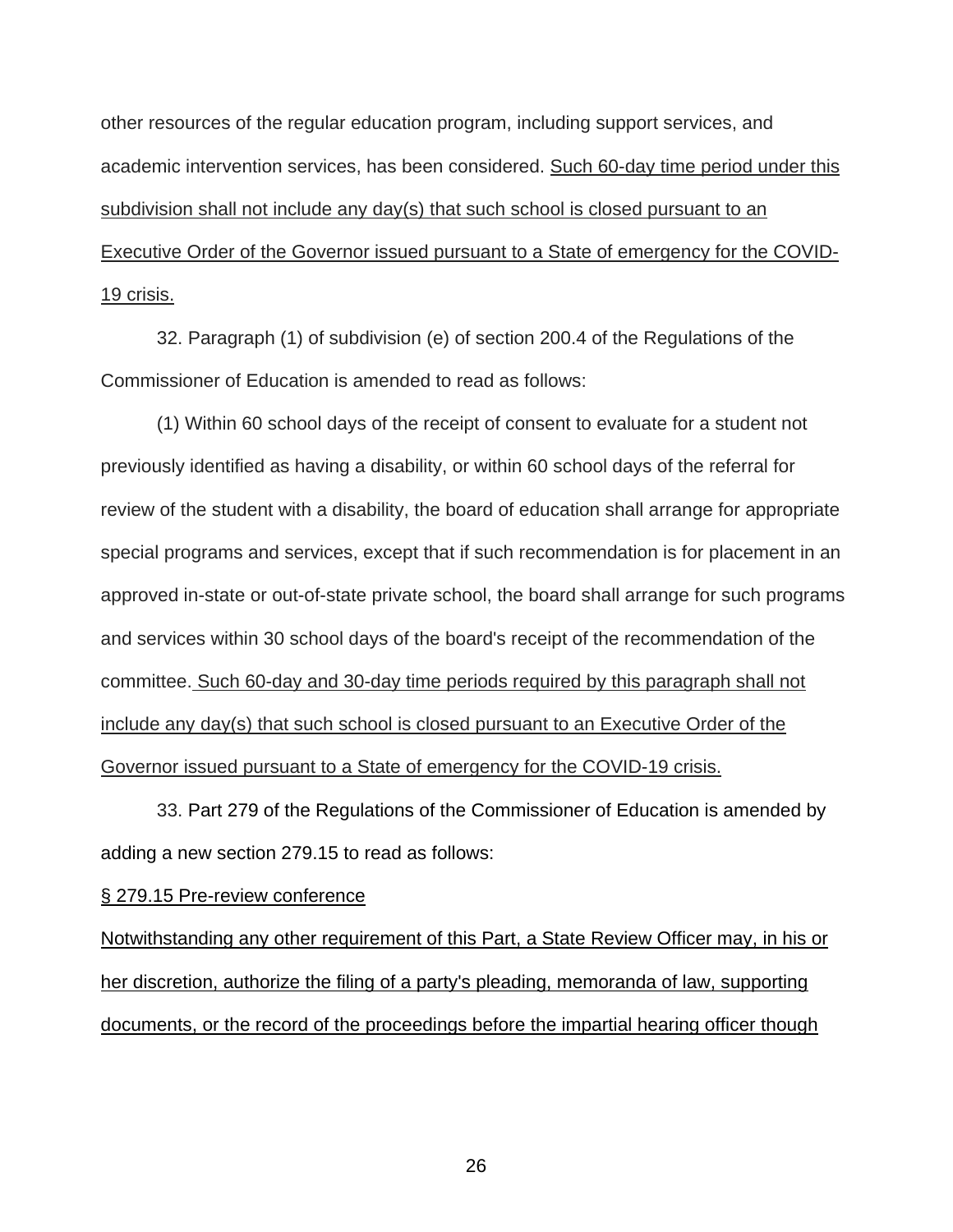# electronic means during the State of emergency declared by the Governor pursuant to an Executive order for the COVID-19 crisis.

34. Paragraph (5) of subdivision (a) of section 154-2.3 of the Regulations of the Commissioner of Education is amended to read as follows:

(5) If the student receives a score below a State designated level of proficiency established by the commissioner on the Statewide English language proficiency identification assessment, or in the case of a student with a disability, the process defined in Subpart 154-3 of this Part has led to a determination that the student shall be initially identified as an English language learner, within five school days of such identification, the school district must provide the student, if the student is 18 years of age or older, or the student's parent or person in parental relation written notice of such identification determination the right to seek review of such identification determination pursuant to subdivision (b) of this section. Day(s) during a school closure ordered pursuant to an Executive Order(s) of the Governor pursuant to a State of emergency for the COVID-19 crisis and day(s) where a school or a local educational agency central office, where such office is responsible for implementing and completing the English Language Learners (ELLs) identification process, temporarily shifted from in-person or hybrid instruction to full remote instruction due to an increase in COVID-19 cases in a school or surrounding geographic area shall not count towards the five-day timeline prescribed in this paragraph.

35. Subdivision (b) of section 154-2.3 of the Regulations of the Commissioner of Education is amended by adding a new paragraph (8) to read as follows:

(8) Any day(s) during a school closure ordered pursuant to an Executive Order(s) of the Governor pursuant to a State of emergency for the COVID-19 crisis and day(s) where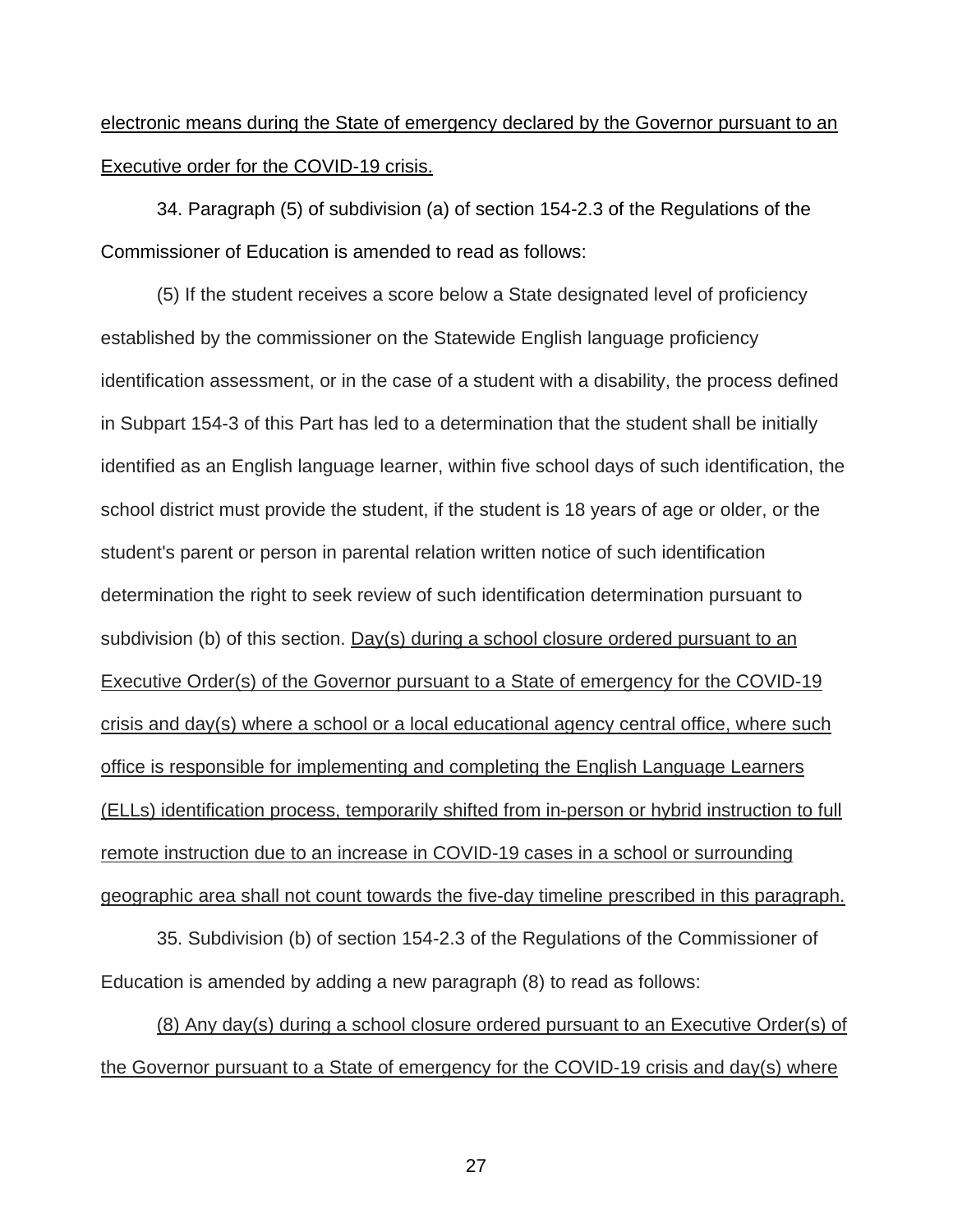a school or a local educational agency central office, where such office is responsible for implementing and completing the English Language Learners (ELLs) identification process, temporarily shifted from in-person or hybrid instruction to full remote instruction due to an increase in COVID-19 cases in a school or surrounding geographic area shall not count towards the 45 school day timeline prescribed in paragraph (1) of this subdivision, 10 and 20 school day timelines prescribed in paragraph (3) of this subdivision, or the 10 day timeline prescribed in paragraph (5) of this subdivision.

36. Paragraph (3) of subdivision (f) of section 154-2.3 of the Regulations of the Commissioner of Education is amended to read as follows:

(3) Upon notification of the parent or person in parental relation, the school district shall provide the parent or person in parental relation 10 school days to sign and return to the district a statement that the parent or person in parental relation is either in agreement with the child being placed in a Bilingual Education program or directs the district to place the child in an English as a New Language program. If a parent or person in parental relation does not return the signed notification form within 10 school days of receiving the notice, the student shall be placed in a Bilingual Education program if there is one in the school that serves the grade and home language spoken by the student or in an English as a New Language program if the school is not required to provide a Bilingual Education program. In the event that a parent or person in parental relation does not return the signed notification form within 10 school days, the parent or person in parental relation shall retain the right to make a final decision regarding the placement of their child in a Bilingual Education or English as a New Language program. Day(s) during a school closure ordered pursuant to an Executive Order(s) of the Governor pursuant to a State of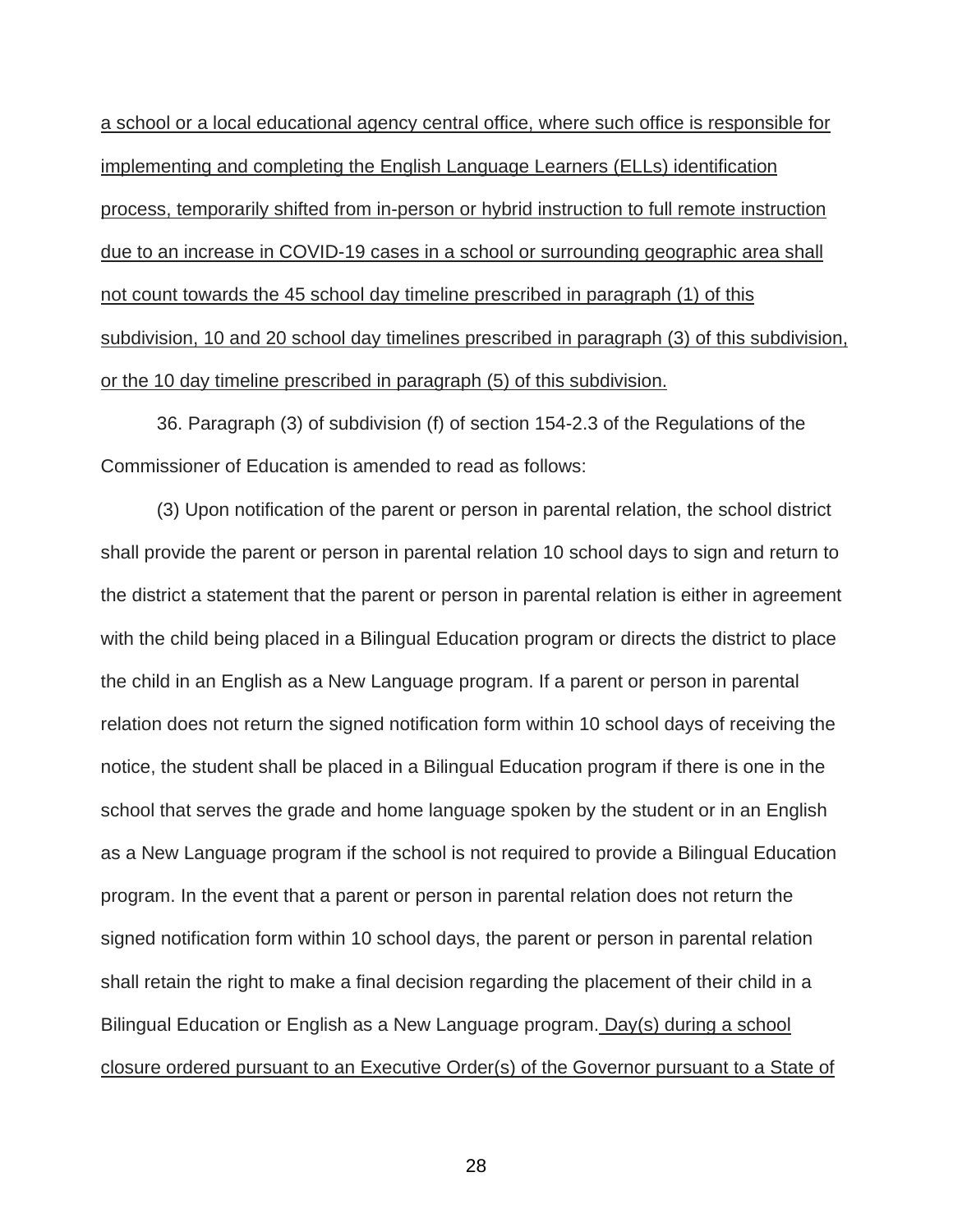emergency for the COVID-19 crisis and day(s) where a school or a local educational agency central office, where such office is responsible for implementing and completing the English Language Learners (ELLs) identification process, temporarily shifted from inperson or hybrid instruction to full remote instruction due to an increase in COVID-19 cases in a school or surrounding geographic area shall not count towards the 10-day timeline prescribed in this paragraph.

37. Paragraph (1) of subdivision (g) of section 154-2.3 of the Regulations of the Commissioner of Education is amended to read as follows:

(1) Except as otherwise provided in this Part, the process for initial enrollment or reentry identification and parent notification, orientation, and placement shall be completed such that a student is placed in either a Bilingual Education or an English as a New Language program within 10 school days after the student's initial enrollment or reentry in the school district. Day(s) during a school closure ordered pursuant to an Executive Order(s) of the Governor pursuant to a State of emergency for the COVID-19 crisis and day(s) where a school or a local educational agency central office, where such office is responsible for implementing and completing the English Language Learners (ELLs) identification process, has temporarily shifted from in-person or hybrid instruction to full remote instruction due to an increase in COVID-19 cases in a school or surrounding geographic area shall not count towards the 10-day timeline prescribed in this paragraph.

38. Subdivision (h) of section 154-2.3 of the Regulations of the Commissioner of Education is amended by adding a new paragraph (4) to read as follows:

(4) For the 2019-20 school year a student may be exempted from the unit of study requirements prescribed under this subdivision where a student is unable to meet such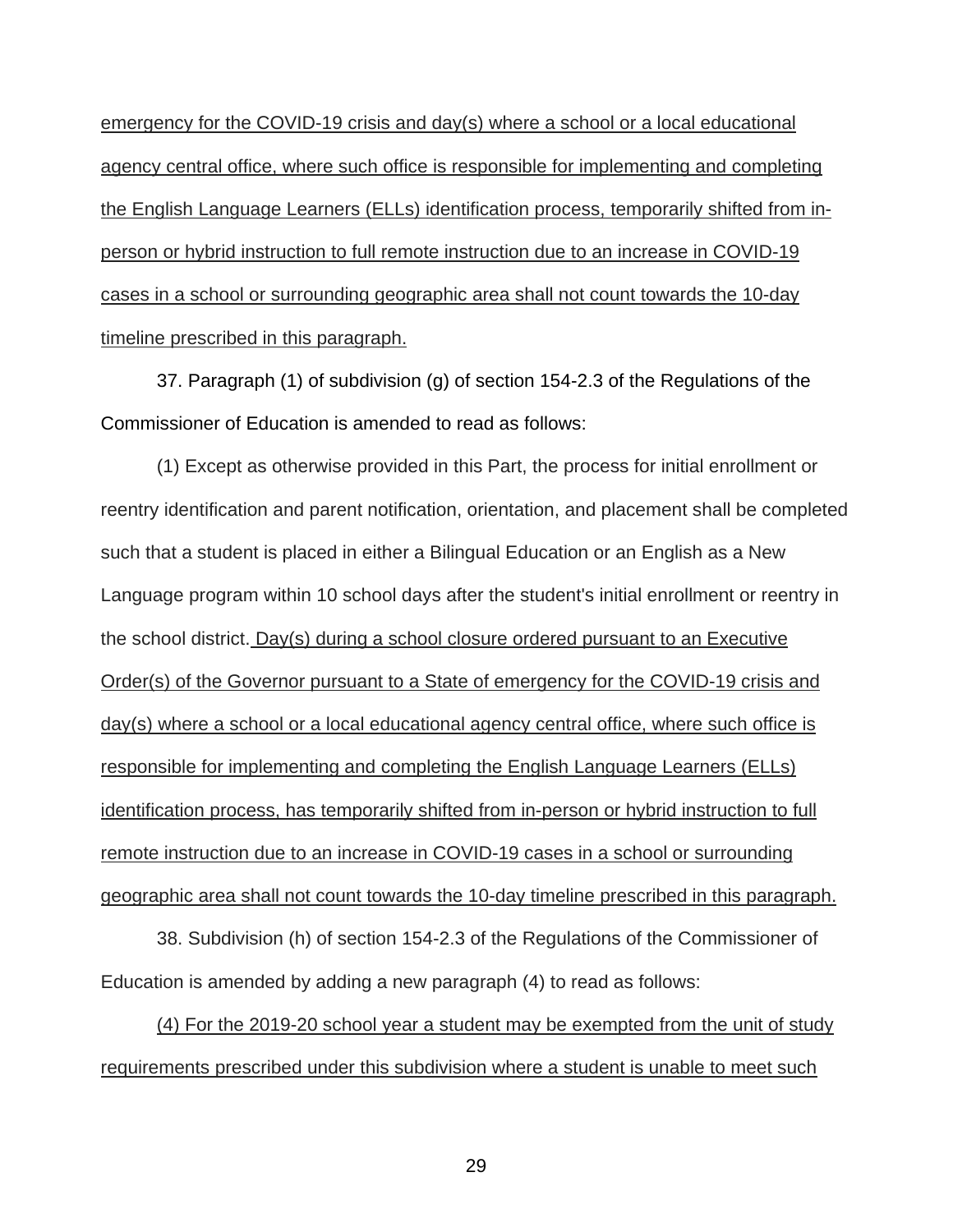requirements due to a school being closed pursuant to an Executive Order(s) of the Governor pursuant to a State of emergency for the COVID-19 crisis where such student otherwise achieves the learning outcomes for such unit of study requirement.

39. Subdivision (l) of section 154-2.3 of the Regulations of the Commissioner of Education is amended to read as follows:

assessment as prescribed by the commissioner for this purpose. For the 2019-2020 (l) Annual assessment. Each school district with English language learners shall annually assess the English language proficiency of each such student using such school year, there will be no annual assessment due to the assessment being suspended as a result of COVID-19 crisis.

40. Paragraph (1) of subdivision (d) of section 100.2 of the Regulations of the Commissioner of Education is amended by adding a new subparagraph (v) to read as follow:

(v) For the 2019-20 school year a student may be exempted from such unit of study requirements in a language other than English where a student is unable to complete such requirements due to a school being closed pursuant to an Executive Order(s) of the Governor pursuant to the State of emergency for the COVID-19 crisis where such student otherwise achieves the learning outcomes for the portion of such unit of study completed.

41. Subdivision (c) of section 100.4 of the Regulations of the Commissioner of Education is amended by adding a new paragraph (8) to read as follows:

(8) For the 2019-20 school year a student may be exempted from the unit of study requirement(s) prescribed in this subdivision where such student is unable to meet such requirement(s) due to a school being closed pursuant to an Executive Order(s) of the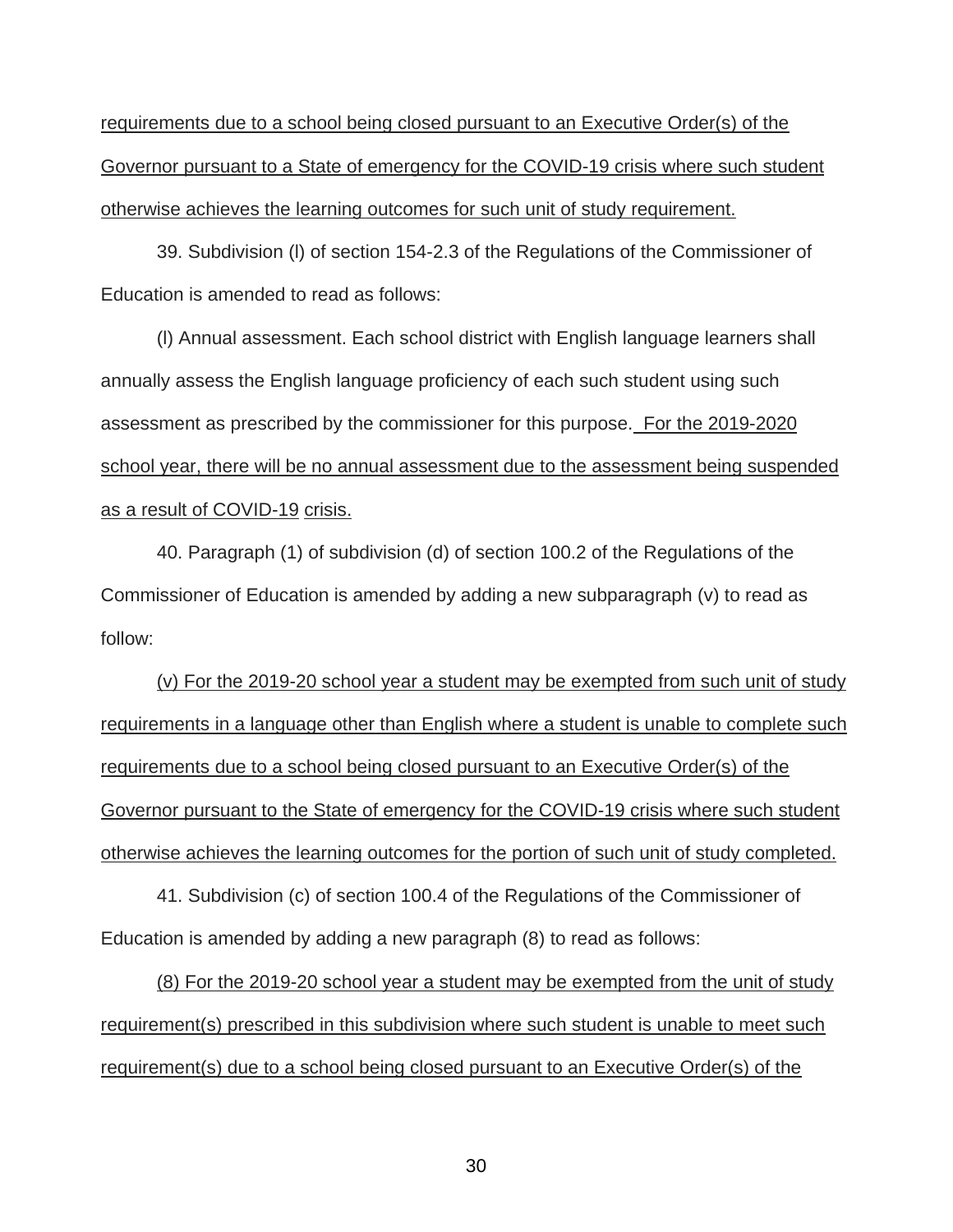Governor pursuant to the State of emergency for the COVID-19 crisis where such student otherwise achieves the learning outcomes for the portion of such unit of study completed.

42. Section 100.5 of the Regulations of the Commissioner of Education is amended by adding a new subdivision (i) to read as follows:

(i) Notwithstanding any other provision of this section, for the 2019-20 school year a student may be exempted from any requirement(s) for units of study leading to units of credit for a diploma pursuant to this section if such student is unable to meet such unit of study requirement due to a school being closed pursuant to an Executive Order(s) of the Governor pursuant to the State of emergency for the COVID-19 crisis where such student otherwise achieves the learning outcomes for the portion of such unit of study completed.

43. Subparagraph (ii) of paragraph (3) of subdivision (b) of section 100.6 of the Regulations of the Commissioner of Education is amended to read as follows:

(ii) the school district has evidence that the student has demonstrated commencement level knowledge and skills relating to the career development and occupational studies learning standards set forth in section 100.1(t)(1)(vii)(a), (b) and (c) of this Part, including but not limited to career development, integrated learning and the universal foundation skills; and the student has successfully completed in grades 9-12 not less than the equivalent of two units of study in career and technical education course(s) and/or work-based learning experiences. The equivalent units of study shall be earned through coursework in career and technical education and/or work-based learning experiences, provided that the equivalent units of study shall include a minimum of 54 hours of documented school supervised work-based learning experiences related to career awareness, exploration and/or preparation which may, but are not required to, be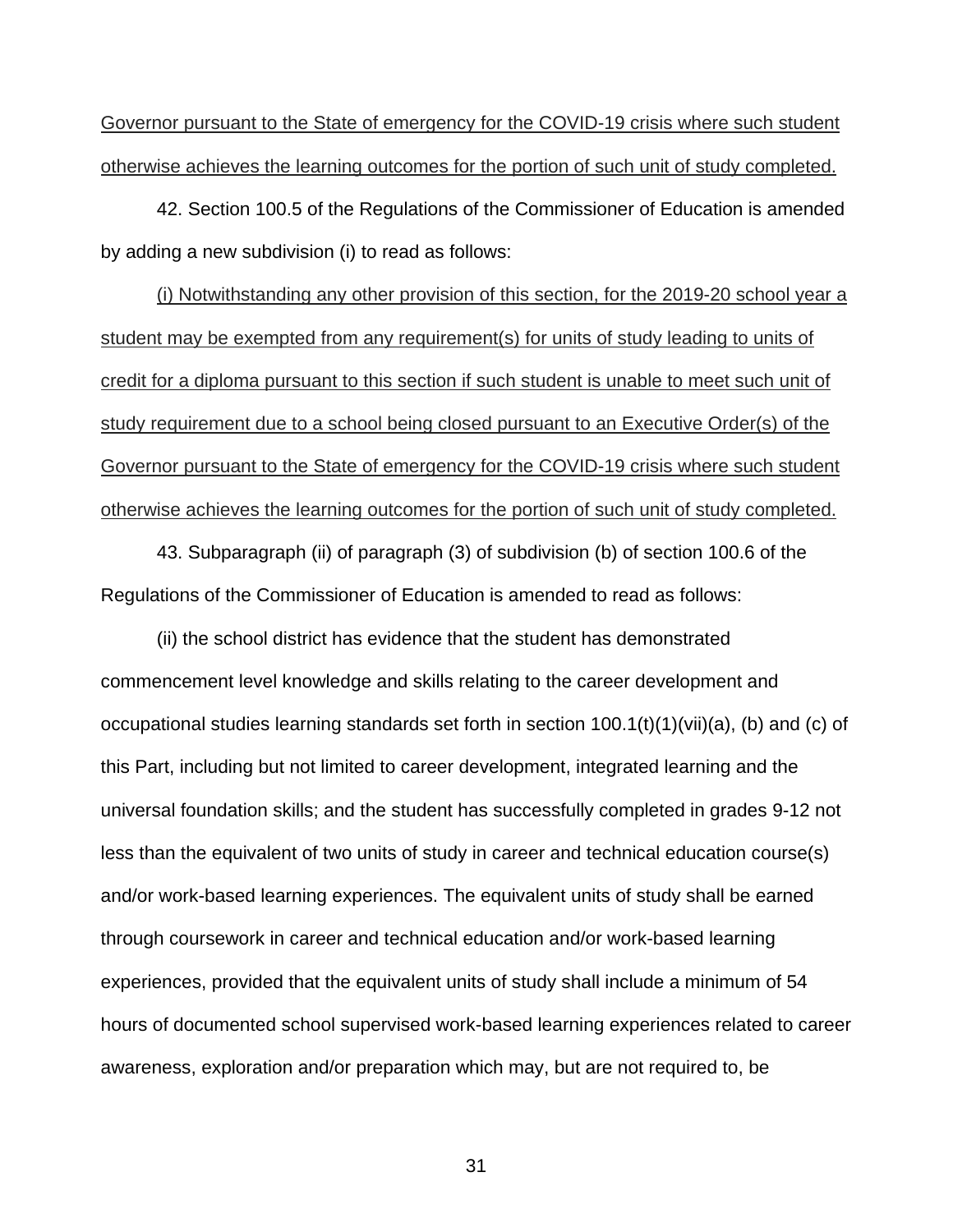completed in conjunction with the student's career and technical education course(s). Provided, however, that for the 2019-20 school year a student may be exempted from the unit of study and/or work-based learning experience requirement(s) prescribed in this subparagraph where such student is unable to meet such requirement(s) due to a school being closed pursuant to an Executive Order(s) of the Governor pursuant to the State of emergency for the COVID-19 crisis where such student otherwise achieves the learning outcomes for the portion of such unit of study and/or work-based learning experience requirement(s) completed. For purposes of this subdivision:

(a) …

 $(b)$  ...

44. Paragraph (5) of subdivision (a) of section 52.21 of the Regulations of the Commissioner of Education shall be amended to read as follows:

(5) All registered teacher education programs leading to certification in the classroom teaching service, school service, or administrative and supervisory service shall provide six clock hours, of which at least three hours must be conducted through face-toface instruction, of coursework or training in the prevention and intervention of harassment, bullying and discrimination, except that the six clock hours of coursework or training may be provided entirely online during the time period of the State of emergency declared by the Governor pursuant to an Executive Order for the COVID-19 crisis. Such coursework or training shall include, training on the social patterns of harassment. bullying and discrimination, as defined in section 11 of the Education Law, including but not limited to those acts based on a person's actual or perceived race, color, weight, national origin, ethnic group, religion, religious practice, disability, sexual orientation, gender or sex; the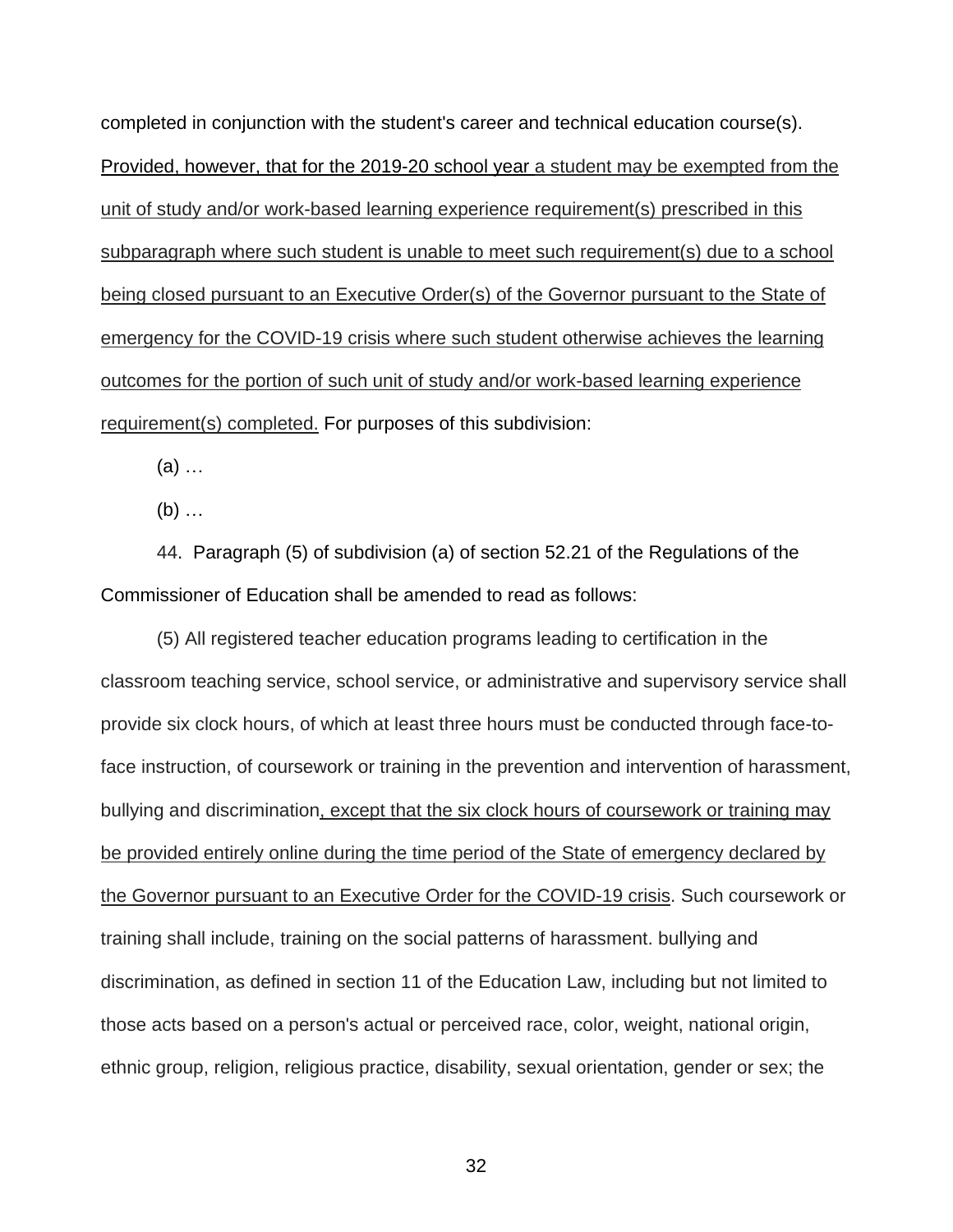identification and mitigation of harassment, bullying and discrimination; and strategies for effectively addressing problems of exclusion[.], bias and aggression in educational settings.

45. Item (xiii) of subclause (1) of clause (c) of subparagraph (ii) of paragraph (2) of subdivision (b) of section 52.21 of the Regulations of the Commissioner of Education shall be amended to read as follows:

(xiii) means for the prevention of and intervention in harassment, bullying and discrimination in accordance with section 14 of the Education Law. Such study shall include six clock hours, of which at least three hours must be conducted through face-toface instruction, of course work or training on the social patterns of harassment, bullying and discrimination; as defined in section 11 of the Education Law, including but not limited to those acts based on a person's actual or perceived race, color, weight, national origin, ethnic group, religion, religious practice, disability, sexual orientation, gender or sex; the identification and mitigation of harassment, bullying and discrimination; and strategies for effectively addressing problems of exclusion[.], bias and aggression in educational settings, except that the six clock hours of coursework or training may be provided entirely online during the time period of the State of emergency declared by the Governor pursuant to an Executive Order for the COVID-19 crisis.

46. Item (X) of subitem (A) of item (i) of subclause (1) of clause (a) of subparagraph (xiii) of paragraph (3) of subdivision (b) of section 52.21 of the Regulations of the Commissioner of Education shall be amended to read as follows:

(X) means for the prevention of and intervention harassment, bullying and discrimination in accordance with section 14 of the Education Law. Such study shall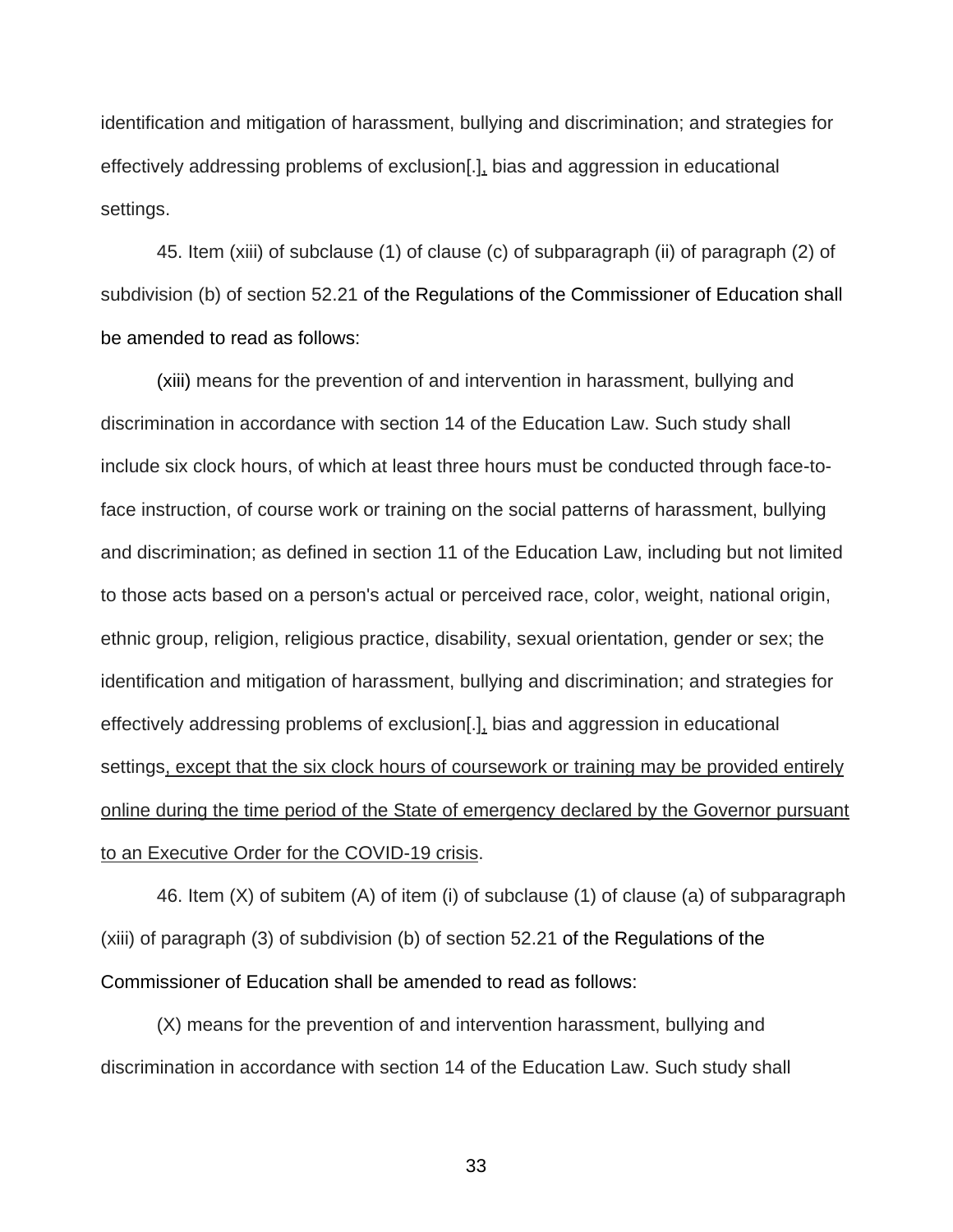include six clock hours, of which at least three hours must be conducted through face toface instruction, of course work or training on the social patterns of harassment, bullying and discrimination, as defined in section 11 of the Education Law, including but not limited to those acts based on a person's actual or perceived race, color, weight, national origin, ethnic group, religion, religious practice, disability, sexual orientation, gender or sex; the identification and mitigation of harassment, bullying and discrimination; and strategies for effectively addressing problems of exclusion, bias and aggression in educational settings, except that the six clock hours of coursework or training may be provided entirely online during the time period of the State of emergency declared by the Governor pursuant to an Executive Order for the COVID-19 crisis, and;

47. Subitem (J) of item (iv) of subclause (2) of clause (b) of subparagraph (xvii) of paragraph (3) of subdivision (b) of section 52.21 of the Regulations of the Commissioner of Education shall be amended to read as follows:

(J) means for the prevention of and intervention in harassment, bullying and discrimination in accordance with section 14 of the Education Law. Such study shall include six clock hours, of which at least three hours must be conducted through face toface instruction, of course work or training on the social patterns of harassment, bullying and discrimination, as defined in section 11 of the Education Law, including but not limited to those acts based on person's actual or perceived race, color, weight, national origin, ethnic group, religion, religious practice, disability, sexual orientation, gender or sex; the identification and mitigation of harassment, bullying and discrimination; and strategies for effectively addressing problems of exclusion, bias and aggression in educational settings, except that the six clock hours of coursework or training may be provided entirely online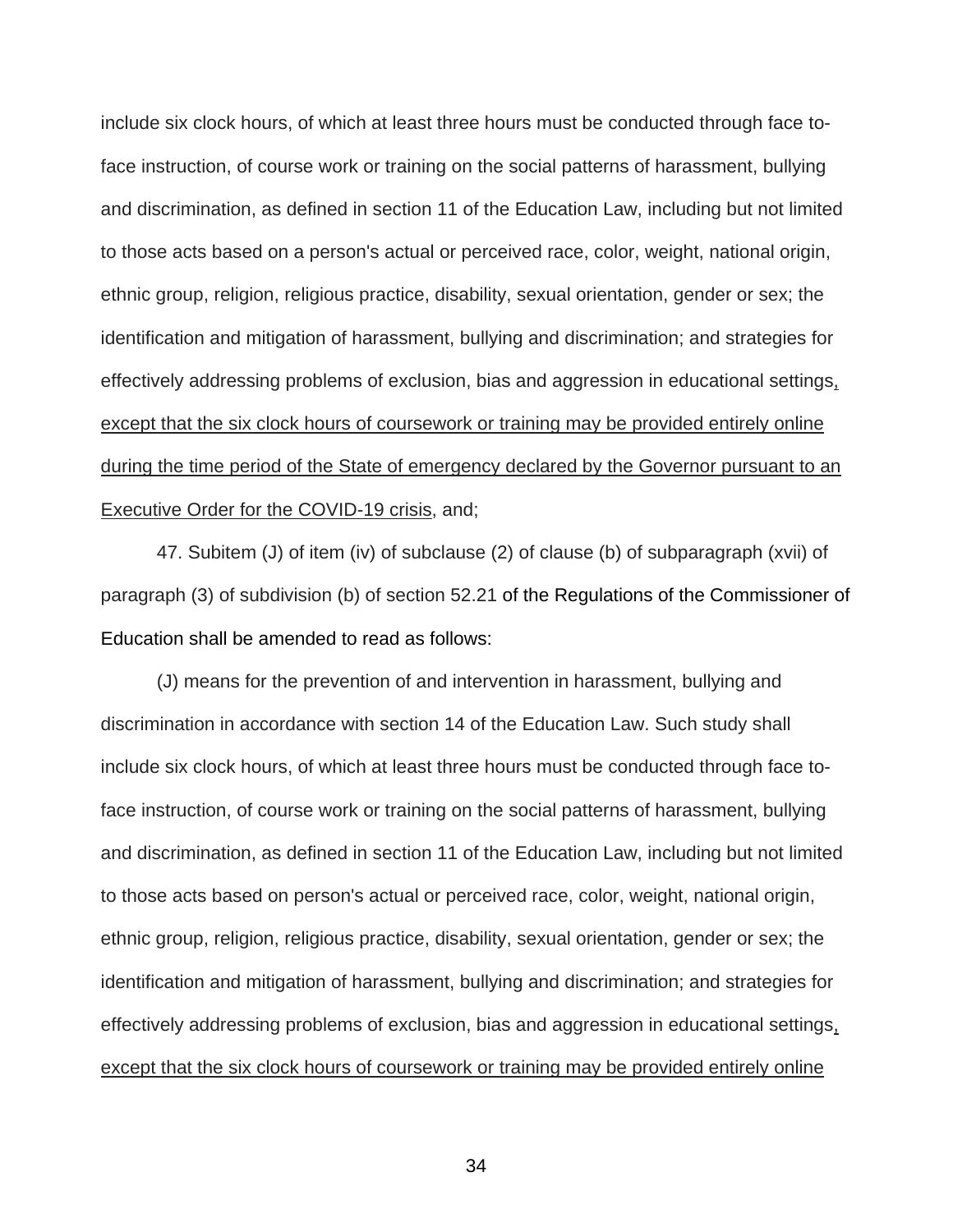# during the time period of the State of emergency declared by the Governor pursuant to an Executive Order for the COVID-19 crisis.

48. Clause (c) of subparagraph (iv) of paragraph (1) of subdivision (c) of section 52.21 of the Regulations of the Commissioner of Education shall be amended to read as follows:

(c) Programs shall ensure that candidates complete six clock hours, of which at least three hours must be conducted through face-to-face instruction, of coursework or training on the social patterns of harassment[.], bullying and discrimination, a, in accordance with the requirements of section 14 of the Education Law, except that the six clock hours of coursework or training may be provided entirely online during the time period of the State of emergency declared by the Governor pursuant to an Executive Order for the COVID-19 crisis.

49. Clause (m) of subparagraph (v) of paragraph (7) of subdivision (c) of section 52.21 of the Regulations of the Commissioner of Education shall be amended to read as follows:

(m) ensure that candidates complete six clock hours, of which at least three hours must be conducted through face-to-face instruction, of coursework or training on the social patterns of harassment, bullying and discrimination, in accordance with the requirements of section 14 of the Education Law, except that the six clock hours of coursework or training may be provided entirely online during the time period of the State of emergency declared by the Governor pursuant to an Executive Order for the COVID-19 crisis;

50. Subdivision (a) of section 57-4.5 of the Regulations of the Commissioner of Education shall be amended to read as follows: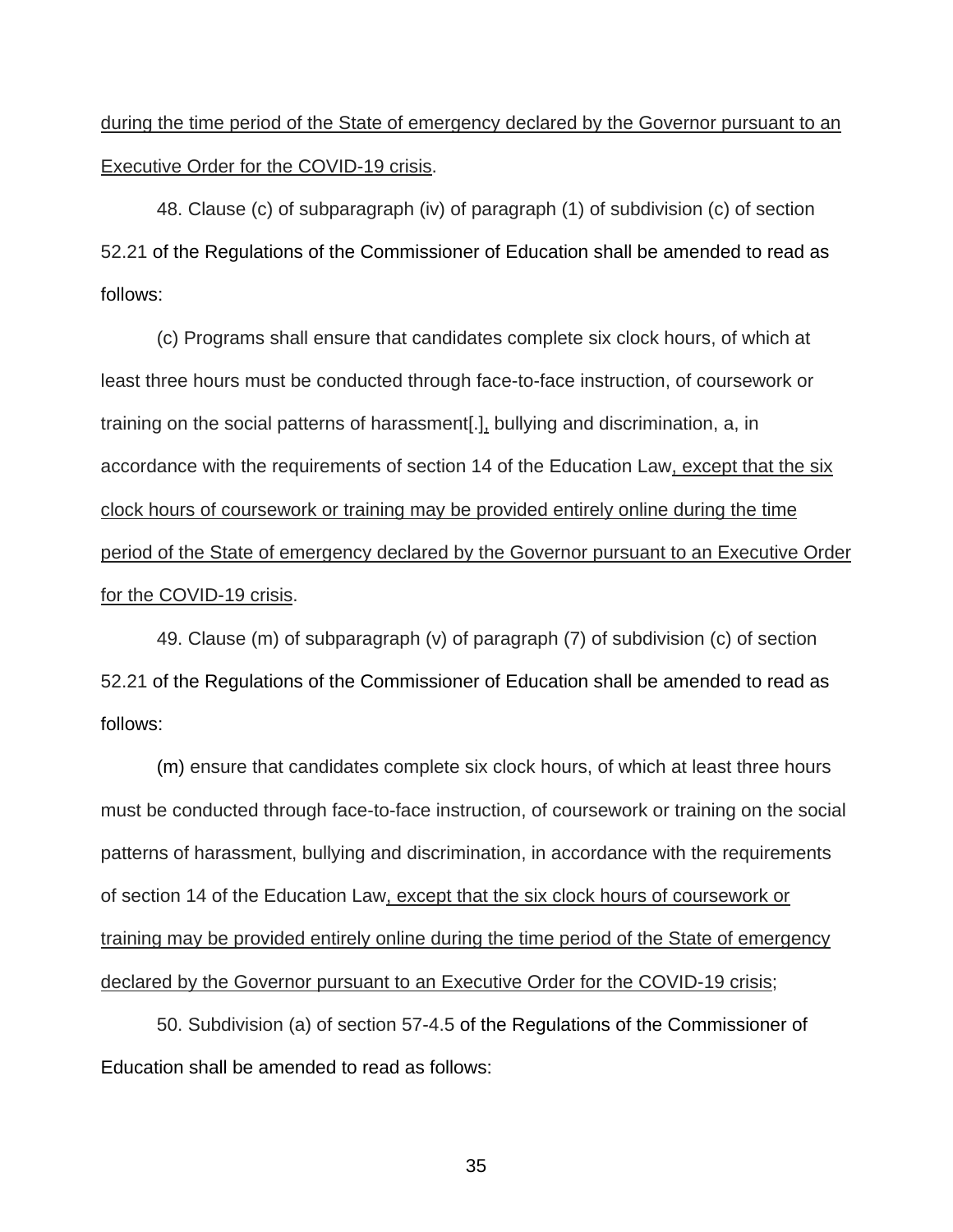(a) A provider, at a minimum, shall offer the syllabus prepared by the department and demonstrate that at least three of the six clock hours shall be conducted through faceto-face instruction, except that the six clock hours of coursework or training may be provided entirely online during the time period of the State of emergency declared by the Governor pursuant to an Executive Order for the COVID-19 crisis. However, nothing in this section shall preclude providers from offering additional coursework or training which exceeds, or expands upon, the six hour syllabus prescribed by the department.

51. Section 80-1.13 of the Regulations of the Commissioner of Education shall be amended to read as follows:

All candidates for a certificate or license valid for an administrative or supervisory service, classroom teaching service or school service who apply for a certificate or license on or after December 31, 2013, shall have completed at least six clock hours, of which at least three hours must be conducted through face-to-face instruction, of course work or training in harassment, bullying and discrimination prevention and intervention, as required by section 14 the Education Law, which is provided by a registered program leading to certification pursuant to section 52.21 of this Title or other approved provider pursuant to Subpart 57-4 of this Title, except that candidates may complete the minimum six clock hours of course work or training entirely online during the time period of the State of emergency declared by the Governor pursuant to an Executive Order for the COVID-19 crisis.

 52. Paragraph (1) of subdivision (c) of section 80-1.5 of the Regulations of the Commissioner of Education shall be amended to read as follows:

(1) Teacher performance assessment.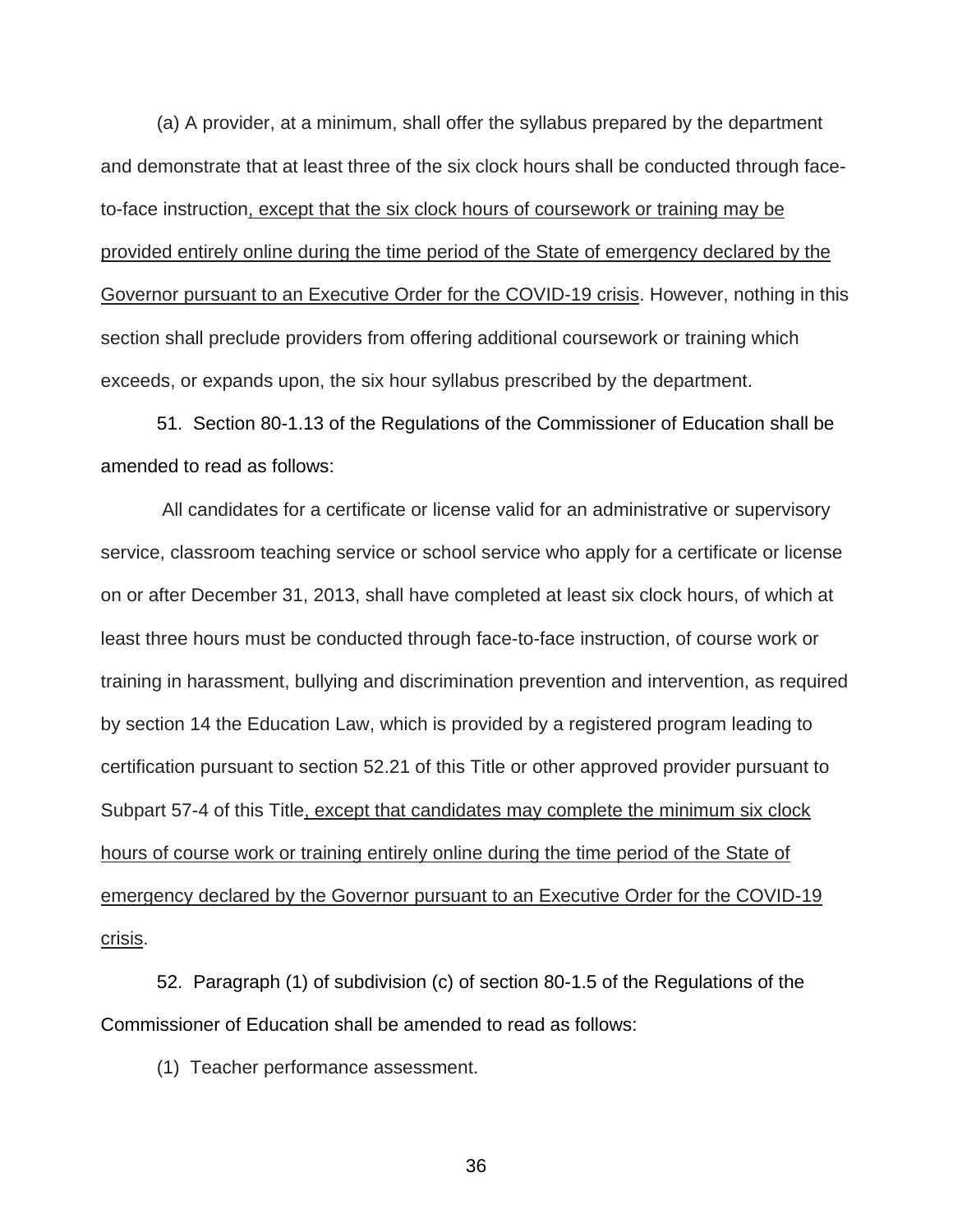$(i)$  Except as otherwise provided in subparagraph ([iii]c) of this paragraph, a candidate who takes and fails to achieve a satisfactory level of performance on the teacher performance assessment (after completing and submitting for scoring the teacher performance assessment), may, in lieu of retaking the teacher performance assessment:

([i]*a*) receive a satisfactory score on the written assessment of teaching skills after receipt of his/her score on the teacher performance assessment and prior to June 30, 2018; or

([ii]*b*) pass the written assessment of teaching skills on or before April 30, 2014 (before the new certification examination requirements became effective), provided the candidate has taken and failed the teacher performance assessment prior to June 30, 2018;

([iii]*c*) a candidate who takes and fails to achieve a satisfactory level of performance on the library specialist teacher performance assessment (after completing and submitting for scoring the library specialist teacher performance assessment), may, in lieu of retaking the library specialist teacher performance assessment:

([*a*]1) receive a satisfactory score on the written assessment of teaching skills after receipt of his/her score on the library specialist teacher performance assessment and prior to December 31, 2021; or

([*b*]2) pass the written assessment of teaching skills on or before April 30, 2014 (before the new certification examination requirements became effective), provided the candidate has taken and failed the library specialist teacher performance assessment prior to December 31, 2021.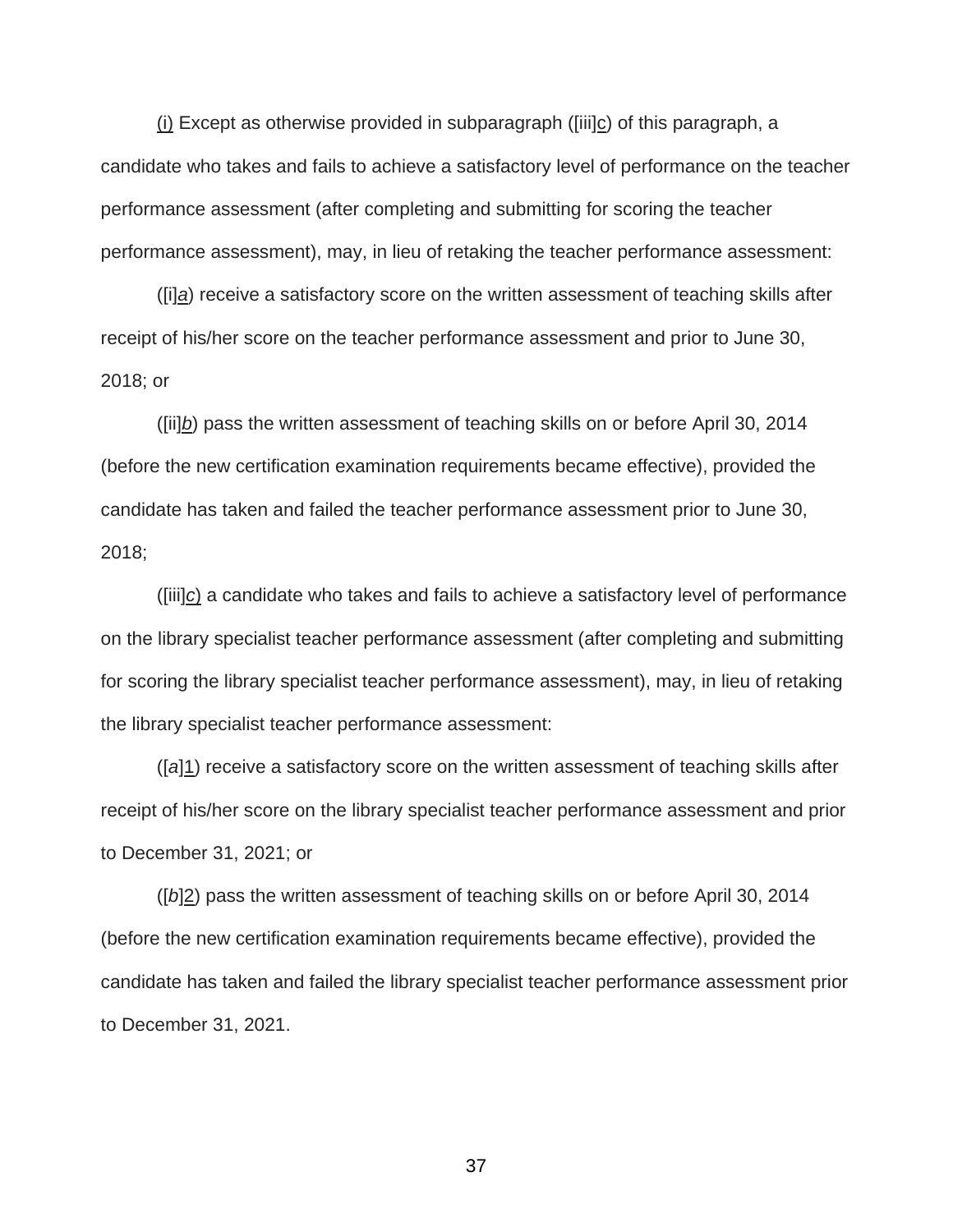(ii) A candidate who: (i) completes a student teaching or similar clinical experience during the Spring 2020 or Summer 2020 terms while enrolled in a program registered pursuant to section 52.21 of this Title and could not complete their teacher performance assessment as a result of the COVID-19 crisis, as determined by the dean or his/her designee overseeing the candidate's program; (ii) completes a student teaching or similar clinical experience during the 2020-2021 academic year while enrolled in a program registered pursuant to section 52.21 of this Title; (iii) completes a student teaching experience during the 2020-2021 academic year while enrolled in a substantially equivalent teacher education program at a regionally accredited institution of higher education, or a higher education institution that the commissioner deems substantially equivalent, from another state or territory of the United States or the District of Columbia that leads to certification in the title and type of certificate sought in the jurisdiction where the higher education institution is located; or (iv) completes the teaching experience requirement for certification through the individual evaluation pathway during the 2020- 2021 academic year, may either:

(*a*) take and receive a satisfactory level of performance on the teacher performance assessment;

(*b*) take the written assessment of teaching skills by September 1, 2023 and receive a satisfactory score on such assessment; or

(*c*) for a candidate who takes and fails to achieve a satisfactory level of performance on the teacher performance assessment, may, in lieu of retaking such assessment: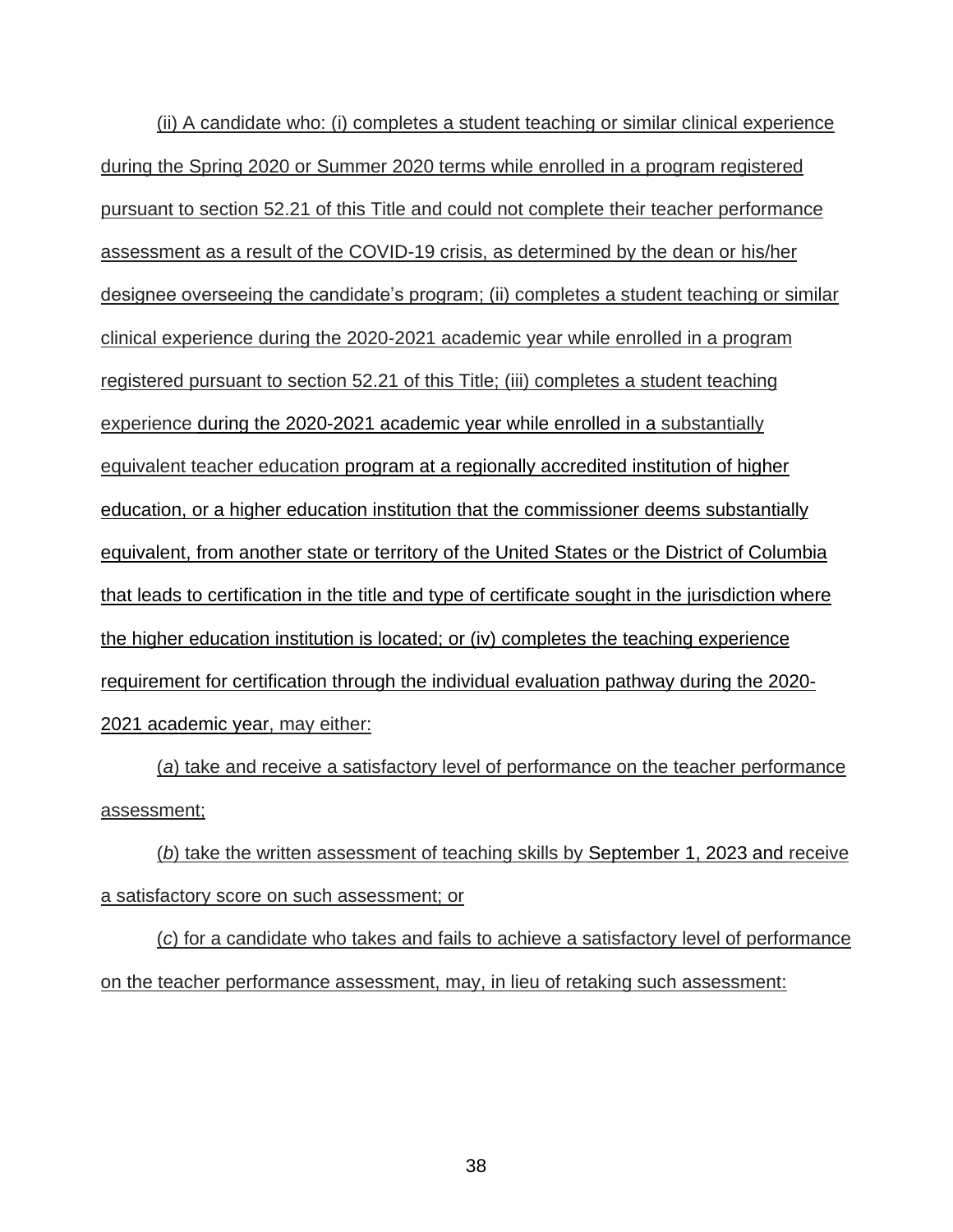(1) take the written assessment of teaching skills by September 1, 2023 and receive a satisfactory score on the written assessment of teaching skills after receipt of his/her score on the teacher performance assessment; or

(2) apply for a waiver of the edTPA requirement through the multiple-measures review process pursuant to subdivision (d) of this section, if he/she meets the eligibility requirements.

53. Subdivision (d) and subparagraph (1) of section 80-3.15 of the Regulations of the Commissioner of Education shall be amended to read as follows:

 (d) Applications for the statement of continued eligibility shall be submitted to the department, on a form prescribed by the commissioner, on or before June 30, [2020]2021 and candidates must meet the requirements in the following paragraph to be issued a statement of continued eligibility for each subject area in which the statement of continued eligibility is sought prior to June 30, [2020]2021:

 (1) As part of the application, the candidate shall submit satisfactory evidence of at least three years of satisfactory full-time teaching experience prior to June 30, [2020]2021, during which time the candidate met the qualifications to be considered highly qualified for a core academic subject for purposes of the No Child Left Behind Act (NCLB) under the former 34 C.F.R. 200.56 through passing the high objective uniform State standard of evaluation rubric (HOUSSE) to demonstrate subject matter competency in grades 7- 12 in the subject area in which the statement of continued eligibility sought. The candidate shall submit, as part of the application, the completed HOUSSE rubric from the district(s) for each year of experience for each subject area that the candidate seeks a statement of continued eligibility.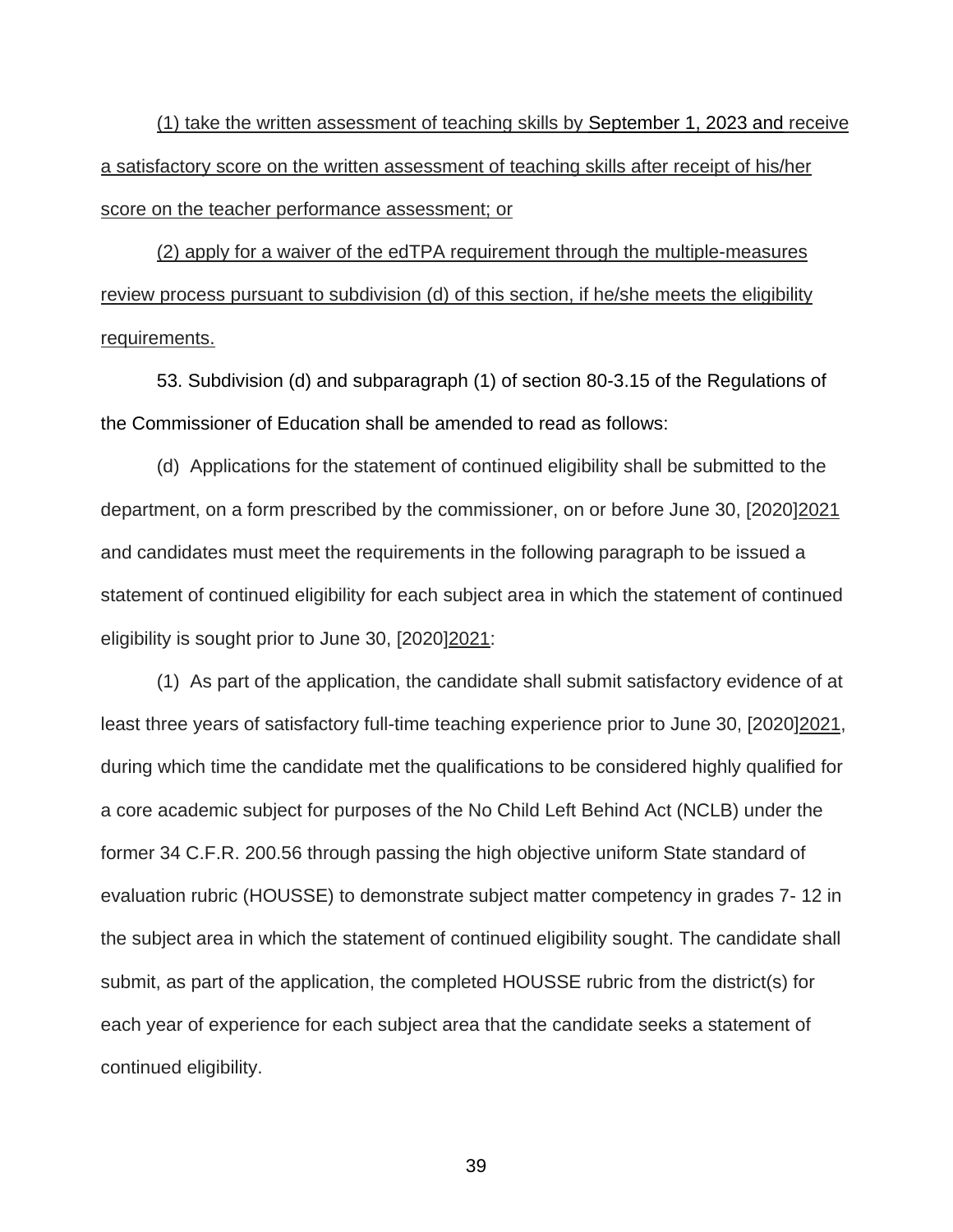54. Subparagraph (i) of paragraph (3) of subdivision (t) of section 80-4.3 of the Regulations of the Commissioner of Education shall be amended to read as follows:

(i) the candidate shall submit evidence of having at least two years of satisfactory full-time teaching experience in a public school, State-supported or State-operated school, or private schools established under 853 of the Laws of 1976 prior to June 30, [2020]2021 during which time the candidate met the qualifications to be considered highly qualified for a core academic subject for purposes of the No Child Left Behind Act under the former 34 C.F.R. 200.56 through passing the high, objective, uniform State standard of evaluation rubric (HOUSSE) to demonstrate subject matter competency in grades 7-12 in the subject area for which the limited extension was sought. The candidate shall submit, as part of the application, the completed HOUSSE rubric from the district(s) for each year of experience for each subject area that the candidate seeks a limited extension;

55. Subdivision (a) of section 100.21 of the Regulations of the Commissioner of Education is amended to read as follows:

(a) Applicability. (1) Notwithstanding the provisions of section 100.2(p)(1) through (11) and (14) through (16) and section 100.18 of this Part, this section shall apply to school districts and charter schools in lieu of such provisions during the period the Elementary and Secondary Education Act, as amended by the Every Student Succeeds Act, is effective, except as otherwise provided in this section. If a provision of section 100.2(p) or section 100.18 of this Part conflicts with this section, the provisions of this section shall prevail and the provisions of section 100.2(p) or section 100.18 of this Part shall not apply. Provided that for accountability designations made prior to July 1, 2018, the requirements of section 100.18 of this Part shall continue to apply to the extent that plans and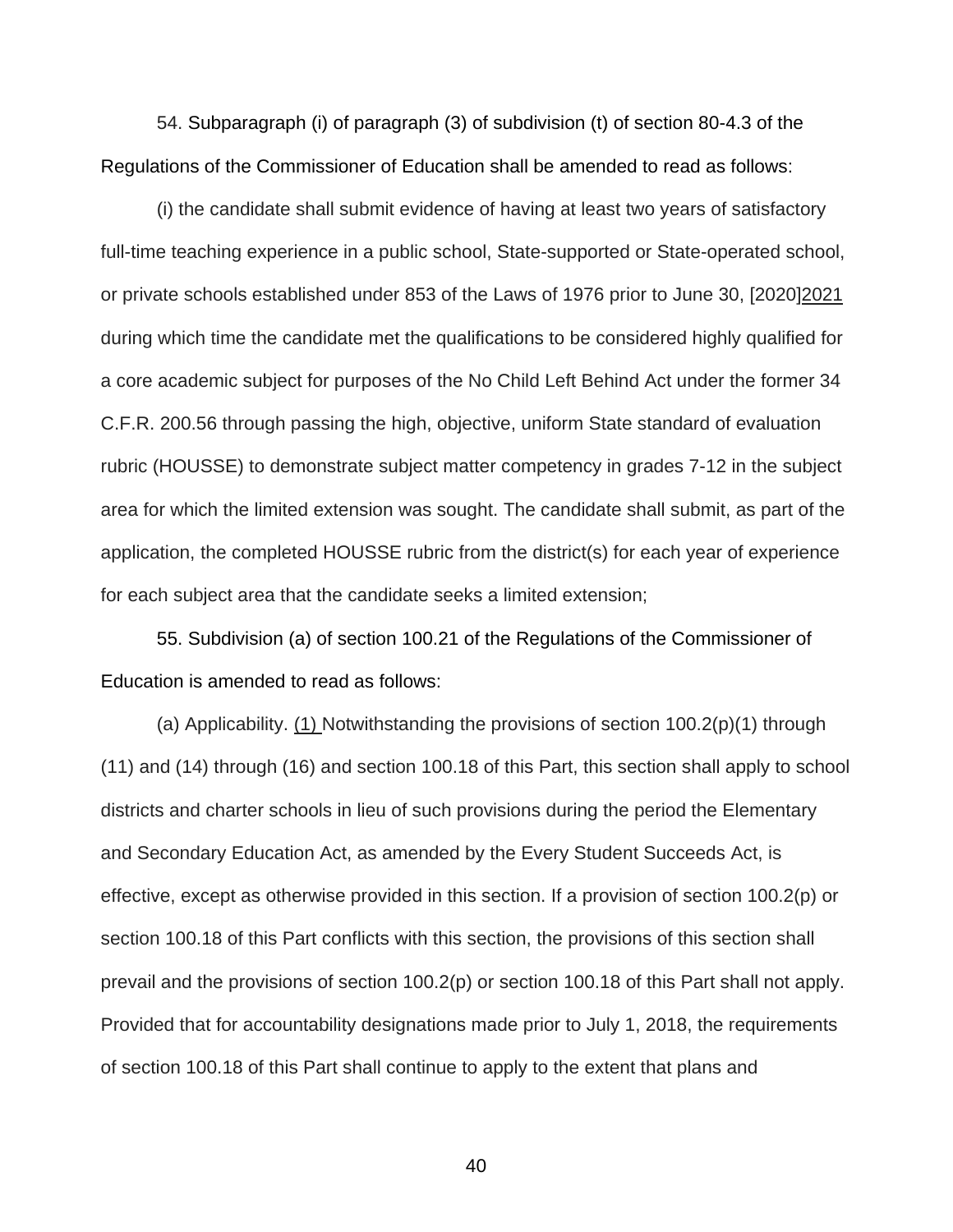interventions under that section are required to be implemented until the end of the 2018- 2019 school year.

(2) Notwithstanding any other provisions of this section, the Commissioner shall not conduct a review of school and district performance using 2019-2020 school year results, the accountability status of public schools and districts for the 2020-2021 school year shall be the same as for the 2019-2020 school year, and provided further that 2018-2019 school year results shall be used in any instance for which 2019-2020 school year results would have been used as part of the process of making 2021-2022 school year accountability determinations.

(3) Notwithstanding any other provision of this section, the Commissioner may, upon a finding of good cause, modify for the 2019-2020 through 2021-2022 school years any timelines pertaining to notifications, plans, reports, or implementation of activities required by this section.

56. Paragraph (1) of subdivision (b) of section 100.21 of the Regulations of the Commissioner of Education is amended by adding subparagraphs (xii), (xiii), and (xxiv) to read as follows:

(xxii) *Previous school year and prior school year* shall mean the most recent school year preceding the current school year in which State assessments were administered*.* 

(xxiii) Three consecutive years shall mean the current school year and the immediately preceding two school years, except as otherwise provided in this section, provided that for accountability determinations based on 2020-2021 school year results, three consecutive years shall mean determinations based on 2020-2021, 2018-2019, and 2017-2018 school year results and that for accountability determinations based on 2021-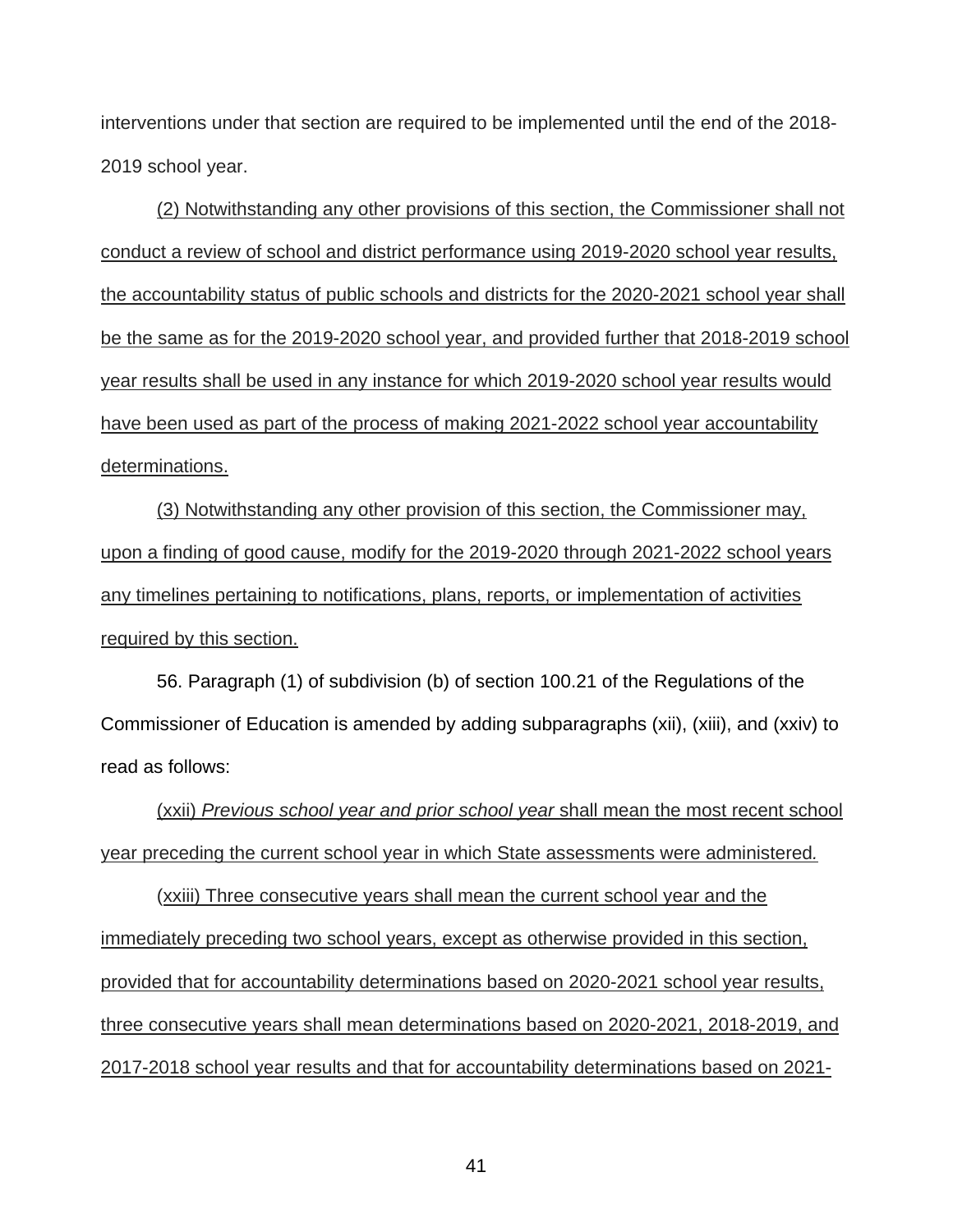2022 school year results, three consecutive years shall mean determinations based on 2021-2022, 2020-2021, and 2018-2019 school year results.

(xxiv) *Two consecutive years* shall mean the current school year and the immediately preceding school year, except as otherwise provided in this section, provided that for accountability determinations based on 2020-2021 school year results, in which case two consecutive years shall mean determinations based on 2020-2021 and 2018- 2019 school year results.

57. Subparagraphs (xi) and (xiii) of paragraph (2) of subdivision (b) of section 100.21 of the Regulations of the Commissioner of Education are amended to read as follows:

(xi) The out-of-school suspension rate shall mean the number of students who were suspended from school (not including in-school suspensions) for one full day or longer anytime during the school year divided by the number of students enrolled on BEDS day of that school year commencing with data collected for the [2017-2018] 2018-2019 school year. A student is counted only once, regardless of whether the student was suspended one or more times during the school year. For the [2018-2019] 2020-2021 school year results, the Commissioner shall report for each accountability group for which a school or district is accountable a Level from 1-4 based on the out-of-school suspension rate. For the [2019-2020] 2020-2021 school year results, districts must implement the provisions of 100.21(i)(4) for any schools that have an accountability group that performs at Level 1 on the out-of-school suspension indicator. Beginning with the [2020-2021] 2023-2024 school year results, the out-of-school suspension indicator shall be incorporated into the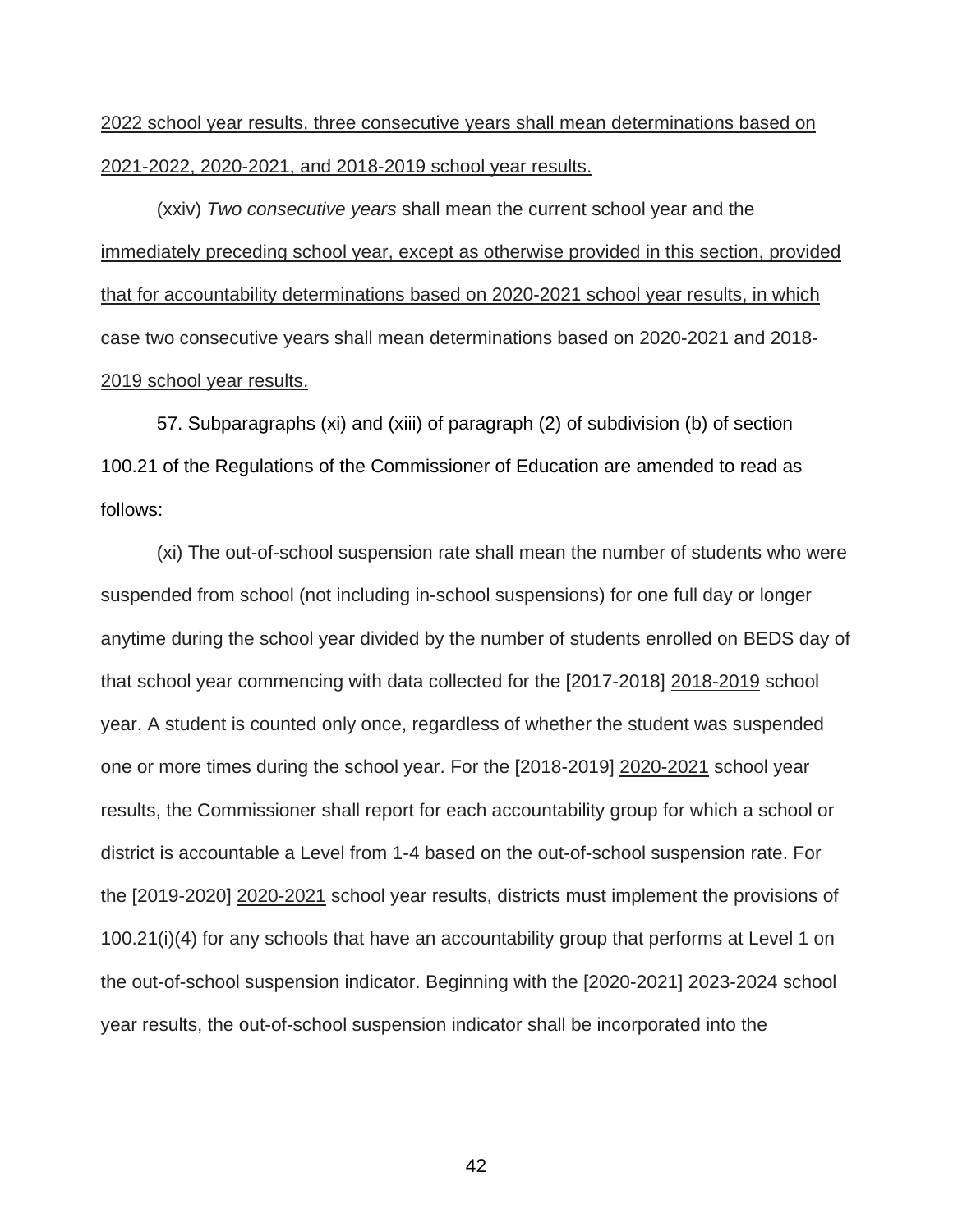methodology used to determine the accountability status of schools and districts under this section.

(xiii) Graduation rate cohort.

(a) The four-year graduation rate cohort for each public school and school district shall consist of those students (including an ungraded student with a disability in accordance with clause (e) of this paragraph) whose first date of entry into grade nine (anywhere) was four years previously and whose last enrollment in the school or district (as applicable), did not end because of transfer to another school or district (as applicable), transfer to home schooling by a parent or guardian, transfer to a postsecondary school prior to earning a diploma, or being a prior graduate from outside the United States and enrolled without documentation from their previous school, or leaving the United States or its territories, or transferred to a prison or juvenile facility, or death. Data for this cohort are captured as of June 30th of the fourth school year after the school year in which the cohort first entered grade nine. Data for this cohort are lagged by a year, except that data for the 2018-19 school year that are used to make 2020-21 school year determinations pursuant to clause (f)(2)(i)(b) of this section shall not be lagged.

(b) The five-year graduation rate cohort for each public school, and school district shall consist of those students (including an ungraded student with a disability in accordance with clause (e) of this paragraph) whose first date of entry into grade nine (anywhere) was five years previously and whose last enrollment in the school or district (as applicable), did not end because of transfer to another school or district (as applicable), transfer to home schooling by a parent or guardian, transfer to a postsecondary school prior to earning a diploma, or being a prior graduate from outside the United States and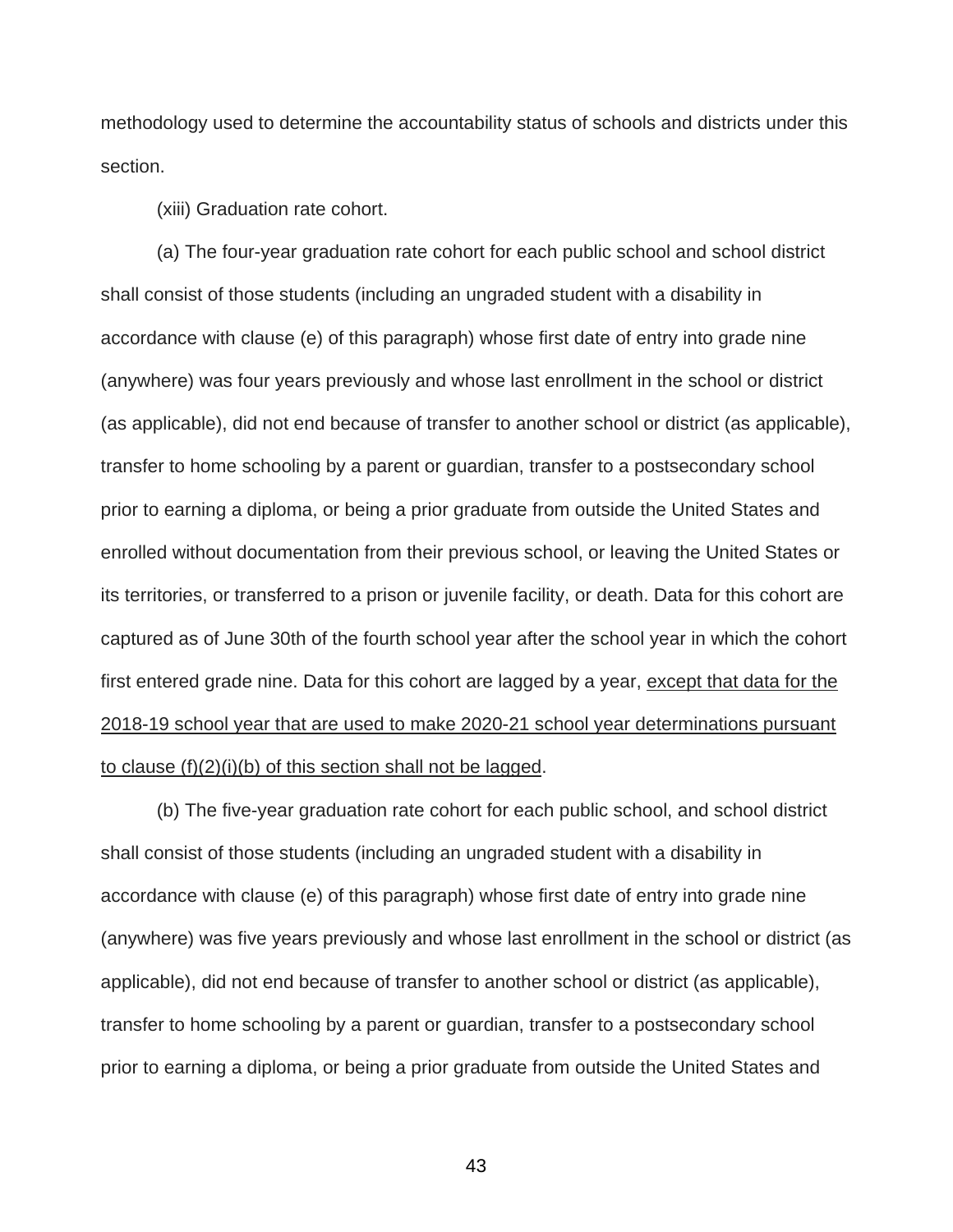enrolled without documentation from their previous school, or leaving the United States or its territories, or transferred to a prison or juvenile facility, or death. Data for this cohort are captured as of June 30th of the fifth school year after the school year in which the cohort first entered grade nine. Data for this cohort are lagged by a year except that data for the 2018-19 school year that are used to make 2020-21 school year determinations pursuant to clause (f)(2)(i)(b) of this section shall not be lagged.

(c) The six-year graduation rate cohort for each public school and school district shall consist of those students (including an ungraded student with a disability in accordance with clause (e) of this paragraph) whose first date of entry into grade nine (anywhere) was six years previously and whose last enrollment in the school or district (as applicable), did not end because of transfer to another school or district (as applicable), transfer to home schooling by a parent or guardian, transfer to a postsecondary school prior to earning a diploma, or being a prior graduate from outside the United States and enrolled without documentation from their previous school, or leaving the United States or its territories, or transferred to a prison or juvenile facility, or death. Data for this cohort are captured as of June 30th of the sixth school year after the school year in which the cohort first entered grade nine. Data for this cohort are lagged by a year except that data for the 2018-19 school year that are used to make 2020-21 school year determinations pursuant to clause (f)(2)(i)(b) of this section shall not be lagged.

 $(d)$  ...

(e) ....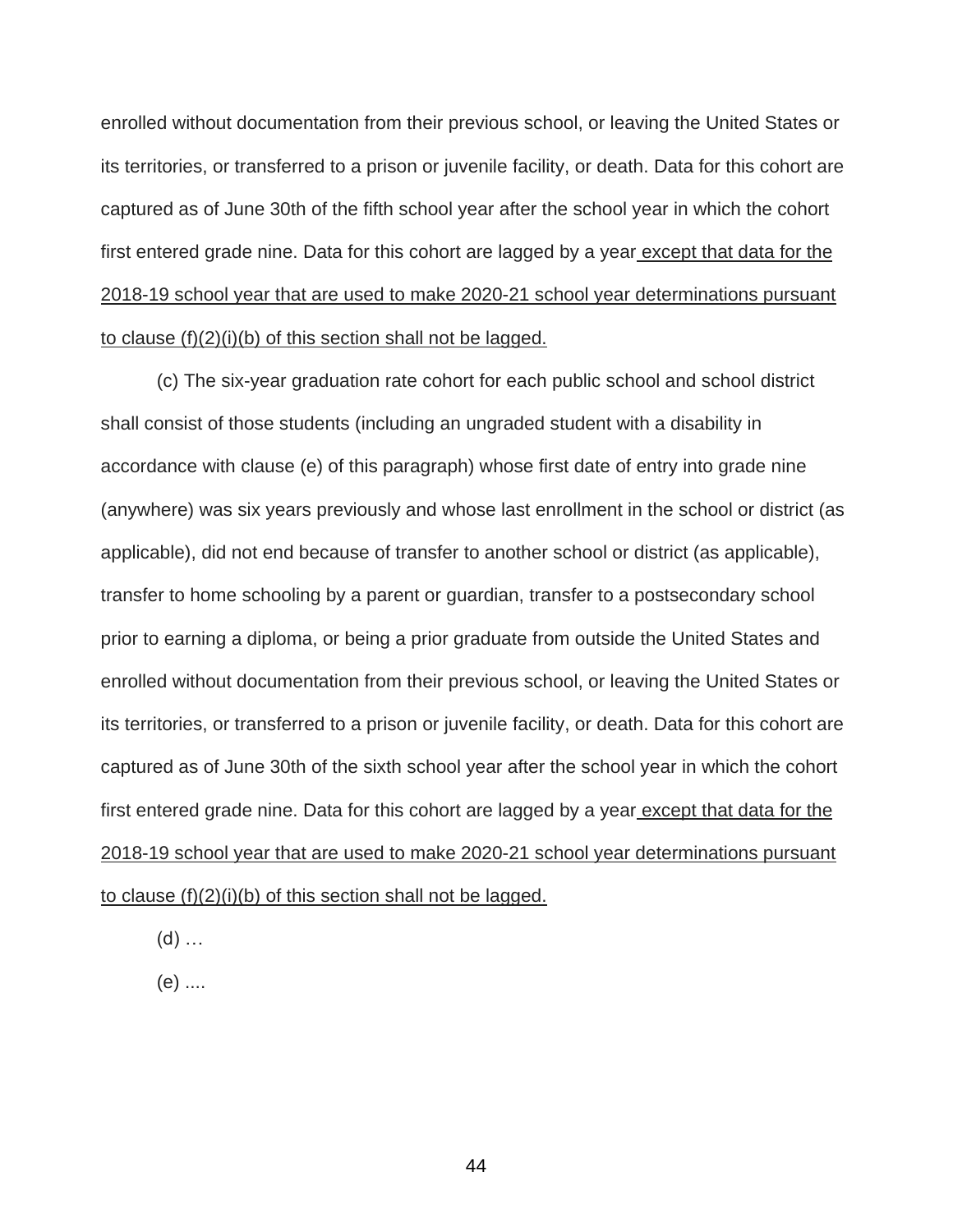58. Clause (a) of subparagraph (i) of paragraph (3) of subdivision (b) of section 100.21 of the Regulations of the Commissioner of Education is amended to read as follows:

(a) beginning with the 2018-2019 school year, using 2017-2018 school year results, and the 2022-23 school year using 2021-22 school year results, the State shall identify a minimum five percent of the lowest performing schools as CSI schools and shall identify CSI schools based upon the results from the all students group once every three years thereafter, based on the accountability measures described in subdivision (f) of this section. Provided that, if the accountability measures used to identify CSI schools in subdivision (f) of this section result in the identification of fewer than five percent of Title I public elementary/middle schools in the State, the commissioner shall identify the lowest performing five percent of Title I public elementary/middle schools using the rank ordered list for the combined composite performance and growth index; and

59. Clause (a) of subparagraph (ii) of paragraph (3) of subdivision (b) of section 100.21 of the Regulations of the Commissioner of Education is amended to read as follows:

(a) beginning with the 2018-2019 school year, using 2017-2018 school year results, and the 2022-23 school year using 2021-22 school year results, the State will identify a minimum five percent of the lowest-performing schools as CSI schools based upon the results from the all students group once every three years based on the accountability measures described in subdivision (f) of this section. Provided that, if the methodology pursuant to subparagraph (f)(1)(i) of this section for elementary/middle schools and subparagraph (f)(2)(i) of this section for high schools results in the identification of fewer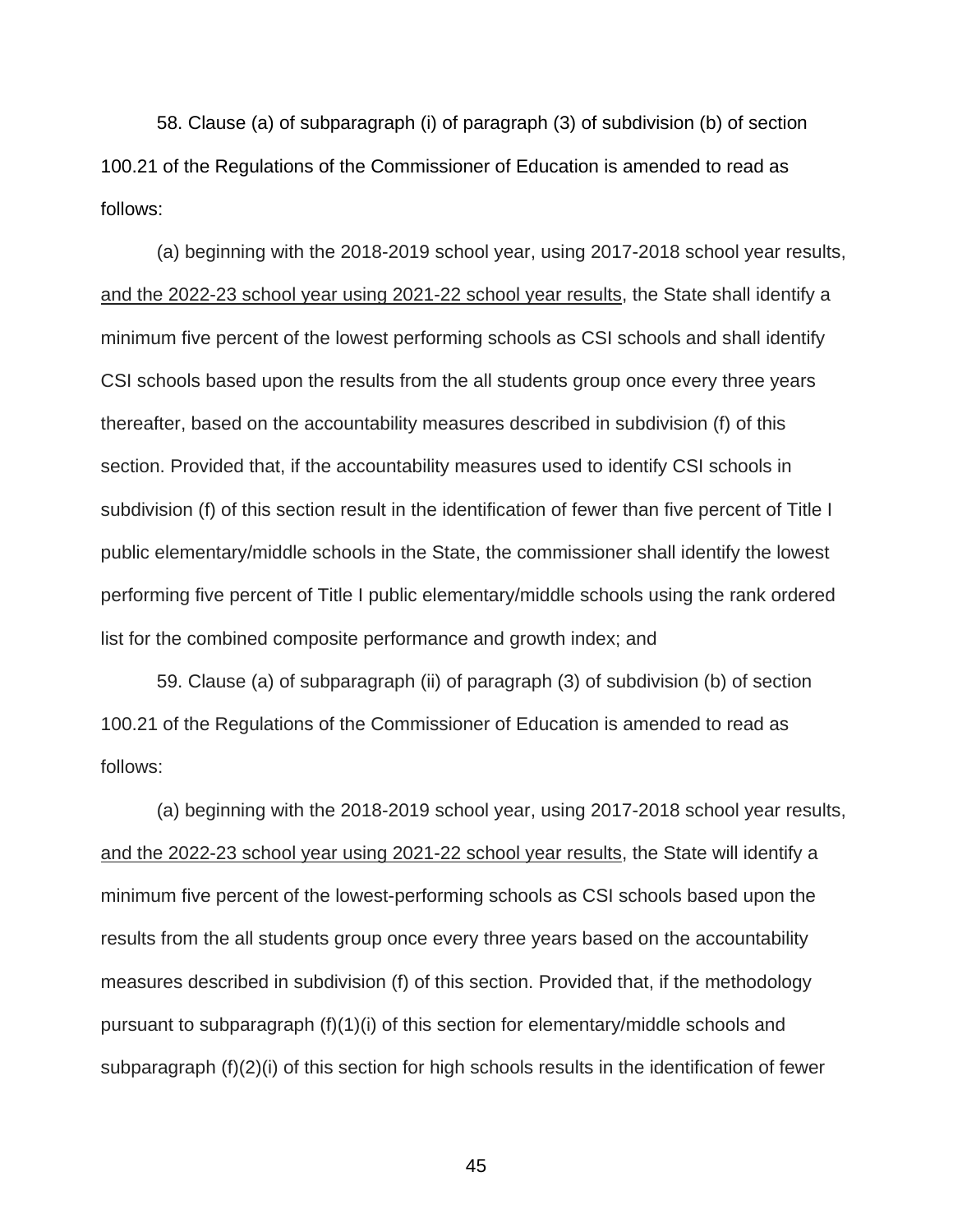than five percent of Title I public high schools in the State, the commissioner shall identify the lowest performing five percent of Title I public high schools using the rank ordered list for the combined composite performance and graduation rate index; and

60. Subclause (1) of clause (b) of subparagraph (i) of paragraph (1) of subdivision (f) of section 100.21 of the Regulations of the Commissioner of Education is amended to read as follows:

(1) a mean growth percentile for the all students subgroup in each school shall be calculated by adding the student growth percentile scores for continuously enrolled students in grades 4-8 ELA to the student growth percentile scores for continuously enrolled students in grades 4-8 math for the current and the previous two school years in which the State Grade 3-8 ELA and math assessments have been administered, and dividing the result by the total number of student growth percentile scores in those grades/subjects and years;

61. Subparagraphs (iii), (iv) and (v) of paragraph (5) of subdivision (i) of section 100.21 of the Regulations of the Commissioner of Education are amended to read as follows:

(iii) Beginning with 2018-2019 and [2019-2020] 2020-2021 school year results, for any school that completed a school participation rate self-assessment and improvement plan in the previous school year and that fails to improve its participation rates for the subgroup(s) and subject(s), as determined by the commissioner, for which the plan was required, the district shall conduct a participation rate audit and develop an updated participation rate improvement plan. Such district participation improvement plan shall be developed in collaboration with a committee composed of the superintendent or his/her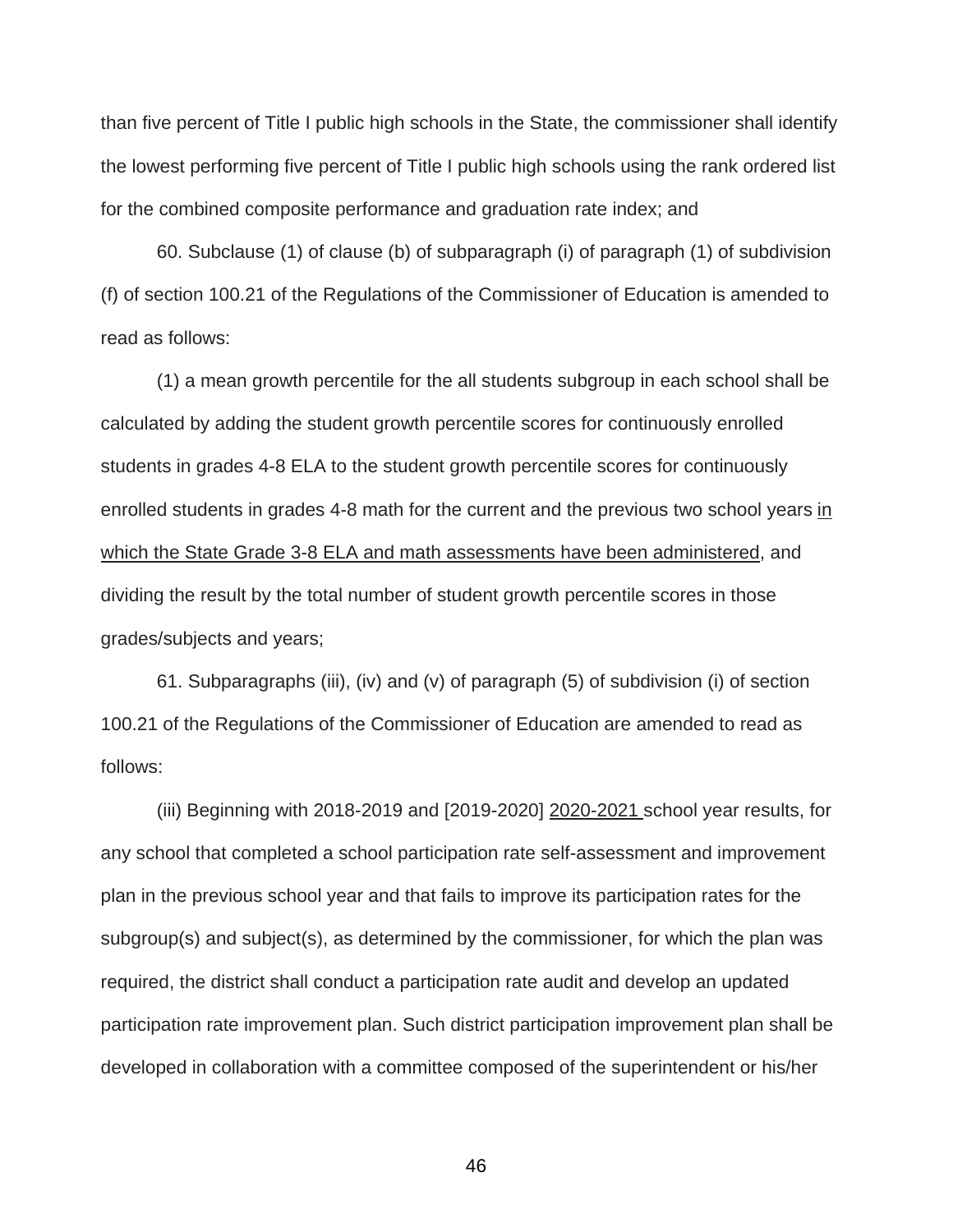designee(s); the school principal or his/her designee(s); school staff, including teachers and student support staff selected by the representative collective bargaining organization(s); and parents (not employed by the district or a collective bargaining organization representing teachers or administrators in the district) selected by districtrelated and/or school-related parent organizations. Such district plan must be adopted by the district board of education, no later than 60 days following notification to the district that such a plan is required. The board of education (in New York City, the chancellor or chancellor's designee) shall take appropriate action to notify the general public upon adoption of the school plan; such action shall include, but not be limited to, publishing on the district website, if one exists, or direct notification to the parents, within 30 days of adoption, in English and translated, when appropriate, into the recipient's native language or mode of communication.

(iv) Beginning with [2019-2020] 2020-2021 and [2020-20221] 2021-2022 school year results, for any school for which a district audit and district participation rate improvement plan was completed in the previous school year and that fails to improve its participation rates for the subgroup(s) and subject(s), as determined by the commissioner, for which the plan was required, the district must partner with a Board of Cooperative Educational Services (BOCES) or other technical assistance center to conduct a participation rate audit and develop an updated participation rate plan. Such participation rate improvement plan shall be developed in collaboration with a committee composed of BOCES staff, the superintendent or his/her designee(s); the school principal or his/her designee(s); school staff, including teachers and student support staff, no more than 50 percent of whom shall be selected by the representative collective bargaining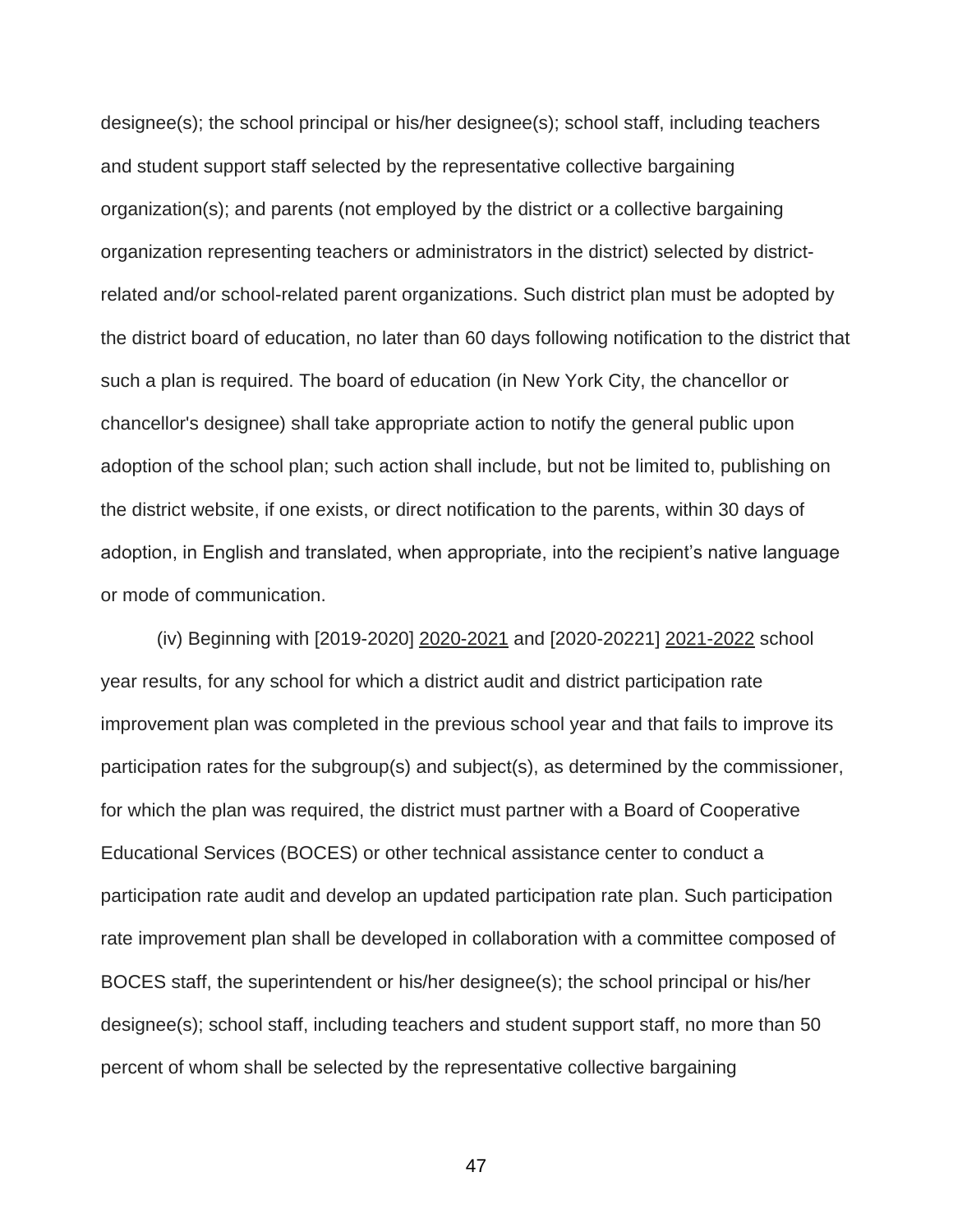organization(s); and parents (not employed by the district or a collective bargaining organization representing teachers or administrators in the district) selected by districtrelated and/or school-related parent organizations. Such plan must be adopted by the district board of education no later than 60 days following notification to the district that such a plan is required. The board of education (in New York City, the chancellor or chancellor's designee) shall take appropriate action to notify the general public upon adoption of the school plan; such action shall include, but not be limited to, publishing on the district website, if one exists, or direct notification to the parents, within 30 days of adoption, in English and translated, when appropriate, into the recipient's native language or mode of communication.

(v) Beginning with [2020-2021] 2021-2022 and [2021-2022] 2022-23 school year results, for any school for which an audit and participation rate improvement plan was completed pursuant to subparagraph (iv) of this paragraph in the previous school year and that fails to improve its participation rates for the subgroup(s) and subject(s), as determined by the commissioner, for which the plan was required, the department shall conduct an audit of the participation rate and the school may be required by the commissioner to address recommendations contained in the participation rate audit.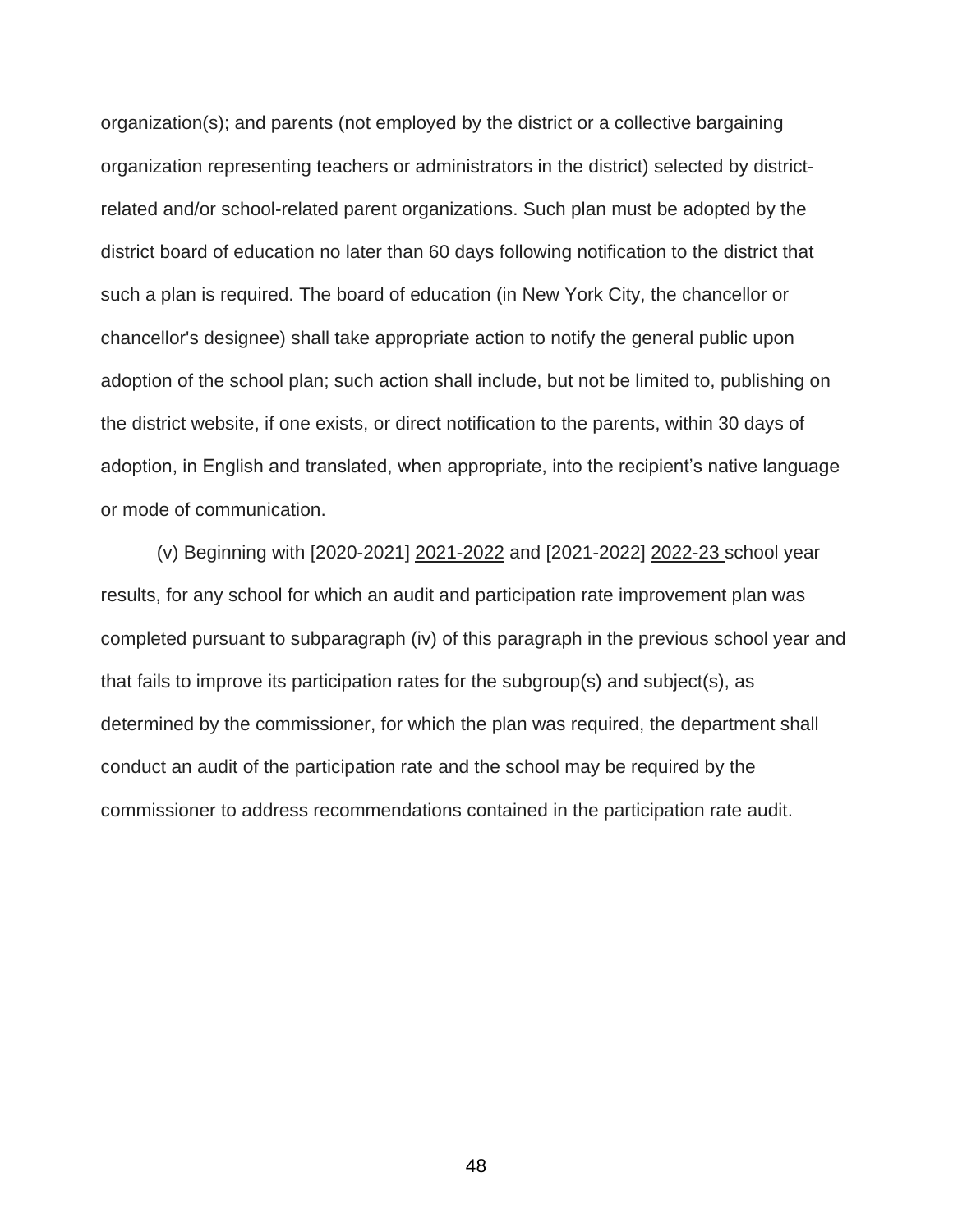#### **Attachment B**

# STATEMENT OF FACTS AND CIRCUMSTANCE WHICH NECESSITATE EMERGENCY ACTION

On January 30, 2020, the World Health Organization designated the novel coronavirus, COVID-19, outbreak as a Public Health Emergency of International Concern. On March 7, 2020, the Governor of New York State declared a State disaster emergency for the entire State of New York pursuant to Executive Order 202. Subsequently, the Governor issued additional Executive Orders in response to the COVID-19 crisis, including orders directing the closure of schools for the remainder of the school year and summer school and directing nonessential work personnel to work from home. In response, the Department adopted emergency regulations at each Board of Regents meeting since the April 2020 meeting to address numerous issues resulting from the interruptions caused by the COVID-19 Crisis. The Department originally presented this proposed amendment to the Full Board for adoption as an emergency action at its April 2020 meeting, effective April 7, to address numerous issues resulting from the interruptions caused by the COVID-19 crisis. At the May, June, July, September, October, and November 2020 Board of Regents meetings, the Department revised the proposed emergency regulation to provide clarification and additional flexibility for regulatory requirements in response to the COVID-19 crisis. The proposed amendment provides regulatory flexibility related to the following:

- Instructional day and hour requirements;
- The service of pleadings and supporting papers for appeals to the Commissioner pursuant to Education Law §310;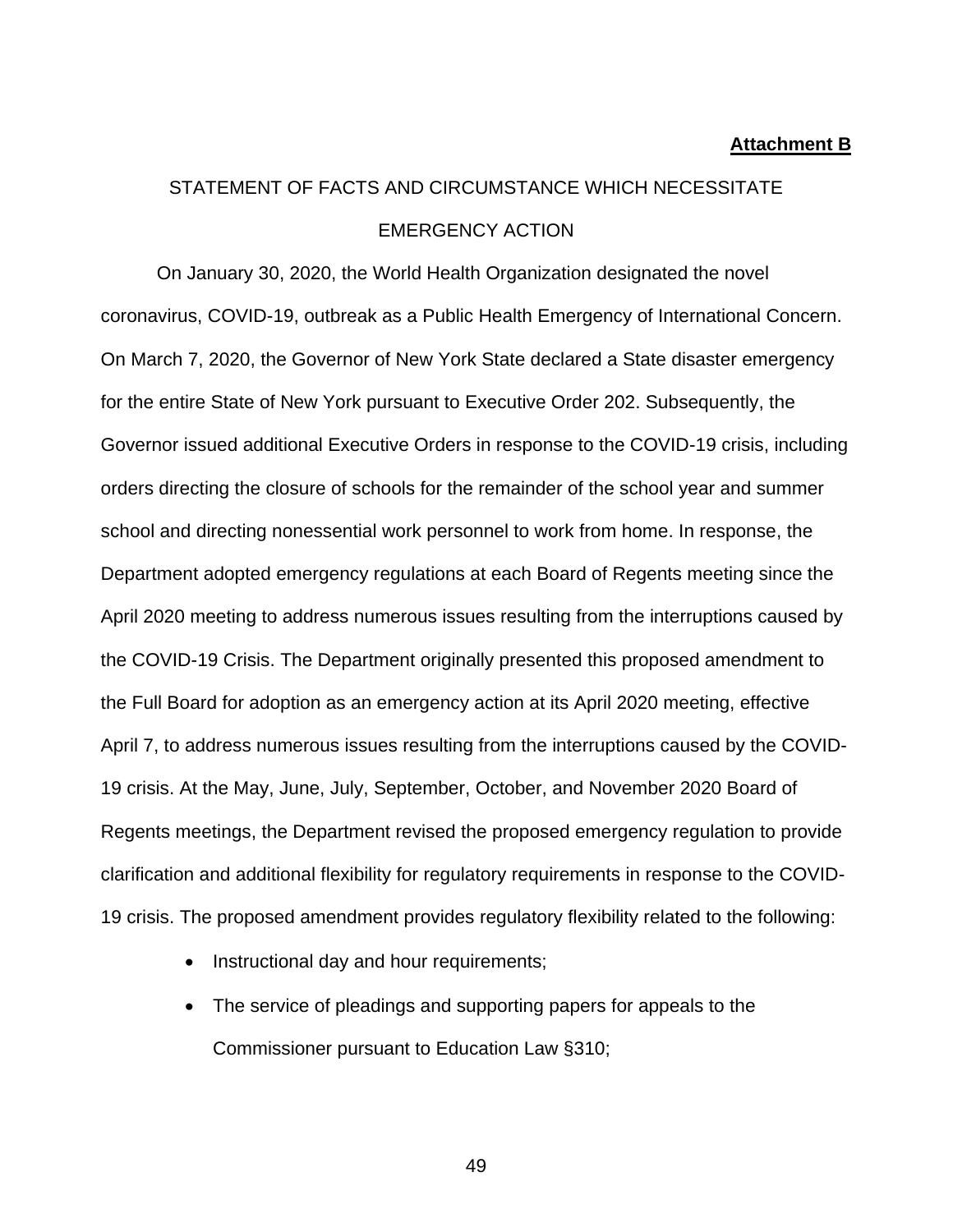- Charter school lotteries, reporting requirements, and payments by public school districts to charter schools;
- Annual visits to nonpublic nursery schools and kindergartens by Department staff;
- Annual assessments for homeschool students;
- Continuous experience requirements for certain professions;
- Examination timeframe requirements for Public Accounting applicants;
- Educational program requirements for licensure in a profession under Title VII of the Education Law;
- In-person supervision experience requirements for certain professions;
- Filing and submission timelines for Part 83 and Part 87 appeals to the Commissioner;
- The definition of the term "prospective school employee;"
- Certain procedures and timeframes for special education due process hearings;
- Timeframes related to special education programs and services;
- Filings with the Office of State Review;
- Certain timelines relating to bilingual education;
- English language learners' annual assessment;
- Unit of study requirements;
- Required Dignity for All Students Act (DASA) training;
- Teacher performance assessments (edTPA);